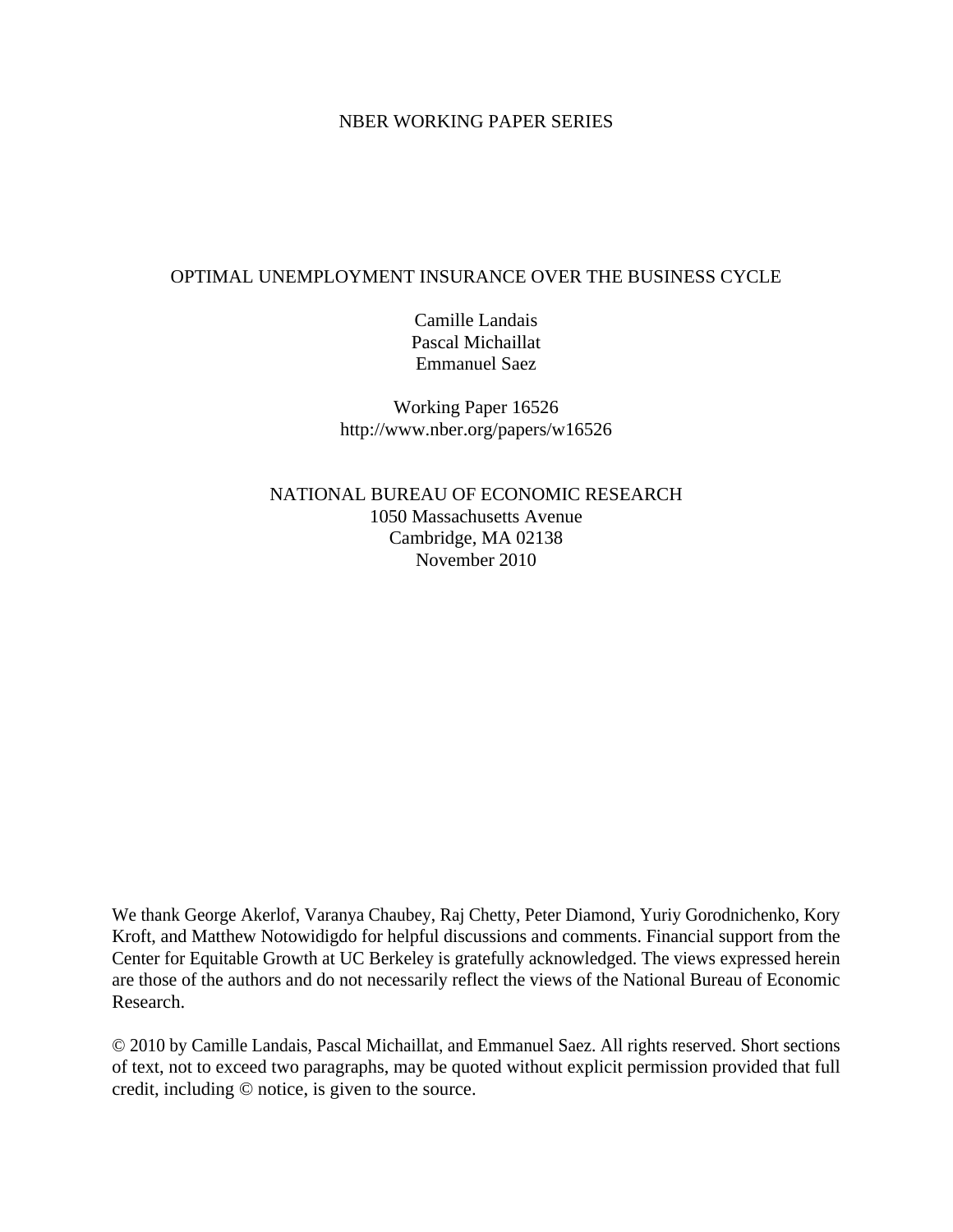Optimal Unemployment Insurance over the Business Cycle Camille Landais, Pascal Michaillat, and Emmanuel Saez NBER Working Paper No. 16526 November 2010 JEL No. E24,E32,H21,H23

## **ABSTRACT**

This paper analyzes optimal unemployment insurance over the business cycle in a search model in which unemployment stems from matching frictions (in booms) and job rationing (in recessions). Job rationing during recessions introduces two novel effects ignored in previous studies of optimal unemployment insurance. First, job-search efforts have little effect on aggregate unemployment because the number of jobs available is limited, independently of matching frictions. Second, while job-search efforts increase the individual probability of finding a job, they create a negative externality by reducing other jobseekers' probability of finding one of the few available jobs. Both effects are captured by the positive and countercyclical wedge between micro-elasticity and macro-elasticity of unemployment with respect to net rewards from work. We derive a simple optimal unemployment insurance formula expressed in terms of those two elasticities and risk aversion. The formula coincides with the classical Baily-Chetty formula only when unemployment is low, and macro- and micro-elasticity are (almost) equal. The formula implies that the generosity of unemployment insurance should be countercyclical. We illustrate this result by simulating the optimal unemployment insurance over the business cycle in a dynamic stochastic general equilibrium model calibrated with US data.

Camille Landais Stanford University SIEPR 366 Galvez Street Stanford, CA 94305-6015 camille\_landais@berkeley.edu

Pascal Michaillat Department of Economics London School of **Economics** Houghton Street, London, WC2A 2AE, UK p.michaillat@lse.ac.uk

Emmanuel Saez Department of Economics University of California, Berkeley 549 Evans Hall #3880 Berkeley, CA 94720 and NBER saez@econ.berkeley.edu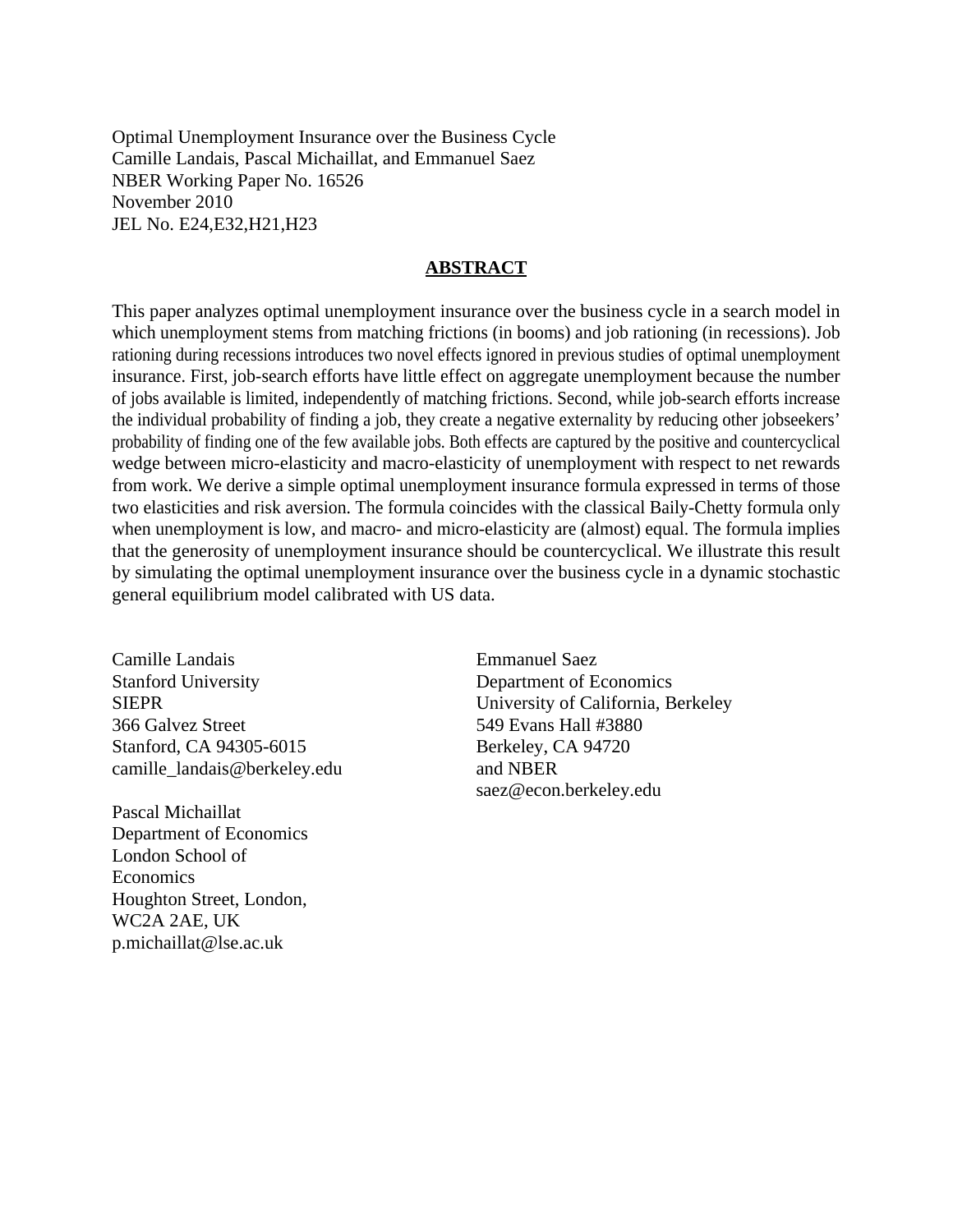# **1 Introduction**

Unemployment insurance (UI) is a key component of social insurance in modern economies, and whether to increase or decrease the generosity of UI during recessions is a critical and controversial public policy question. On the one hand, generous unemployment benefits could discourage job search during recessions and worsen unemployment.<sup>1</sup> On the other hand, high unemployment during recessions does not seem due to a lack of job-search effort but rather a scarcity of jobs.

To characterize optimal unemployment insurance over the business cycle, our paper uses a search-and-matching model in which jobs are endogenously rationed in recessions. We extend the model in [Michaillat](#page-43-0) [\(2010\)](#page-43-0) to allow for endogenous job-search efforts by unemployed workers. In this model, the combination of real wage rigidity and diminishing marginal returns to labor gives rise to job rationing in an economic equilibrium as well as realistic employment fluctuations over the business cycle. Effectively, unemployment stems from two sources: matching frictions (in booms) and job rationing (in recessions).

Job rationing introduces two novel effects that have been ignored in previous studies of optimal unemployment insurance.<sup>2</sup> The textbook model of optimal UI focuses on the trade-off between insurance value of unemployment benefits and cost of unemployment benefits from reduced jobsearch effort [\(Baily 1978;](#page-42-0) [Chetty 2006a](#page-42-0)). Our first departure from the textbook model is to measure the cost of UI, not solely from lower search efforts, but from higher unemployment that lower search efforts generate in general equilibrium. In our model, the relation between lower search efforts and higher unemployment evolve over the business cycle. In good times, unemployment is due to matching frictions so that higher search effort translates directly into lower unemployment as in the textbook model. In bad times, however, unemployment is due to job rationing while matching frictions contribute little to unemployment, and are not relevant to understanding

<sup>&</sup>lt;sup>1</sup>For example, the Economist in November 2009 reads: "It may seem heartless to counsel against too much support for the unemployed but incentives matter even when unemployment is high. Firms in rich countries make hires equivalent to some 14-15% of all employment in deep recessions, according to the OECD. More generous benefits will mean vacancies are filled less quickly, pushing up unemployment."

<sup>&</sup>lt;sup>2</sup>A few recent studies [\(Andersen and Svarer 2010](#page-42-0), [2011](#page-42-0); [Kiley 2003;](#page-43-0) [Kroft and Notowidigdo 2010](#page-43-0); [Moyen and Stahler 2009;](#page-43-0) [Sanchez 2008](#page-44-0)) have started to analyze the issue of optimal UI over the business cycle. We discuss in detail in Section [2](#page-4-0) how our model differ from those studies.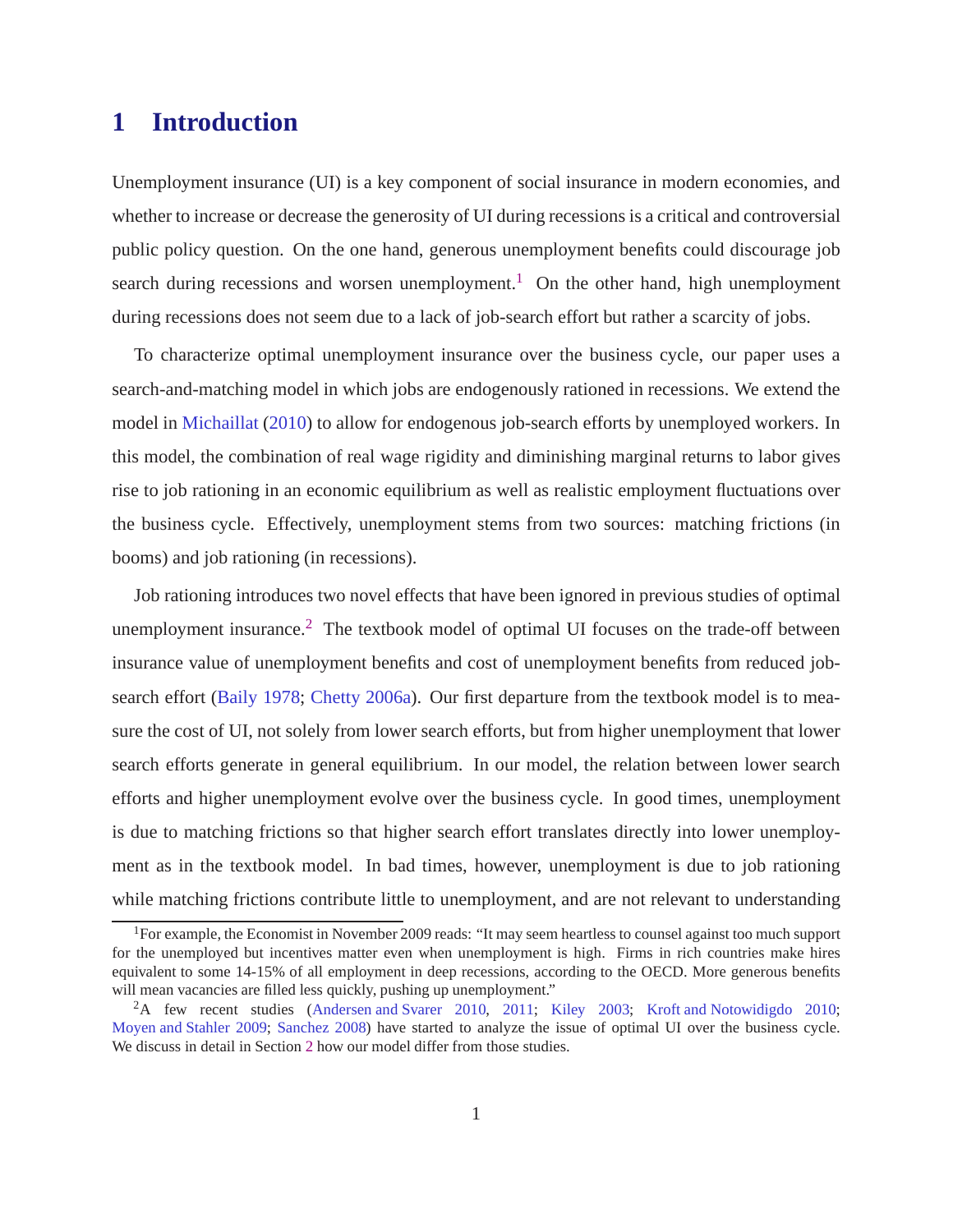unemployment [\(Michaillat 2010](#page-43-0)). Accordingly, aggregate job-search efforts have little influence on aggregate unemployment. While unemployment benefits do reduce search efforts in recession, this reduction only increases unemployment negligibly. Our second departure from the textbook model arises from the presence of a negative externality caused by job rationing, which plays a large role in recession. Unemployed workers choose their search effort based on the effect of individual effort on the probability of finding a job, taking the job-finding probability per unit of search effort as given. Yet, since only a limited number of jobs is available, increasing one's probability of finding a job mechanically reduces other jobseekers' probability of finding one of the few available jobs. Thus, individuals tend to search too much for jobs. The government corrects this externality by providing unemployment benefits reducing job-search efforts. Therefore, the cost of UI from higher unemployment (through reduced search effort) decreases in recession, and the value of UI from correcting the job-rationing externality increases in recession. The insurance value of UI from consumption smoothing remains constant over the cycle. Hence, optimal UI is more generous in recessions than in expansions.

We begin the analysis in a one-period, general equilibrium model , whose equilibrium matches the steady-state of the dynamic model introduced later. We can study the equilibrium of this simple static model analytically, and represent it diagrammatically in a labor supply-labor demand framework. We characterize the optimal level of unemployment benefits and tax rates across equilibria parameterized by different levels of technology. Our wage-rigidity assumption implies that when technology is high, wages are relatively low, which drives unemployment down ("an expansion"). Conversely, when technology is low, wages are relatively high, which drives unemployment up ("a recession"). We derive a simple optimal unemployment insurance formula expressed in terms of sufficient statistics that can be empirically estimated: risk version, as well as micro-elasticity and macro-elasticity of unemployment with respect to net reward from work. The micro-elasticity is defined as the elasticity of the probability of unemployment of a single worker whose individual benefits are changed. The macro-elasticity is defined as the elasticity of aggregate unemployment to UI when labor market tightness adjusts. We obtain a formula in terms of these statistics because the macro-elasticity captures the increase in aggregate unemployment caused by UI through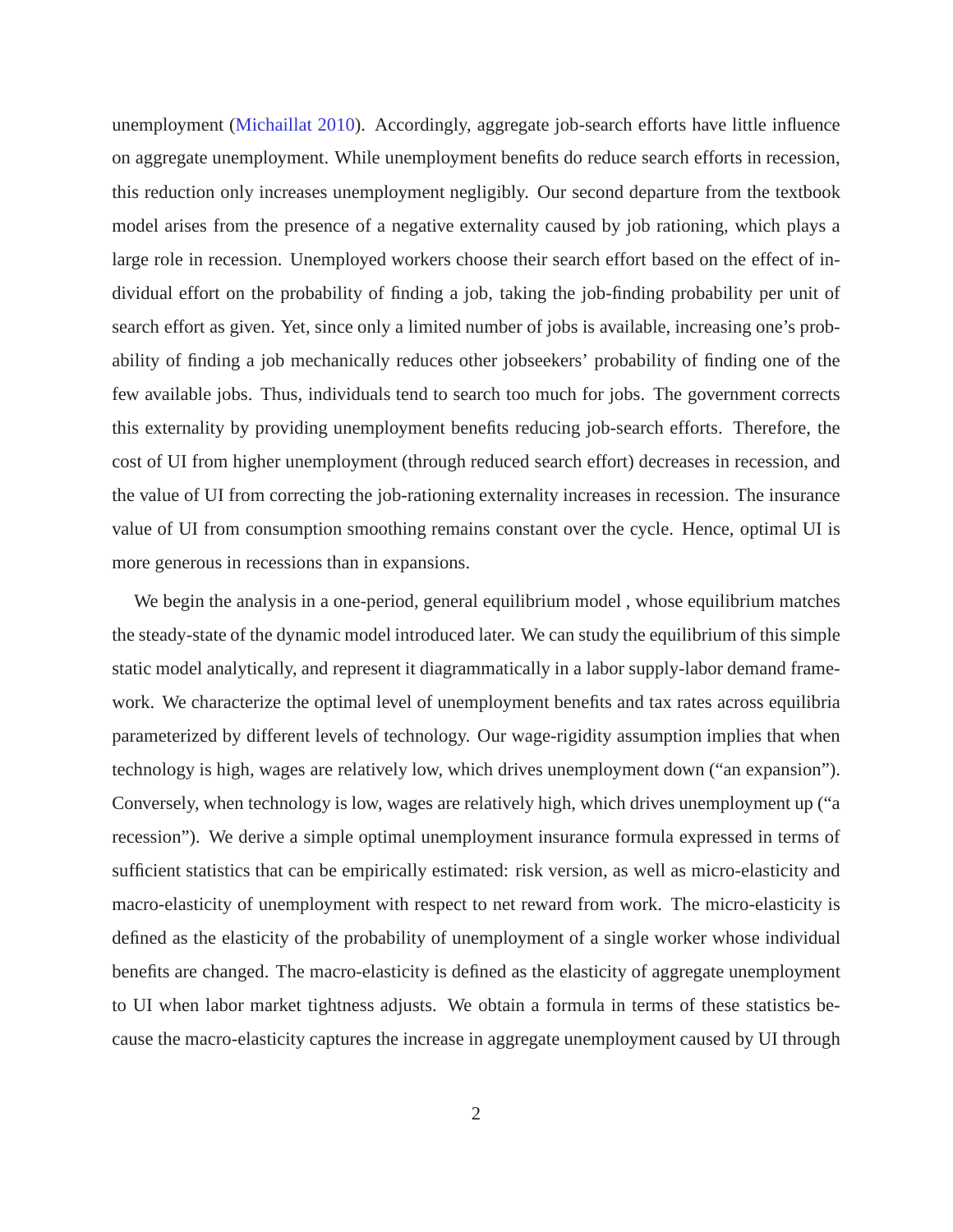<span id="page-4-0"></span>lower search effort, while the correction needed for the job-rationing externality is measured by the wedge between micro-elasticity and macro-elasticity. Our formula is very general as it is expressed with sufficient statistics, and is therefore robust to changes in the primitives of the model. $3$ 

In low-unemployment periods, the macro- and micro-elasticity are (almost) equal, and the formula coincides with the classical Baily-Chetty formula. In high-unemployment periods, the macro-elasticity decreases sharply while the micro-elasticity remains broadly constant. Our formula implies that the generosity of optimal unemployment insurance is countercyclical and higher than in the traditional Baily-Chetty formula for two reasons. First, the elasticity that should be used in the Baily-Chetty formula is the macro-elasticity instead of the micro-elasticity, as only the macro-elasticity of unemployment matters for the government budget. Therefore, during recessions when the macro elasticity is smaller, the optimal replacement rate is higher. Second, the correction for the job-rationing externality depends positively upon the wedge between micro- and macro-elasticity. In recessions, the wedge is large and the optimal replacement rate is even higher. With no concern for insurance (linear utility), the government should still provide UI in recessions.

Next, we use numerical methods to quantify optimal unemployment insurance in a dynamic stochastic environment that accounts fully for rational expectations of firms and workers, as well as the law of motion of unemployment. We calibrate a DSGE model with US data. Technology shocks drive business cycle fluctuations. We simulate the time path of optimal unemployment benefits and labor taxes in response to a technology shock. A 1% decrease in technology requires an increase in the replacement rate of about 1.5%. Thus, the countercyclical pattern of optimal UI is quantitatively large.

The paper is organized as follows. Section 2 reviews the related literature. Section [3](#page-6-0) presents a one-period model that transparently illustrates the key economic mechanisms, obtains optimal UI formulas expressed in terms of sufficient statistics, and proposes a numerical illustration. Section [4](#page-26-0) uses a DGSE model to obtain more realistic dynamic simulations. Section [5](#page-39-0) concludes.

 $3$ As shown by [Chetty](#page-42-0) [\(2006a,](#page-42-0) [2008](#page-42-0)) in the Baily model, our optimal replacement rate formula expressed in terms of "sufficient statistics" is quite general and carries over to models in which individuals can partially self-insure.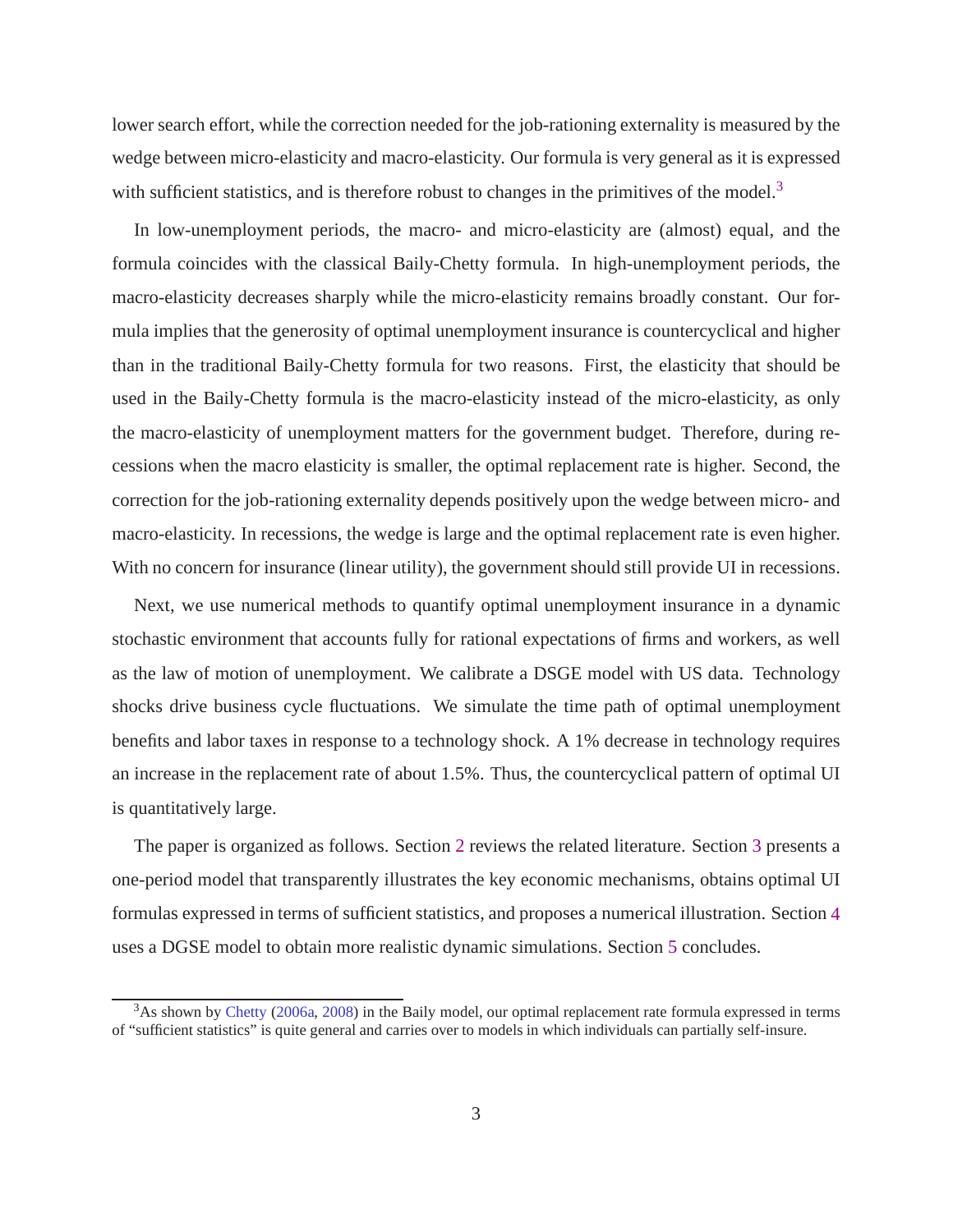# **2 Related Literature**

Our paper is related to a large literature that analyzes optimal UI theoretically and numerically. Following the work of [Baily](#page-42-0) [\(1978\)](#page-42-0), a theoretical literature in public economics and macroeconomics has studied optimal UI in search models in which there is a trade-off between insurance and incentives to search.<sup>4</sup>

Papers have analyzed the optimal sequencing of benefits (and taxes to finance them) over time (for example, [Hopenhayn and Nicolini 1997;](#page-43-0) [Kocherlakota 2004](#page-43-0); [Mortensen 1977](#page-43-0); [Shavell and Weiss](#page-44-0) [1979;](#page-44-0) [Shimer and Werning 2008\)](#page-44-0). Studies have simulated optimal UI in calibrated models considering various unemployment benefit tools [\(Fredriksson and Holmlund 2001;](#page-42-0) [Hansen and Imrohoroglu](#page-43-0) [1992;](#page-43-0) [Lentz 2009;](#page-43-0) [Wang and Williamson 2002](#page-44-0)). Other papers have characterized optimal UI when unemployment benefits distort wages [\(Cahuc and Lehmann 2000;](#page-42-0) [Coles and Masters 2006\)](#page-42-0). However, none of those take business cycle fluctuations into account.

Moreover, many papers have considered models with externalities and their consequences for optimal unemployment benefits. General efficiency conditions have been established for search models in [Hosios](#page-43-0) [\(1990](#page-43-0)) and [Moen](#page-43-0) [\(1997](#page-43-0)). [Diamond](#page-42-0) [\(1981](#page-42-0)) shows that, if the distribution of job offerings becomes more attractive when there are more vacancies and more unemployment, then the steady-state equilibrium is not efficient and UI can restore efficiency by making workers more selective in the jobs they accept. [Acemoglu](#page-42-0) [\(2001\)](#page-42-0) develops a model of noncompetitive labor markets in which good and bad jobs coexist, and in which UI can shift employment toward good jobs and improve efficiency. [Marimon and Zilibotti](#page-43-0) [\(1999](#page-43-0)) develop a model in which UI reduces employment but also helps workers to get a suitable job. These three papers assume risk neutrality so UI is just a subsidy for searching longer and improving the quality of job-worker matches. [Acemoglu and Shimer](#page-42-0) [\(1999](#page-42-0)) show that, with risk aversion, UI induces workers to seek high-wage jobs with high unemployment risk, and hence improves both risk sharing and output. [Spinnewijn](#page-44-0) [\(2010](#page-44-0)) extends the Baily model to the case where unemployed workers have biased beliefs regarding future employment, which calls for corrective unemployment insurance over and above the traditional Baily formula. [Kroft](#page-43-0) [\(2008\)](#page-43-0) considers a model of optimal UI with endogenous

<sup>4</sup>[Fredriksson and Holmlund](#page-42-0) [\(2006\)](#page-42-0) offer a recent survey.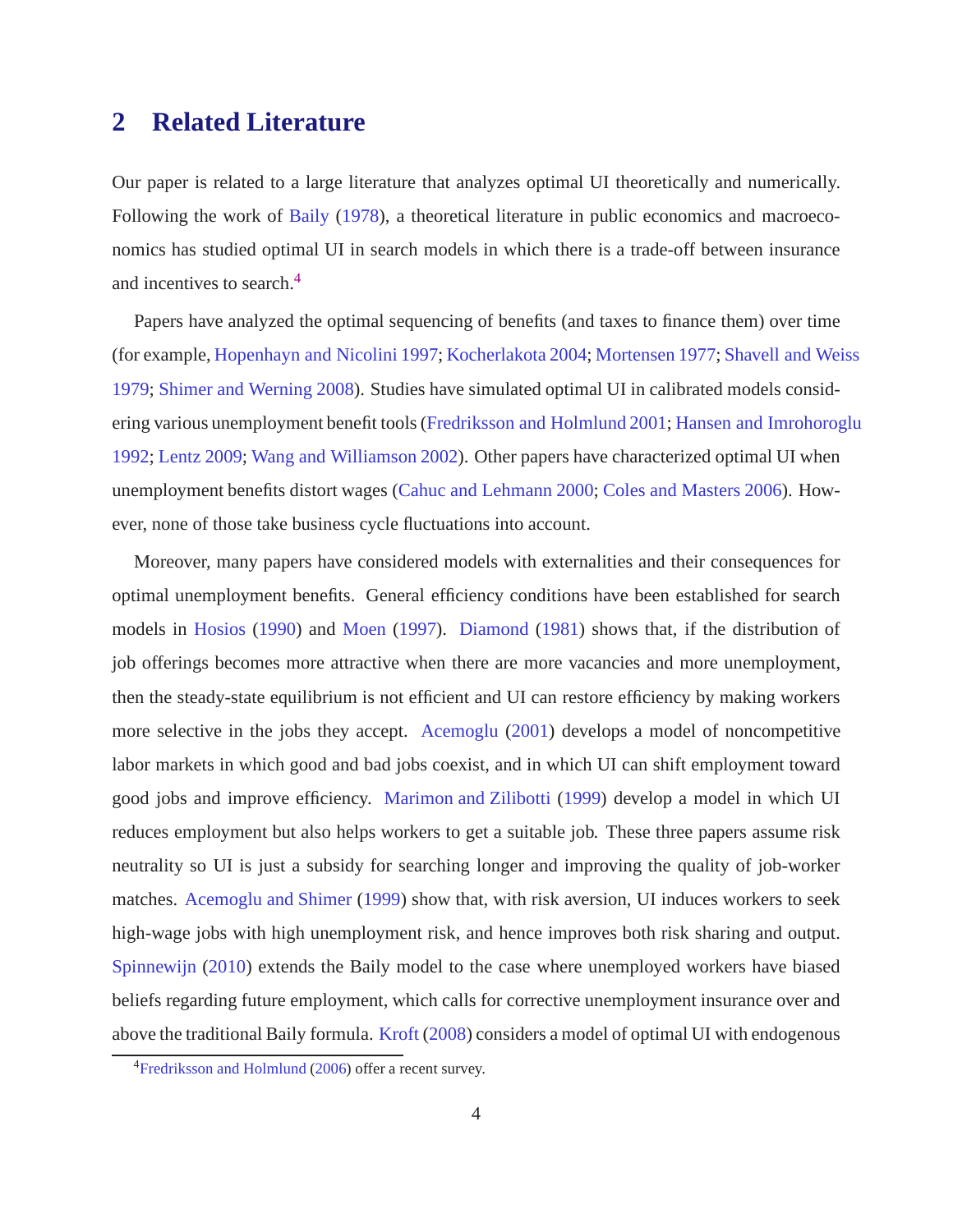<span id="page-6-0"></span>take-up driven in part by social interactions that create an externality. He extends the Baily-Chetty formula and shows that the macro-elasticity is the relevant one and that the externality requires an additional correction to the formula. In contrast to these studies, our paper zooms on an externality due to endogenous job rationing that is inherently tied to the business cycle.

A few recent studies have started to study optimal UI over the business cycle. [Kiley](#page-43-0) [\(2003](#page-43-0)) and [Sanchez](#page-44-0) [\(2008\)](#page-44-0) use partial equilibrium models in which benefits are posited to have less distortionary effects in downturns than in booms. In contrast, we construct a model in which such a pattern arises in general equilibrium.

Using general equilibrium models with matching frictions in the labor market, [Andersen and Svarer](#page-42-0) [\(2010,](#page-42-0) [2011\)](#page-42-0) and [Moyen and Stahler](#page-43-0) [\(2009](#page-43-0)) find countercyclical optimal benefits when the government is not constrained to balance its budget each period, but faces an intertemporal budget constraint instead. In these models, optimal UI is countercyclical because the government uses UI to smooth consumption over the cycle.<sup>5</sup> In contrast, we impose a period-by-period budget balance so that the government cannot use UI as a vehicle for intertemporal consumption smoothing through deficit spending. In spite of this restriction, we find that optimal unemployment benefits are countercyclical.

[Kroft and Notowidigdo](#page-43-0) [\(2010\)](#page-43-0) propose a model, close in spirit to the traditional Baily model, in which the elasticity of unemployment duration with respect to benefits, and accordingly optimal unemployment benefits, may vary over the business cycle. Since the cyclicality of elasticity is theoretically ambiguous (it depends on the parameters of the model), they propose an empirical estimation. All the variation of optimal UI comes from variation in the micro-elasticity in their Baily formula. In contrast in our model, the micro-elasticity of unemployment with respect to net reward from work is roughly constant; the countercyclicality of optimal UI comes from the procyclicality of the macro-elasticity; this procyclicality arises from the presence of job rationing.

<sup>5</sup>To reinforce this point: [Andersen and Svarer](#page-42-0) [\(2010\)](#page-42-0) find that optimal benefits should be *procyclical* when they derive comparative statics in the static version of the model (in which there is no room for risk sharing through intertemporal substitution of consumption). In the dynamic model, optimal benefits are countercyclical to allow risk sharing over the business cycle.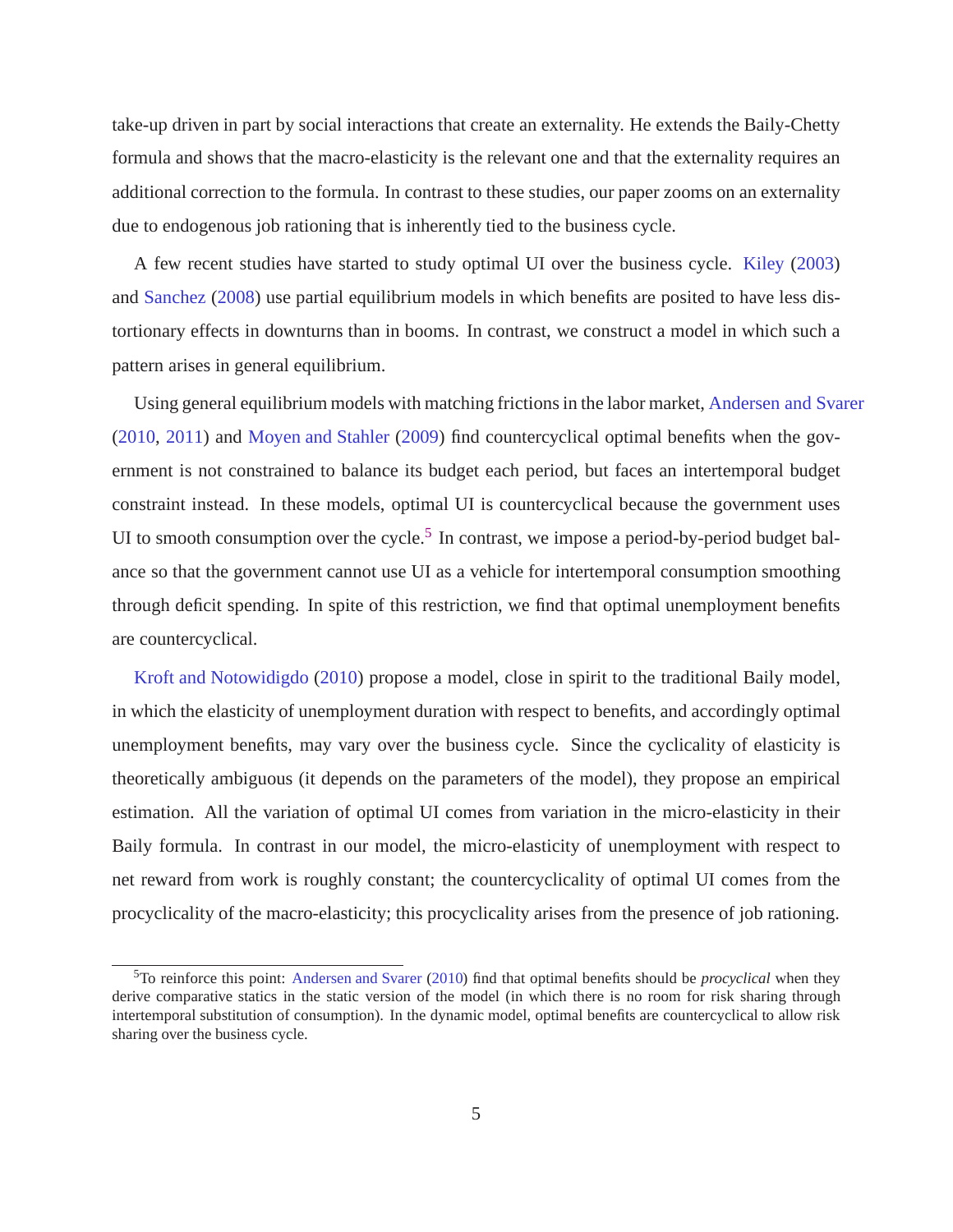# <span id="page-7-0"></span>**3 Static Model**

This section presents a one-period model of the labor market and derives a simple optimal unemployment insurance formula that can be expressed in terms of estimable elasticities. The key economic mechanisms are transparent in this model, and its equilibrium can be represented diagrammatically. Furthermore, its equilibrium corresponds to the equilibrium of the dynamic model of Section [4](#page-26-0) in which there would be no aggregate shocks and no discounting.

## **3.1 Description of the economy and equilibrium with UI**

### **3.1.1 Labor market**

At the beginning of the period, a fraction 1−*U* of all workers are allocated to a job without having to search. One can think of these 1−*U* workers as incumbent, who were already on the job in the past. A fraction *U* of all workers have to search for a job. One can think of these *U* workers as unemployed workers, who did not have a job in the past. Unemployed workers exert an average search effort *E* per worker. Firms open *V* vacancies to recruit these jobseekers. The number of matches is given by a constant-returns matching function  $m(E \cdot U, V)$  of aggregate effort  $E \cdot U$  and vacancies *V*, differentiable and increasing in both arguments. Conditions on the labor market are summarized by the labor market tightness

$$
\theta \equiv \frac{V}{E \cdot U}.
$$

The matching technology is such that not all unemployed workers can find a job, and not all vacancies can be filled. An unemployed worker searching with individual effort *e* finds a job with probability

$$
e \cdot f(\theta) \equiv e \cdot \frac{m(E \cdot U, V)}{E \cdot U} = e \cdot m(1, \theta), \tag{1}
$$

and a vacancy is filled with probability

$$
q(\theta) \equiv \frac{m(E \cdot U, V)}{V} = m(1/\theta, 1) = \frac{f(\theta)}{\theta}.
$$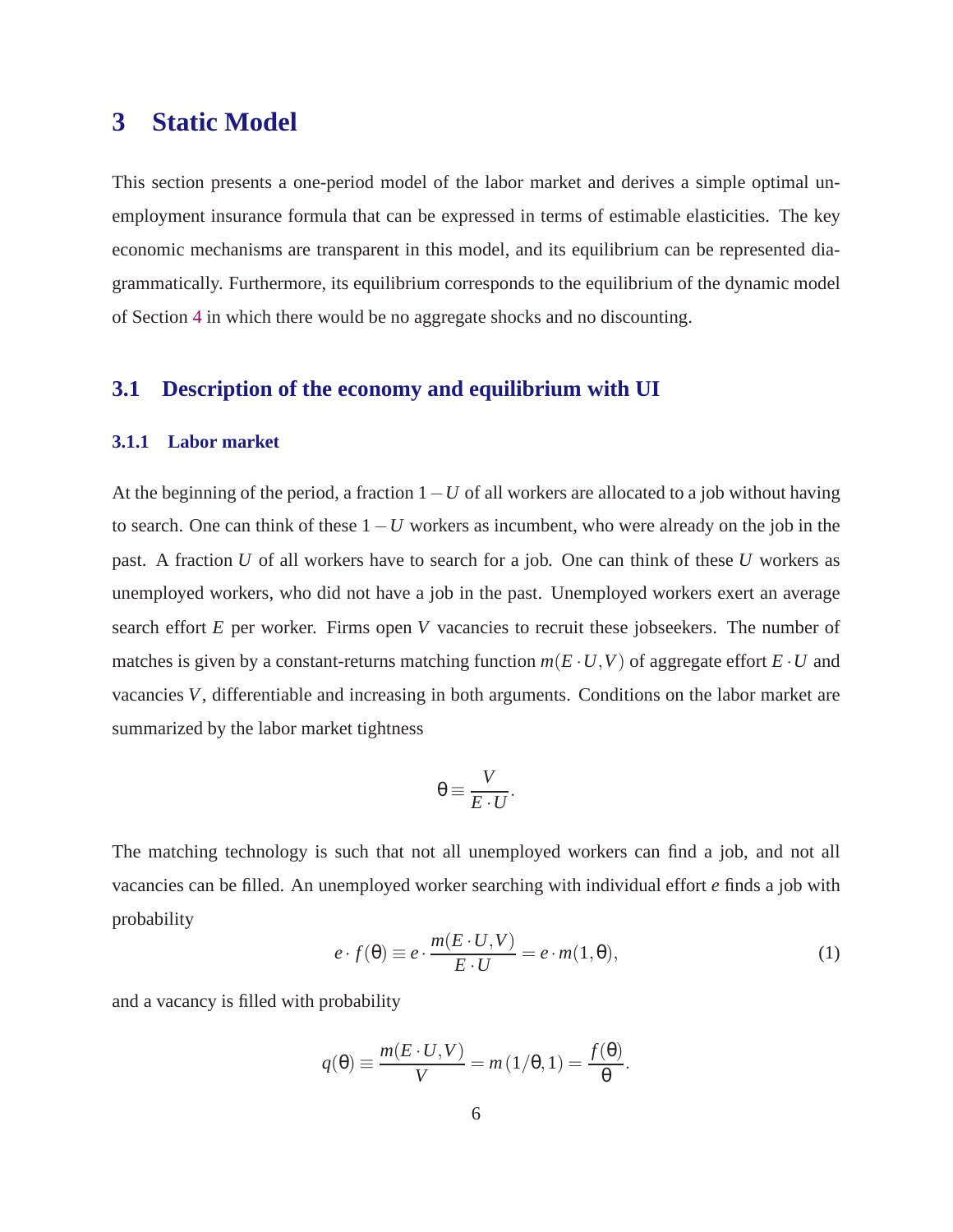In a tight market, it is easy for jobseekers to find jobs—the job-finding probability per unit of search effort  $f(\theta)$  is high—and difficult for firms to hire workers—the job-filling probability  $q(\theta)$ is low. We assume that the matching function is Cobb-Douglas, so that

$$
f(\theta) = \omega_m \cdot \theta^{1-\eta}, \ q(\theta) = \omega_m \cdot \theta^{-\eta}, \ \omega_m \in (0, +\infty), \ \eta \in (0, 1).
$$

### **3.1.2 Household**

The representative household is composed of a mass one of identical workers with utility that depends on consumption*C* and job search effort *E* of the form *u*(*C*)−*k*(*E*) where *u*(.) is increasing and concave and  $k(.)$  is increasing and convex. To simplify derivations, we assume an isoelastic cost of effort

$$
k(E) = \omega_k \cdot \frac{E^{1+\kappa}}{1+\kappa}, \ \omega_k \in (0,+\infty), \ \kappa \in (0,+\infty).
$$

Each individual can neither borrow nor save, and consumes all her income each period.<sup>6</sup> When working, an individual earns wage *W*. The government taxes earnings at rate *t* to finance unemployment benefits  $b \cdot W$  when unemployed. We denote by  $C^e = W \cdot (1 - t)$  consumption when employed and by  $C^u = b \cdot W$  consumption when unemployed. We denote by  $\tau = t + b$  the total implicit tax on work and by  $\Delta C = C^e - C^u = (1 - \tau) \cdot W$  the net reward from work.  $\tau$  measures the generosity of the UI system and we refer to  $\tau$  as the net replacement rate in what follows.<sup>7</sup> Our representative household does not provide insurance to its members, unlike in other standard search-and-matching models [\(Andolfatto 1996;](#page-42-0) [Merz 1995](#page-43-0)). Members of the household, however, decide collectively how much to search for jobs. This collective decision imposes that unemployed members take into account the effect of their search effort on their probability *of finding a job* conditional on being unemployed, and on their probability *of being unemployed* in the first place. This theoretical construct aims to capture in a one-period model the fact that in a dynamic model,

<sup>&</sup>lt;sup>6</sup>We discuss later on how our results extend to the case with endogenous savings or self-insurance paralleling the analysis of [Chetty](#page-42-0) [\(2006a](#page-42-0)).

<sup>&</sup>lt;sup>7</sup>The gross replacement rate is traditionally defined as  $b = C^u/W$  while the net replacement rate is defined as  $C^u/C^e = b/(1-t) \simeq b+t = \tau$  when the tax rate *t* is small. As the unemployment rate *U* is small relative to the working population,  $t$  is also small justifying why we call  $\tau$  the net replacement rate.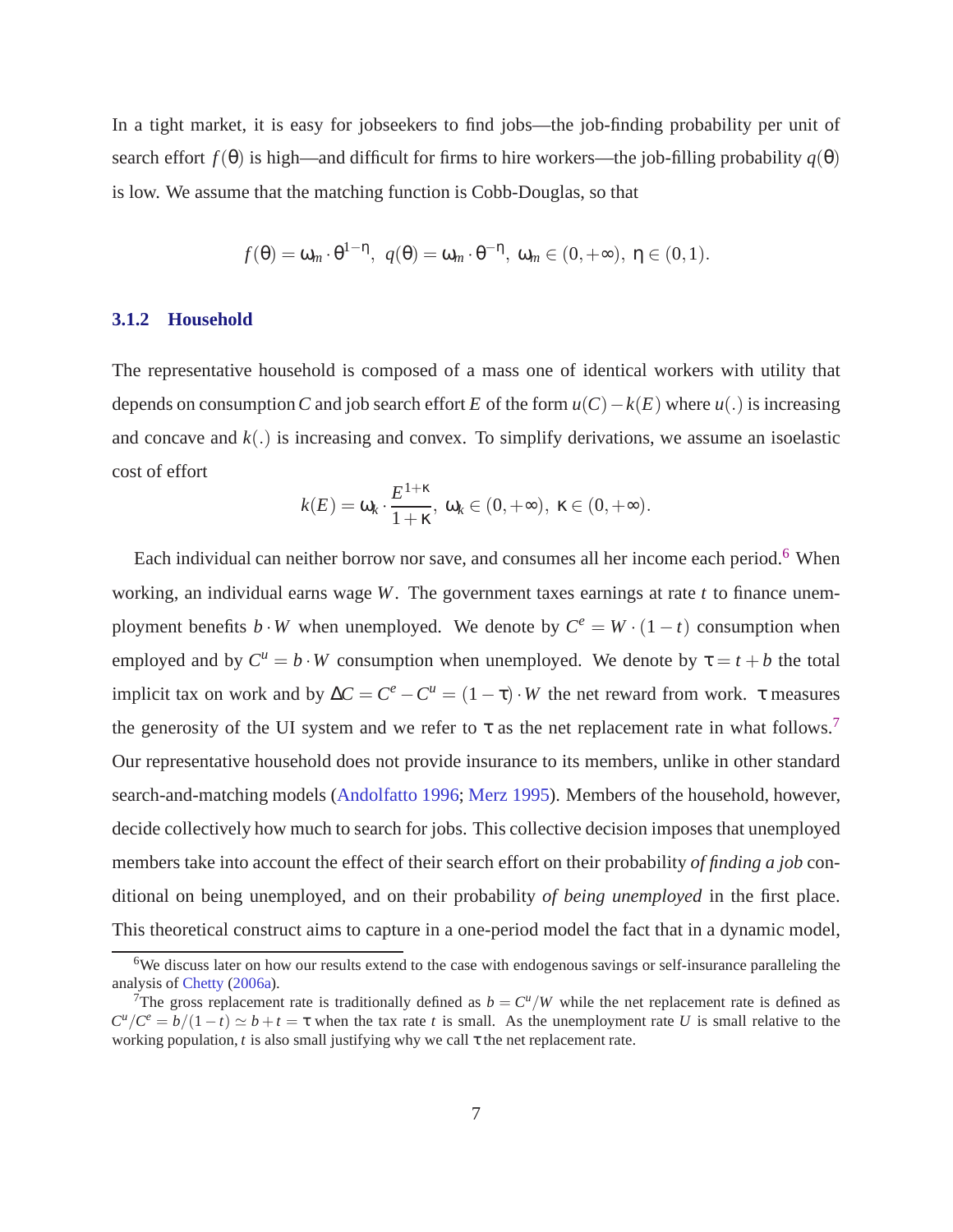<span id="page-9-0"></span>higher search effort increases the probability *of finding a job* in the current period, and decreases the probability *of being unemployed* in the future.

More precisely, the household chooses its labor supply  $N<sup>s</sup>$  to maximize its aggregate utility. Supplying  $N^s$  units of labor provides consumption  $C^e$  to  $N^s$  household members. The  $1 - N^s$ unemployed household members consume only  $C^u$ . Supplying  $N^s$  units of labor is costly: while a fraction 1 − *s* of the *N s* jobs is filled immediately at no cost, a fraction *s* of the jobs must be filled through matching on the labor market. The fraction *s* of jobs that are unfilled aims to capture simply the effects of job turnover and matching frictions in our one-period model. A higher *s* means more job turnover, and hence more job search.<sup>8</sup> The  $1 - (1 - s) \cdot N^s$  household members unemployed at the beginning of the period must exert search effort  $E$  to fill  $s \cdot N^s$  vacant jobs. Given [\(1\)](#page-7-0), a fraction  $Ef(\theta)$  of these jobseekers will find a job. Therefore, the required effort is such that

$$
E \cdot f(\theta) \cdot [1 - (1 - s)N^s] = s \cdot N^s,
$$
\n(2)

which imposes a utility cost  $k(E)$  on the  $1-(1-s) \cdot N^s$  jobseekers.

Equivalently, the household chooses effort *E* to maximize its aggregate utility

$$
-[1-(1-s)\cdot N^s(E,\theta)]\cdot k(E)+[1-N^s(E,\theta)]\cdot u(C^u)+N^s(E,\theta)\cdot u(C^e),
$$

where  $\theta$ ,  $C^u$  and  $C^e$  are taken as given and the labor supply  $N^s(E, \theta)$  is given by

$$
N^{s}(E,\theta) = \frac{1}{\frac{s}{E \cdot f(\theta)} + (1-s)}.
$$
\n(3)

This labor supply equation comes directly from (2), and determines how search effort *E* translates into employment for a given labor market tightness  $\theta$ . *N<sup>s</sup>*(*E*,  $\theta$ ) increases with *E* and  $\theta$ .

<sup>8</sup> In the dynamic setting of Section [4,](#page-26-0) *s* corresponds to the job destruction rate each period. Hence, *s* is the fraction of employed workers who lose their job each period, and 1 − *s* the fraction who retain their job. 1 − (1 − *s*)*N* is the number of unemployed workers at the beginning of each period.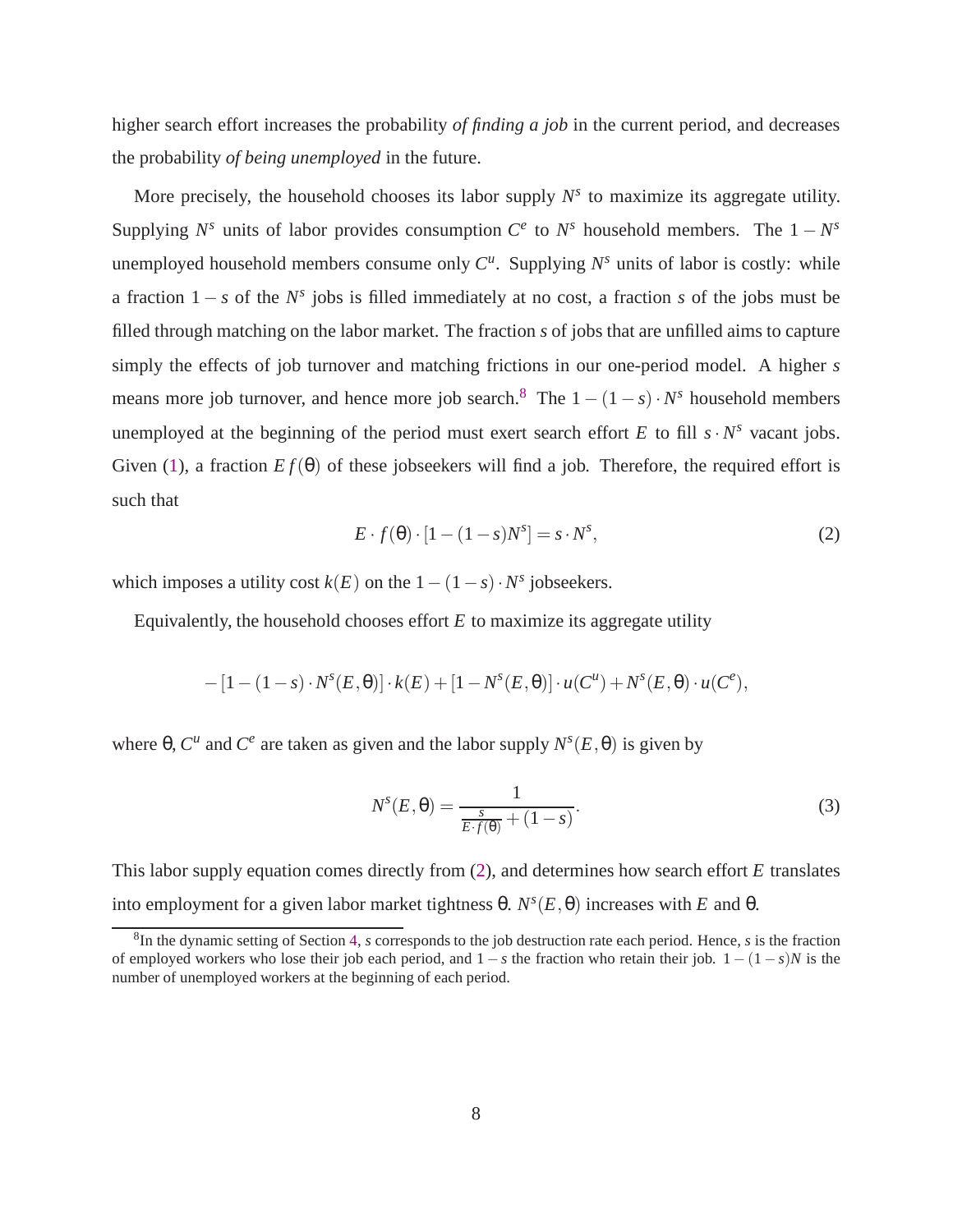<span id="page-10-0"></span>Denoting  $\Delta u = u(C^e) - u(C^u)$ , we can show that the optimal search effort *E* satisfies

$$
k'(E) \cdot \frac{E}{N^s} = \Delta u + (1 - s) \cdot k(E),\tag{4}
$$

This optimality condition can be rewritten as

$$
s\frac{k'(E)}{f(\theta)} + \kappa(1-s)k(E) = \Delta u,\tag{5}
$$

which determines optimal effort as a function  $E(\theta, \Delta u)$  of the labor market tightness  $\theta$  and the UI program ∆*u*. *E*(θ,∆*u*) increases with θ and ∆*u*.

To summarize, labor supply  $N^{s}(E(\theta, \Delta u), \theta)$  increases with labor market tightness  $\theta$  and incentive to search ∆*u*. Both properties of the labor supply are illustrated in Figure [1,](#page-61-0) which plots labor supply curves corresponding to high incentive to search ∆*u* (plain line) and low incentive to search ∆*u* (dotted line) in a price θ-quantity *N* diagram. As we shall see, in our model with rigid wages, the labor market tightness  $\theta$  acts as a price to equalize labor supply and labor demand.

## **3.1.3 Firm**

The representative firm produces a consumption good taking price and wage as given.

**ASSUMPTION 1** (Diminishing marginal returns to labor). The production function is  $F(N, a)$  =  $a \cdot N^{\alpha}$ ,  $\alpha \in [0,1)$ .  $a > 0$  is the level of technology that proxies for the position in the business cycle.

To capture the effects of job turnover and matching frictions, we assume that while a fraction  $1 - s$  of the  $N<sup>d</sup>$  jobs opened by the firm are filled immediately at no cost, the firm must post vacancies to advertise the fraction *s* of its  $N<sup>d</sup>$  jobs that are vacant. Keeping a vacancy open has a cost of *r*·*a* units of consumption.<sup>9</sup> The recruiting cost  $r \in (0, +\infty)$  captures the resources that firms must spend to recruit workers because of matching frictions. We assume away randomness at the firm level: a firm fills a job with certainty by opening  $1/q(\theta)$  vacancies, and thus spends  $r \cdot a/q(\theta)$ 

 $9As$  we shall see, normalizing costs by the technology level *a* simplifies the derivations.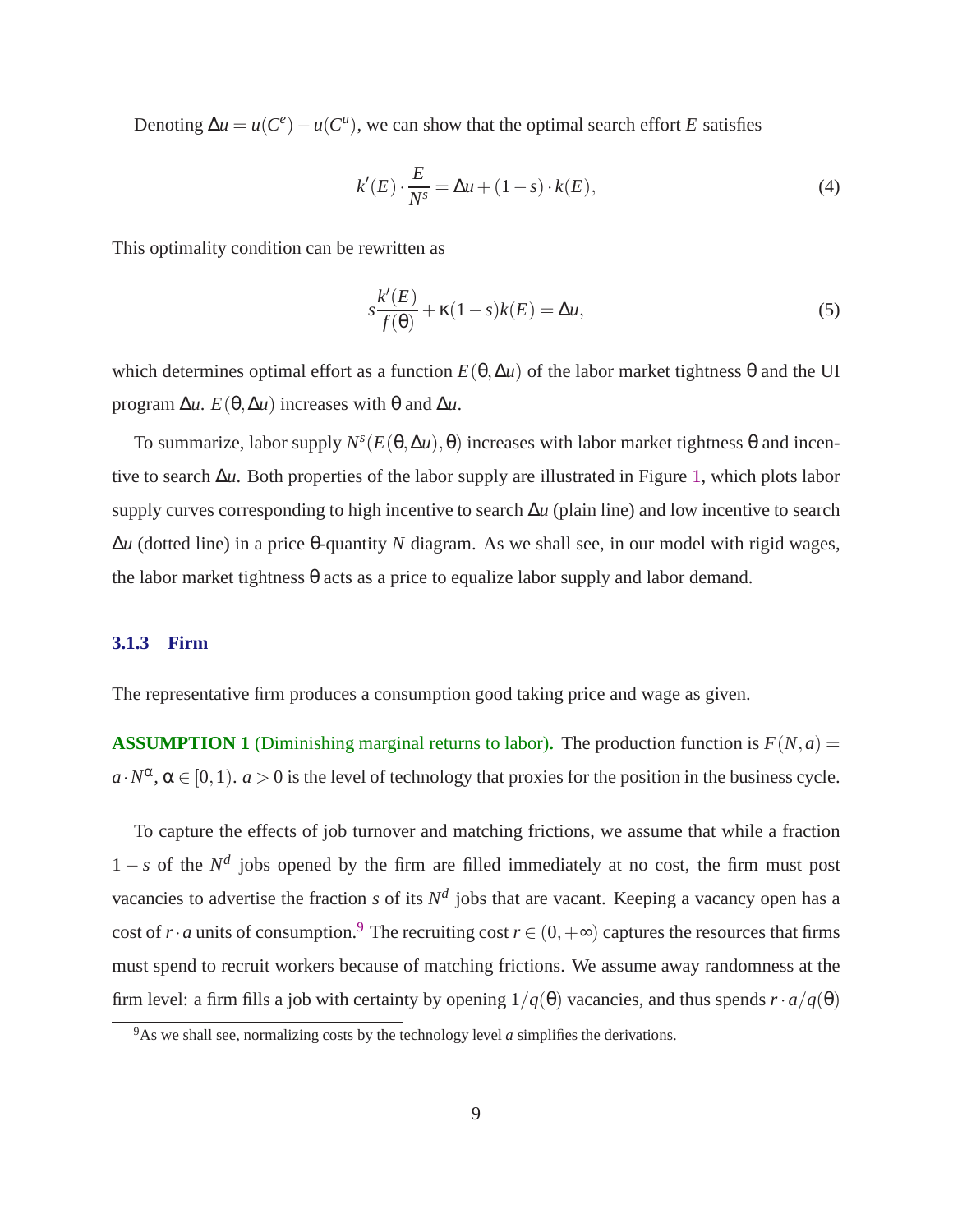<span id="page-11-0"></span>to fill a job. When the labor market is tighter, a vacancy is less likely to be filled, a firm must post more vacancies to fill a vacant job, and recruiting is more costly.

A firm chooses employment  $N<sup>d</sup>$  to maximize real profit (the price is normalized to 1)

$$
\pi = F(N^d, a) - W \cdot N^d - \frac{r \cdot a}{q(\theta)} \cdot (s \cdot N^d).
$$

The wage *W* is set once a worker and a firm have matched. Since the marginal product of labor always exceeds the flow value of unemployment, and since the vacancy-posting cost and cost of job-search effort are sunk for firms and workers at the time of matching, there are always mutual gains from trade. There is no compelling theory of wage determination in such an environment [\(Hall 2005](#page-43-0); [Shimer 2005\)](#page-44-0). In fact in our one-period model, any wage  $\in (0, +\infty)$  could be an equilibrium outcome in a labor market with positive employment. That is, the wage would never result in an inefficient allocation of labor from the joint perspective of the worker-firm pair. This property arises because firms start without any employees and the production function satisfies  $\lim_{N\to 0} MPL(N) = +\infty$ . Given the indeterminacy of the wage in our frictional labor market, we opt to use the Blanchard and Galí [\(2010\)](#page-42-0) wage schedule.

**ASSUMPTION 2** (Wage rigidity). The wage is  $W(a) = w_0 \cdot a^{\gamma}, w_0 \in (0, +\infty), \gamma \in [0, 1)$ .

The parameter  $\gamma$  captures wage rigidity. If  $\gamma = 0$ , wages are independent of technology and there is complete wage rigidity. If  $\gamma = 1$ , wages are proportional to technology and there is no wage rigidity. If  $\gamma \in [0,1)$ , when technology is high, wages are relatively low, driving unemployment down as in expansions. Conversely, when technology is low, wages are relatively high, driving unemployment up as in recessions.

From now on, we always denote by *F* ′ the marginal product of labor ∂*F*/∂*N*. The first-order condition of the firm problem defines implicitly the labor demand  $N^d$   $(a, \theta)$  with

$$
F'(N^d, a) = W(a) + \frac{s \cdot r \cdot a}{q(\theta)}.
$$
\n<sup>(6)</sup>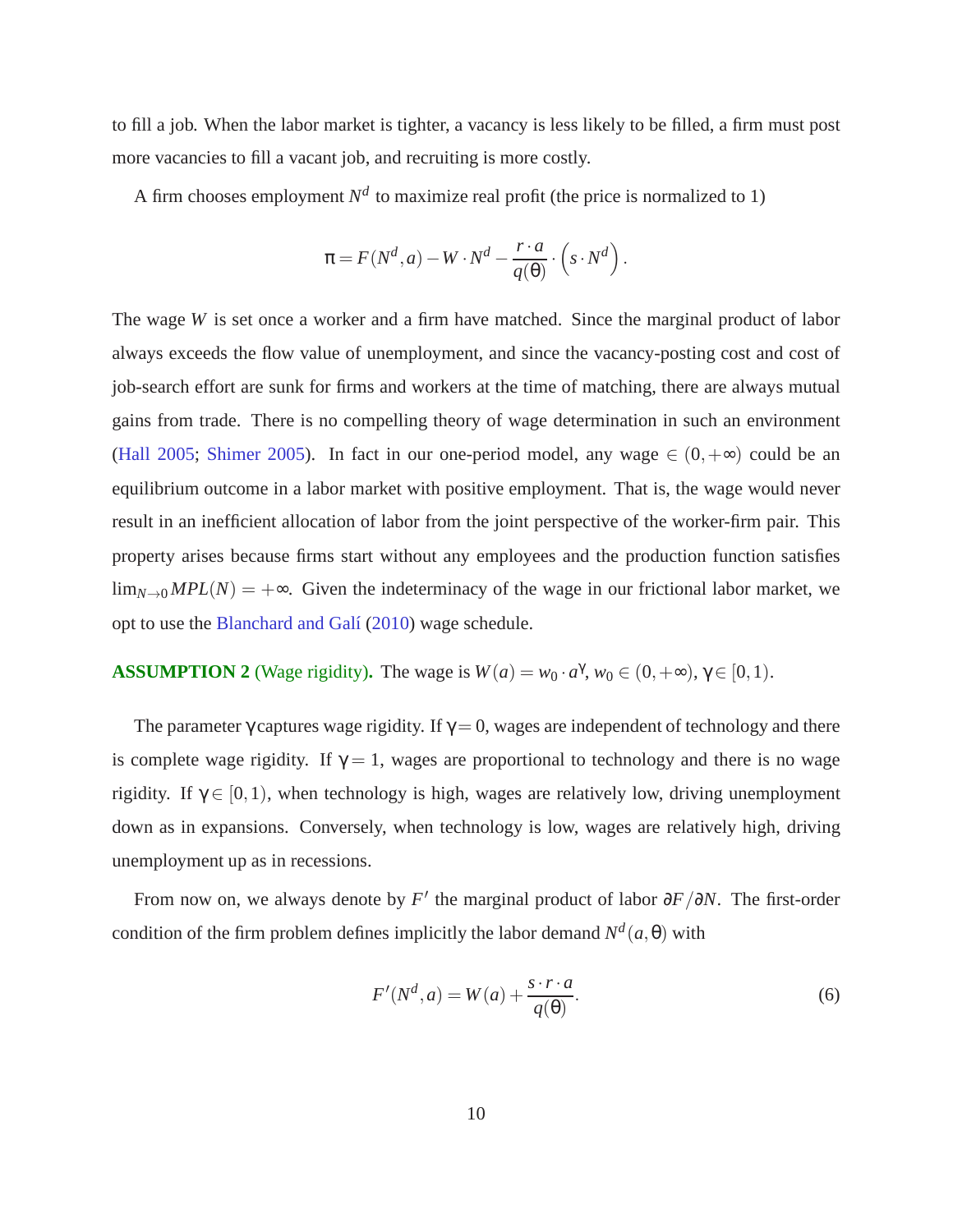<span id="page-12-0"></span>Using the functional-form assumptions [1](#page-10-0) and [2,](#page-11-0) and dividing by *a*, we can rewrite [\(6\)](#page-11-0) as

$$
N^{d}(\theta, a) = \left\{ \frac{1}{\alpha} \left( w_0 \cdot a^{\gamma - 1} + \frac{s \cdot r}{q(\theta)} \right) \right\}^{1/(\alpha - 1)}.
$$
 (7)

Since  $q(\theta)$  decreases in  $\theta$  and  $F'(N,a)$  decreases in *N*, the labor demand schedule  $N^d(\theta,a)$  decreases with θ when there are diminishing returns to labor ( $\alpha$  < 1). Moreover,  $N^d$ (θ, *a*) increases with *a* when wages are rigid ( $\gamma$  < 1). Both properties of the labor demand are illustrated in Figure [1,](#page-61-0) which plots labor demand curves for high (top panel) and low technology (bottom panel) in a price θ-quantity *N* diagram.

## **3.1.4 Equilibrium**

Given a UI program ∆*u* and technology *a*, labor market tightness equalizes labor demand to labor supply in equilibrium:

$$
N(\Delta u, a) = N^{s}(E(\theta, \Delta u), \theta) = N^{d}(\theta, a),
$$
\n(8)

where  $N(\Delta u, a)$  is equilibrium employment. The equilibrium is illustrated in Figure [1.](#page-61-0) Equilibrium employment  $N(\Delta u, a)$  is given by the intersection of the downward-sloping labor demand curve with the upward-sloping labor supply curve. Labor market tightness acts as a price that equalizes supply and demand in this frictional model. If labor supply is above labor demand, supply and demand can be equalized through a reduction in labor market tightness that both reduces the hiring costs to increase labor demand (equation (7) in which  $1/q(\theta)$  increases with  $\theta$ ), and reduces the job-finding probability as well as optimal search effort to reduce labor supply (equations [\(3\)](#page-9-0) and [\(5\)](#page-10-0) in which  $f(θ)$  increases with  $θ$ ).

As showed by [Michaillat](#page-43-0) [\(2010](#page-43-0)), job rationing results from the combination of diminishing returns to labor ( $\alpha$  < 1) and wage rigidity ( $\gamma$  < 1).<sup>10</sup> In our one-period model, these two assumptions translate into a downward-sloping labor demand curve that shifts down after a negative technology shock as depicted on Figure [1](#page-61-0) when moving from the top to bottom panel. As discussed at

<sup>&</sup>lt;sup>10</sup>[Michaillat](#page-43-0) [\(2010\)](#page-43-0) defines job rationing as the property of a frictional labor market that does not clear even at the limit when matching frictions disappear.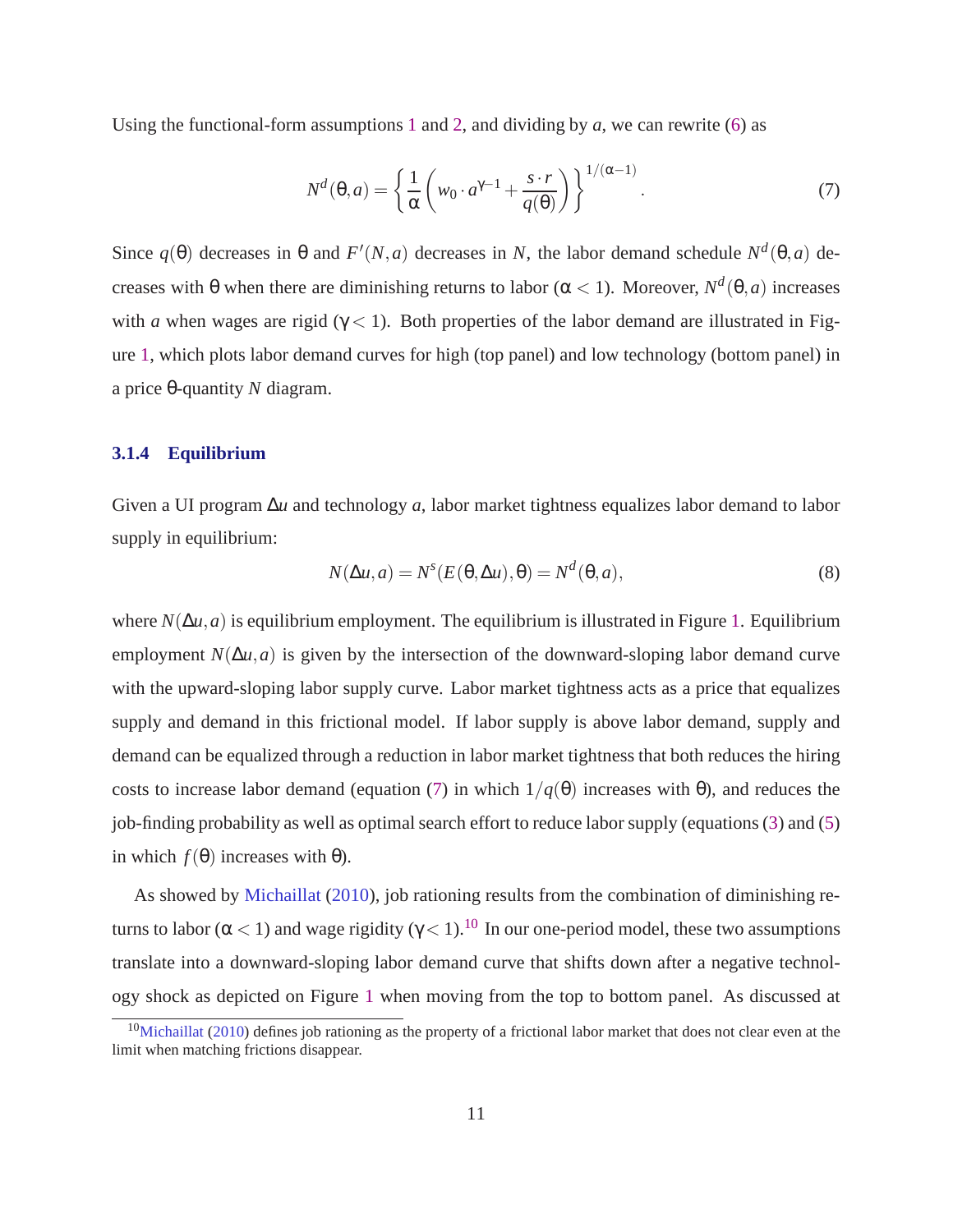length in [Michaillat](#page-43-0) [\(2010\)](#page-43-0), there is ample historical and empirical evidence in favor of these two assumptions. Furthermore, these two assumptions are necessary to provide a realistic description of business cycle fluctuations in the labor market. The rigid-wage assumption ( $\gamma$  < 1) is critical for labor market tightness  $\theta$  to depend (positively) on the technology level *a*, the key ingredient to obtain sufficient unemployment fluctuations in the search model [\(Hall 2005;](#page-43-0) [Shimer 2005\)](#page-44-0). Our model aims to describe cyclical fluctuations, and the assumption of diminishing returns to labor  $(\alpha < 1)$  captures the fact that production inputs (especially capital) do not adjust fully to changes in employment at business cycle frequency. If capital and labor are the only production inputs and capital is assumed to be constant in the short run, the production function has diminishing marginal returns to labor as in Assumption [1.](#page-10-0)

## **3.2 Optimal unemployment insurance**

## **3.2.1 Government problem**

The government chooses the net reward from work  $\Delta C = C^e - C^u$  to maximize expected utility

$$
N^{s}(E,\theta) \cdot u(C^{u} + \Delta C) + [1 - N^{s}(E,\theta)] \cdot u(C^{u}) - [1 - (1 - s) \cdot N^{s}(E,\theta)] \cdot k(E)
$$
 (9)

where  $N^{s}(E, \theta)$  is given by labor supply [\(3\)](#page-9-0),  $E(\theta, \Delta u)$  is given by the household's optimal choice of effort [\(5\)](#page-10-0), θ clears the labor market [\(8\)](#page-12-0), and the government budget constraint is satisfied. For a given  $\Delta C$ , the government budget constraint pins down  $C^u$ :

$$
C^u = N \cdot (W - \Delta C).
$$

Note that we assume here that benefits are financed entirely out of wages and that the government cannot tax profits to fund benefits.<sup>11</sup> Using the envelope theorem as  $E$  is optimized by the household, and denoting by  $\bar{u}' = Nu'(C^e) + (1 - N)u'(C^u)$  the average marginal utility, the first order

<sup>&</sup>lt;sup>11</sup>If profits can be fully taxed, then total wages  $N \cdot W$  in equation (3.2.1) should be replaced by the sum of wages and profits which is equal to  $F(N,a)-(s\cdot N)\cdot r\cdot a/q(\theta)$ . This alternative assumption would generate almost identical results and we consider it the general-equilibrium model of Section [4.](#page-26-0)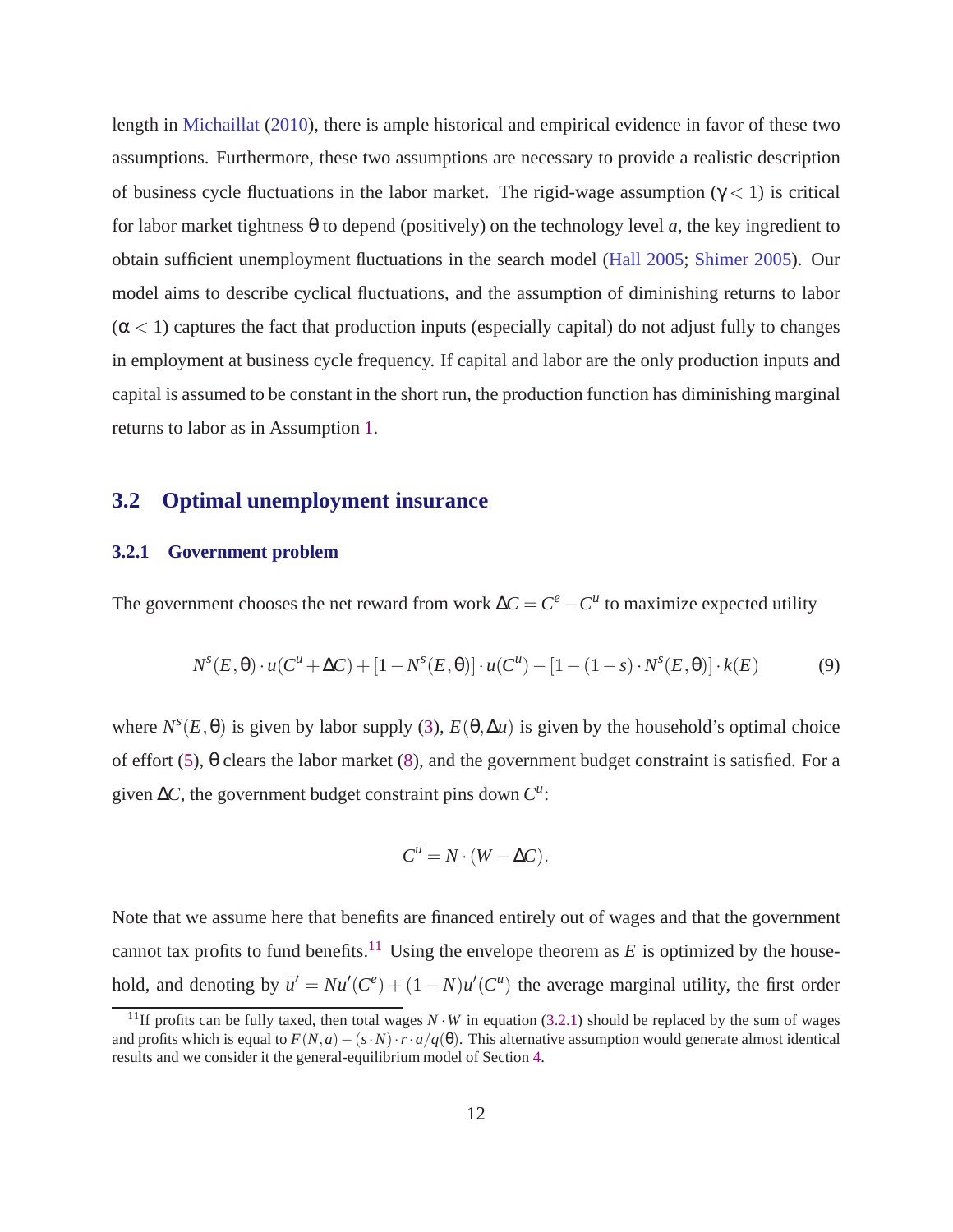<span id="page-14-0"></span>condition for the government choice of ∆*C* is

$$
N \cdot u'(C^e) + \bar{u}' \cdot \frac{dC^u}{d\Delta C} + \frac{\partial N^s}{\partial \theta} \cdot \frac{d\theta}{d\Delta C} \cdot [\Delta u + (1 - s) \cdot k(E)] = 0.
$$
 (10)

As we shall see, the first two terms are the classical terms of the Baily-Chetty model. The last term is the correction for the job-rationing externality.

#### **3.2.2 Micro- and macro-elasticity**

Introducing elasticities, we can use (10) to express optimal unemployment insurance in terms of estimable parameters. Intuitively, suppose that *d*∆*C* > 0 (unemployment benefits cut). This change create variations in all variables  $dN$ ,  $d\theta$ ,  $d\Delta u$ ,  $dC^u$ , and  $dE$  so that all equilibrium conditions continue to be satisfied. The change in effort can be decomposed as  $dE = dE_{\Delta u} + dE_{\theta}$ , where *dE*∆*<sup>u</sup>* = (∂*E*/∂∆*u*)*d*∆*u* is a partial-equilibrium change in effort in response to the change in UI, and *dE*<sup>θ</sup> is a general-equilibrium adjustment in effort following the change *d*θ in tightness. It is useful to represent labor supply [\(3\)](#page-9-0) and labor demand [\(6\)](#page-11-0) in a price θ-quantity *N* diagram as in Figure [1.](#page-61-0) Using the labor supply equation [\(3\)](#page-9-0), we have  $dN = dN_E + dN_\theta$  where  $dN_E = (\partial N^s / \partial E) dE_{\Delta u}$  and  $dN_{\theta} = (\partial N^s / \partial \theta + (\partial N^s / \partial E)(\partial E / \partial \theta))d\theta$ .  $dN_E > 0$  is the increase in aggregate employment due to a positive shift in labor supply, keeping labor market tightness  $\theta$  constant. The labor supply shifts because the household now exerts more job-search effort, in response to the cut in unemployment benefits.  $dN_E$  is represented by the shift A–C in Figure [1.](#page-61-0)  $dN_\theta < 0$  is the reduction in employment that occurs in general equilibrium through a decrease in labor market tightness  $d\theta < 0$ .  $dN_{\theta}$ is represented by the shift C–B in Figure [1.](#page-61-0) As a combination of these two effects, the general equilibrium increase in employment *dN* is smaller than the partial equilibrium supply increase in employment *dNE*. *dN* is represented by the shift A–B in Figure [1.](#page-61-0) The difference between the micro-effect  $dN<sub>E</sub>$  and the macro-effect  $dN$  is  $dN<sub>\theta</sub>$  which arises from job rationing. This decomposition motivates the following definition of the macro and micro elasticities of unemployment 1−*N* with respect to ∆*C*.

**DEFINITION 1** (Micro-elasticity and macro-elasticity)**.** The *macro-elasticity* of unemployment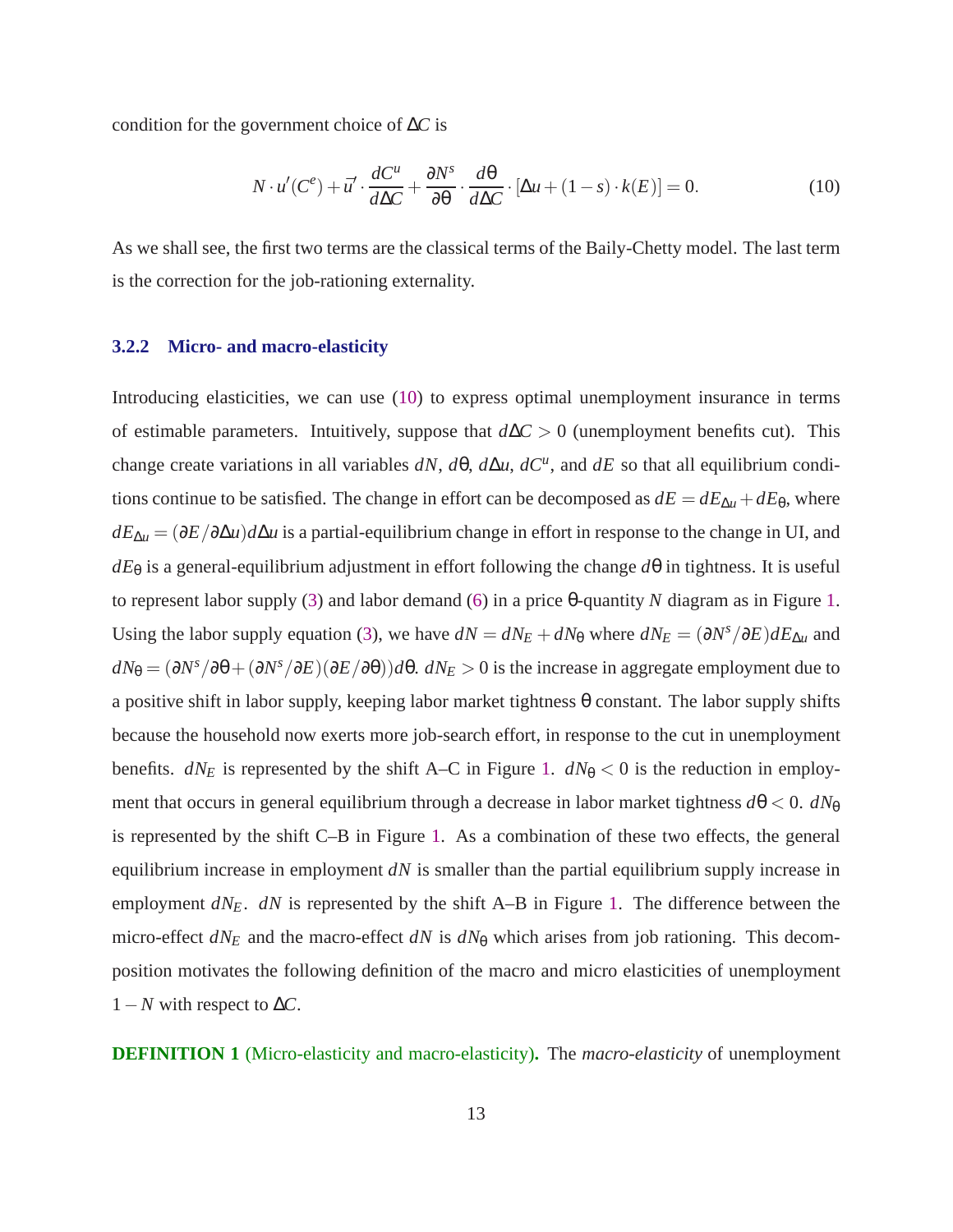<span id="page-15-0"></span>1−*N* with respect to the net reward from work ∆*C* is defined as:

$$
\varepsilon^M = \frac{\Delta C}{1 - N} \cdot \frac{dN}{d\Delta C},
$$

It measures the percentage increase in unemployment  $1 - N$  when the net reward from work decreases by 1 percent, assuming all other variables adjust. It is normalized to be positive. The *micro-elasticity* of unemployment with respect to the net reward from work is defined as:

$$
\epsilon^m = \frac{\Delta C}{1-N} \cdot \frac{\partial N^s}{\partial E} \cdot \frac{\partial E}{\partial \Delta u} \cdot \frac{d \Delta u}{d \Delta C}.
$$

It measures the percentage increase in unemployment  $1 - N$  when the net reward from work decreases by 1 percent, ignoring the effect of the general-equilibrium adjustment of θ on *N*. It is normalized to be positive.

**PROPOSITION 1** (Cyclical behavior of micro-elasticity and macro-elasticity)**.**

*(i)*

$$
\varepsilon^{m} \simeq \frac{u'(C^{e}) \cdot \Delta C}{\Delta u} \cdot \frac{1}{\kappa + 1},\tag{11}
$$

*where the approximation is valid for*  $1 - N \ll 1$  *and s*  $\ll (1 - N)/N$ *. Hence, for given*  $C^u$ *and C<sup>e</sup> ,* ε *<sup>m</sup> does not vary systematically with the business cycle (technology level a).*

*(ii)*

$$
\varepsilon^{m} = \varepsilon^{M} \cdot \left[ 1 + \frac{1 - \eta}{\eta} \cdot (1 - \alpha) \cdot U \cdot \frac{1}{1 - W/F'} \cdot \left( 1 + \frac{U}{\kappa} \right) \right] > \varepsilon^{M}
$$

*(iii)* For a given policy  $\Delta u = u(C^e) - u(C^u)$ ,  $\varepsilon^m/\varepsilon^M > 1$  varies countercyclically (i.e., decreases *with technology a). When a is large (good times), this ratio is close to one. When a is small (bad times), this ratio becomes large.*

The proof is provided in appendix.<sup>12</sup> Three comments should be made. First, our model generates a micro-elasticity of unemployment with respect to net reward from work ε *<sup>m</sup>* that is approximately constant over the business cycle. Thus, the traditional moral-hazard cost of unemployment

<sup>&</sup>lt;sup>12</sup>As we shall see in our calibration, the assumption  $s \ll (1-N)/N$  is reasonable.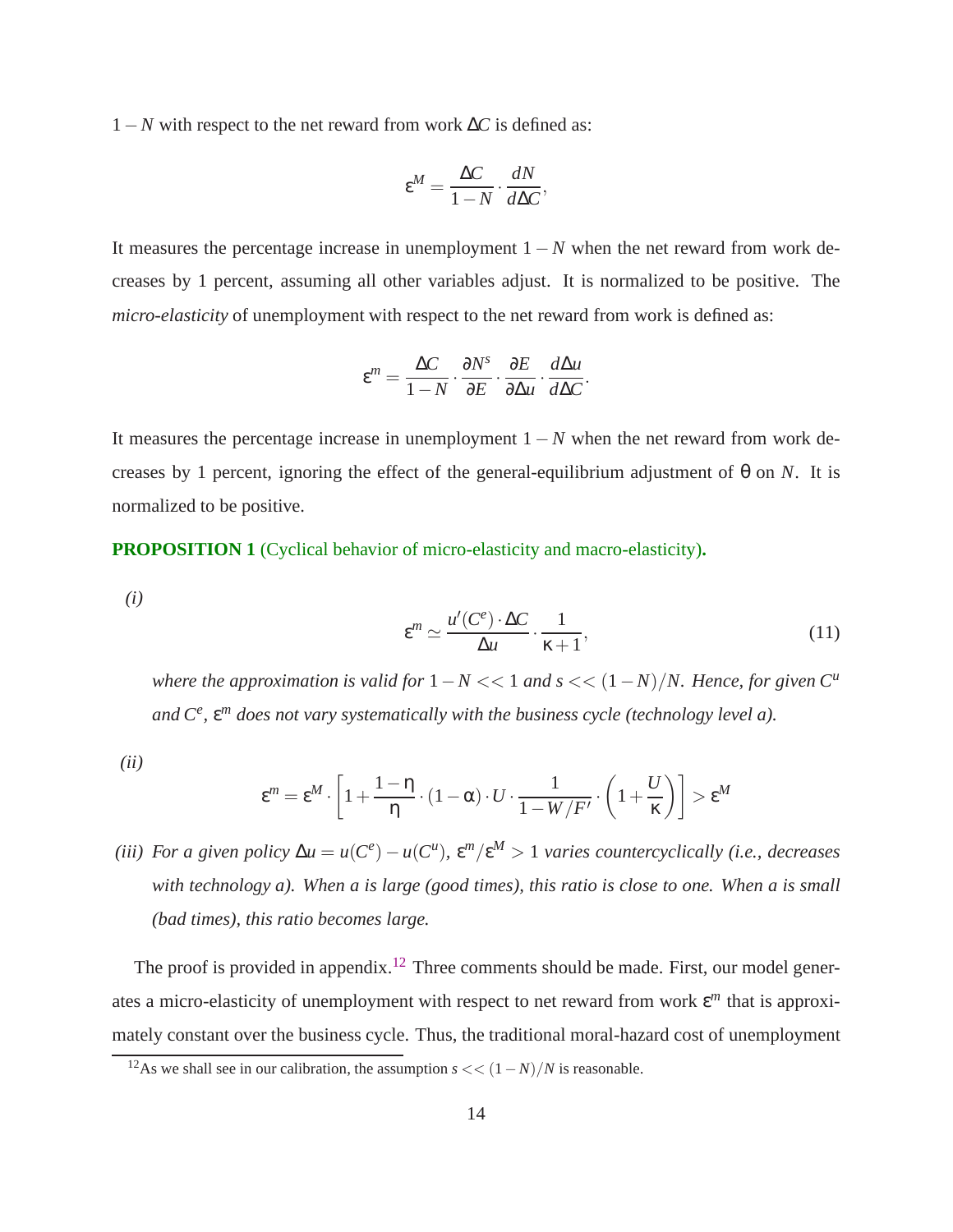insurance is about constant over the cycle. Second, our model creates a wedge between micro- and macro-elasticity. The macro-elasticity is smaller because of job rationing, which imposes labor market tightness  $\theta$  and the job-finding probability  $f(\theta)$  to adjust downward after a positive shift of the labor supply. Therefore the (general equilibrium) increase in aggregate employment following an increase in aggregate job-search efforts is smaller than the (partial equilibrium) increase in the individual probability to find a job following an increase in individual job-search efforts. Third, the gap between micro and macro-elasticity varies with the business cycle and is small in good times when unemployment is low and largely frictional (as in traditional search models) but large in bad times when unemployment is high and primarily due to job rationing.

Figure [1](#page-61-0) illustrates the findings from Proposition [1.](#page-52-0) The wedge between micro- and macroelasticity is measured by the distance B–C, which would be positive for any downward-sloping labor demand. The increase in the wedge between micro- and macro-elasticity when technology falls is measured by the increase of the distance B–C between the top panel (high technology) and the bottom panel (low technology). In the bottom panel, employment is bounded at  $N = 0.93$ because of job rationing, which makes labor demand intercept the x-axis at  $N = 0.93$ . Even a large positive shift of labor supply would only have a modest positive effect on aggregate employment.

Results from the empirical literature on the effects of unemployment benefits on unemployment provide support for the three key positive predictions of our theoretical model: (a) positive wedge between micro- and macro-elasticity, (b) acyclical micro-elasticity, (c) countercyclical macro-elasticity. The labor economic literature focuses primarily on the elasticity of unemployment duration with respect to benefits estimated with micro-data (see [Krueger and Meyer](#page-43-0) [\(2002](#page-43-0)) for a survey).<sup>13</sup> Although this literature does not distinguish between micro and macro-elasticity, studies comparing individuals with different benefits in the same labor market estimate primarily micro-elasticities while studies comparing individuals with different benefits across labor markets (for example across US states) estimate macro-elasticities.

First, the classical studies by [Moffitt](#page-43-0) [\(1985](#page-43-0)) and [Meyer](#page-43-0) [\(1990\)](#page-43-0) use the same multi-state multi-

<sup>&</sup>lt;sup>13</sup>A macroeconomic literature uses cross-country and times-series variation to estimate the macro-elasticity of unemployment with respect to benefits. This literature finds a wide range of estimates with no emerging consensus because of both measurement and identification issues (for example, [Holmlund 1998;](#page-43-0) [Layard et al. 1991\)](#page-43-0).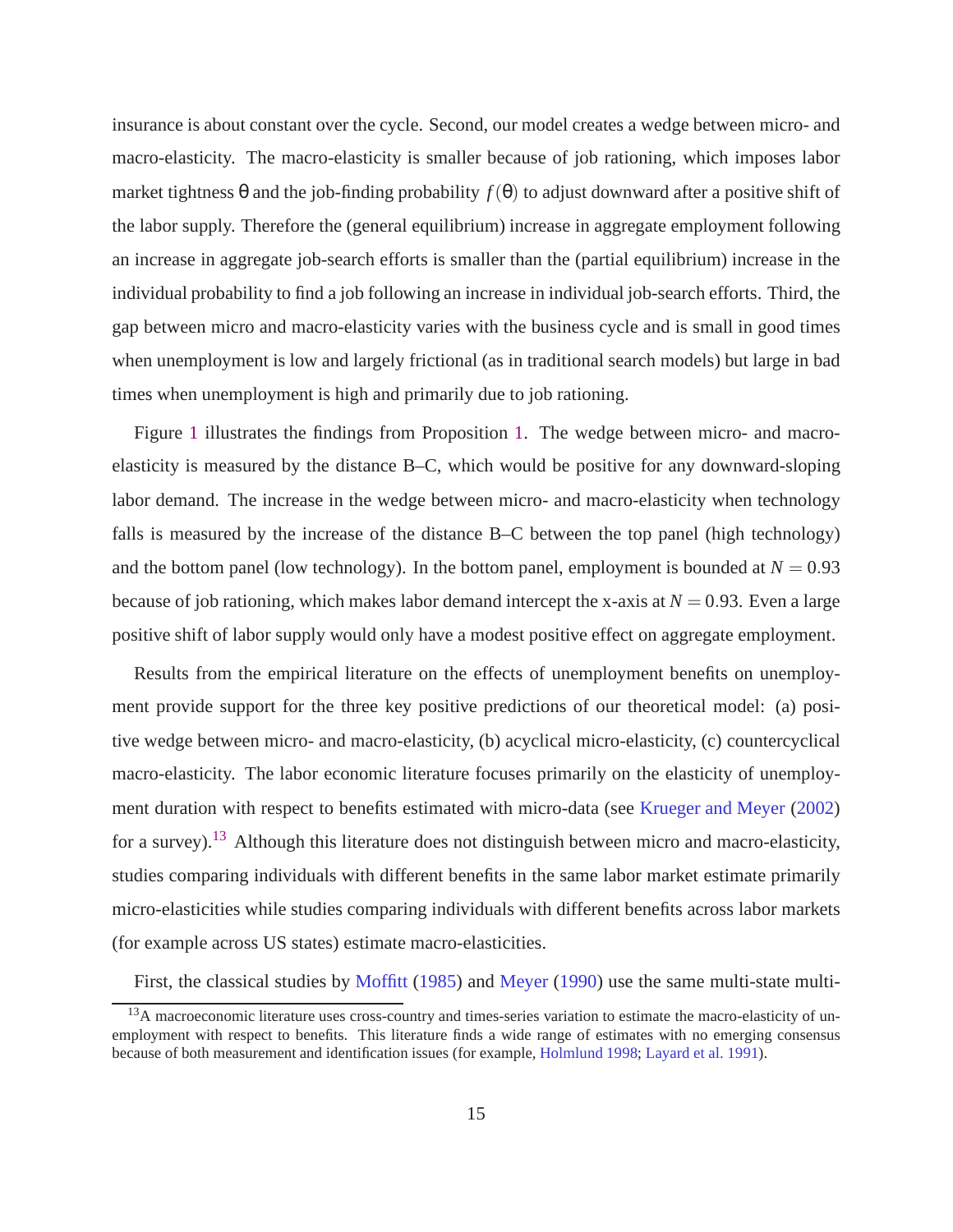year US micro-administrative data but [Meyer](#page-43-0) [\(1990](#page-43-0)) includes state fixed effects and hence uses primarily within-state variation in benefits while [Moffitt](#page-43-0) [\(1985](#page-43-0)) does not include state fixed effects and hence uses both within- and across-state variation. As a result, [Meyer](#page-43-0) [\(1990](#page-43-0)) estimates a micro-elasticity while [Moffitt](#page-43-0) [\(1985\)](#page-43-0) estimates a mixture of macro- and micro-elasticity. [Meyer](#page-43-0) [\(1990\)](#page-43-0) finds much higher elasticity estimates (around 0.9) than [Moffitt](#page-43-0) [\(1985](#page-43-0)) (around 0.4).<sup>14</sup> This comparison suggests that the micro-elasticity is larger than the macro-elasticity as in our model.

Second, [Schmieder et al.](#page-44-0) [\(2010](#page-44-0)) use sharp variation in unemployment benefits duration by age in Germany and a regression discontinuity approach with exhaustive administrative data to identify compellingly the micro-elasticity of duration with respect to benefits. This is the most credible study to date which is able to estimate the micro-elasticity separately for many years. It shows that the micro-elasticity is almost exactly constant over the business cycle in Germany, as in our model.

Third, [Moffitt](#page-43-0) [\(1985](#page-43-0)) estimates how the elasticity of duration with respect to benefits varies with the local state unemployment rate and finds that the disincentive effect of UI declines significantly with the unemployment rate in the state. Using survey data, [Kroft and Notowidigdo](#page-43-0) [\(2010](#page-43-0)) also find that the elasticity of unemployment durations with respect to benefits is smaller in highunemployment than in low-unemployment states. As [Moffitt](#page-43-0) [\(1985](#page-43-0)) and [Kroft and Notowidigdo](#page-43-0) [\(2010\)](#page-43-0) use variation in benefits both across and within states, their estimate likely captures a mix of macro- and micro-elasticities. Finally, [Arulampalam and Stewart](#page-42-0) [\(1995](#page-42-0)) find much stronger effects of benefits on durations in Britain in 1978 (low unemployment) than in 1987 (high unemployment).<sup>15</sup> Those results therefore suggest that the macro-elasticity may be countercyclical as in our model. We leave the precise estimation of macro- and micro-elasticities over the business cycle, currently lacking from the empirical literature, for future work.

## **3.2.3 Optimal unemployment insurance formulas**

Recall that  $\Delta C = (1 - \tau)W$  and hence  $(W - \Delta C)/\Delta C = \tau/(1 - \tau)$ .

<sup>&</sup>lt;sup>14</sup>See [Krueger and Meyer](#page-43-0) [\(2002](#page-43-0)), Table 2.5., p. 2349 for a side by side comparison.

<sup>&</sup>lt;sup>15</sup>[Jurajda and Tannery](#page-43-0) [\(2003\)](#page-43-0) also find that UI federal expansions in Pennsylvania in the early 1980s have slightly smaller effects on labor supply in a depressed region of the state (Pittsburgh) than in a less depressed region of the state (Philadelphia). The differential response, however, is much smaller than in the studies just mentioned, maybe because there is substantial mobility across those two cities.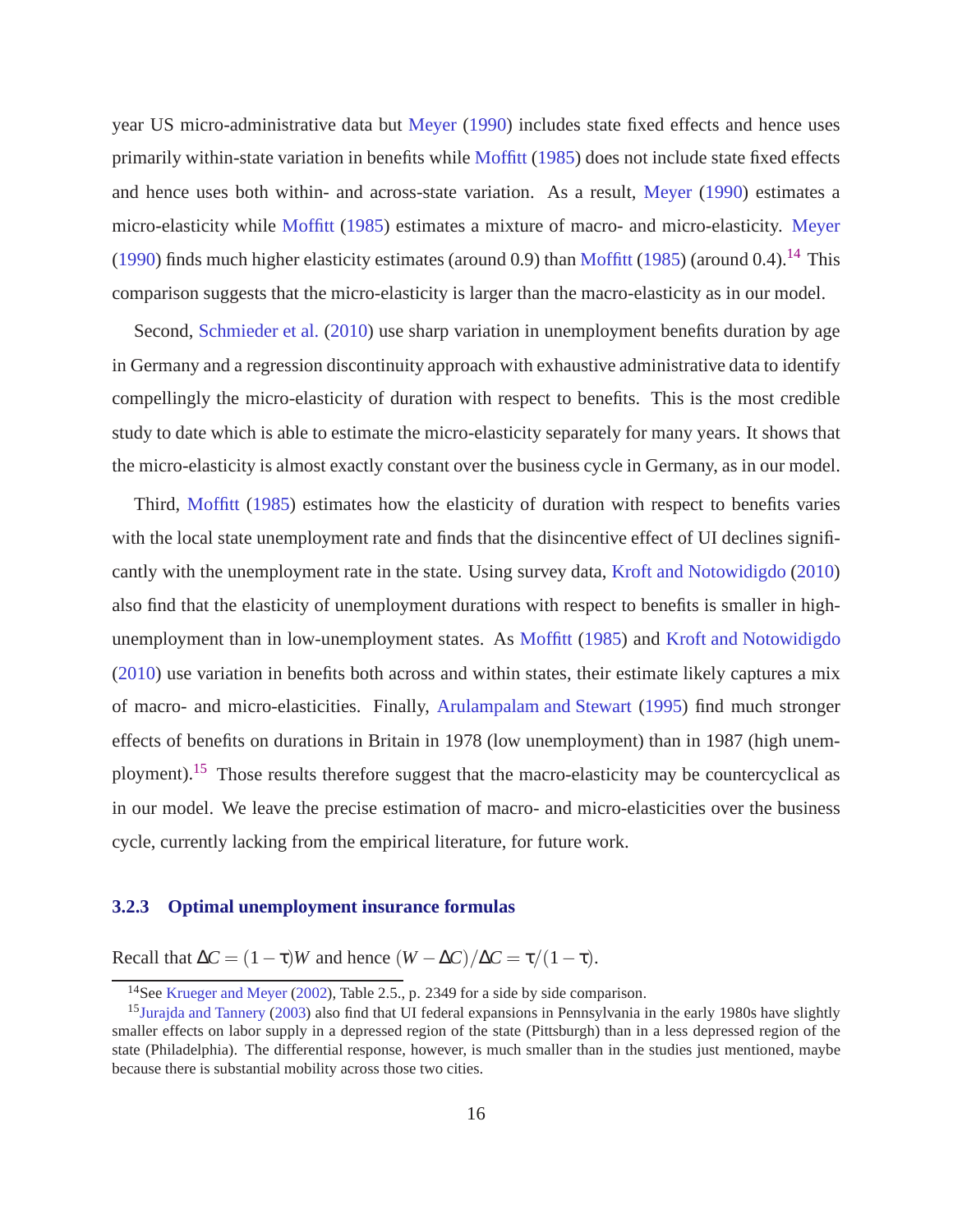<span id="page-18-0"></span>**PROPOSITION 2** (Optimal UI formulas)**.** *The optimal replacement rate* τ *satisfies*

$$
\frac{\tau}{1-\tau} = \frac{N}{\epsilon^M} \cdot \frac{u'(C^u) - u'(C^e)}{\bar{u}'} + \left(\frac{\epsilon^m}{\epsilon^M} - 1\right) \cdot \frac{\kappa \cdot (\kappa + 1)}{(\kappa + U)^2} \cdot \left[\frac{\bar{u}' \cdot \Delta C}{\Delta u}\right]^{-1}.
$$
 (12)

*With the approximation that* 1−*N* << 1 *and s* << (1−*N*)/*N, the optimal formula simplifies to*

$$
\frac{\tau}{1-\tau} \simeq \frac{1}{\epsilon^M} \left( \frac{u'(C^u)}{u'(C^e)} - 1 \right) + \left( \frac{\epsilon^m}{\epsilon^M} - 1 \right) \cdot \frac{1}{\frac{u'(C^e) \cdot \Delta C}{\Delta u} - \epsilon^m}.
$$
\n(13)

*In both* (12) *and* (13)*, the first term on the right-hand-side is the classical Baily-Chetty term while the second term on the right-hand-side is the correction of externality due to job rationing.*

The proof is obtained by re-arranging terms in [\(10\)](#page-14-0), and is presented in appendix. To illuminate the key economic mechanisms behind the optimal formulas, we present an intuitive derivation. Consider a small increase *d*∆*C* in the net reward for work—equivalent to a cut in unemployment benefits. The direct mechanical positive welfare effect on workers is  $dS_1 = N \cdot u'(C^e) \cdot d\Delta C$  (first term in [\(10\)](#page-14-0)). But increasing  $\Delta C$  requires cutting benefits  $C^u = N \cdot (W - \Delta C)$  by  $dC^u = -N \cdot d\Delta C +$  $(W - \Delta C) \cdot dN = -N \cdot d\Delta C + (1 - N) \cdot [(W - \Delta C)/\Delta C] \cdot \varepsilon^M \cdot d\Delta C$ , leading to a welfare loss  $dS_2 =$  $-N \cdot \bar{u}' \cdot d\Delta C + (1-N) \cdot [(W - \Delta C)/\Delta C] \cdot \epsilon^M \cdot \bar{u}' \cdot d\Delta C$  (second term in [\(10\)](#page-14-0)). In the traditional Baily-Chetty model, those are the only two effects, the optimal UI formula is such that  $dS_1 + dS_2 = 0$ , and there is only the first term in the right hand side of formulas (12) and (13).

However, in our model, there is a third effect due to job loss resulting from the labor tightness adjustment (third term in [\(10\)](#page-14-0)). Each job lost reduces social welfare by  $u(C^e) - s \cdot k(E) - [u(C^u)$  $k(E)$ ] =  $\Delta u + (1 - s)k(E)$  as each unemployed person incurs search costs  $k(E)$  and a fraction *s* of the employed had to search and incur costs  $k(E)$  as well. The individual optimality condition [\(4\)](#page-10-0), and the isoelastic assumption for  $k(E)$  can be used to rewrite the welfare loss per job as  $\Delta u + (1 - s)k(E) = \Delta u(\kappa + 1)/(\kappa + U)$ . As discussed above, a small increase  $d\Delta C$  leads to a positive shift in labor supply (more search effort), which leads to a reduction in labor market tightness *d*θ in general equilibrium because of job rationing. This reduction *d*θ destroys *dN*<sup>θ</sup> jobs through two channels: (i) (∂*N <sup>s</sup>*/∂*E*)(∂*E*/∂θ)*d*θ jobs are destroyed through the reduction in search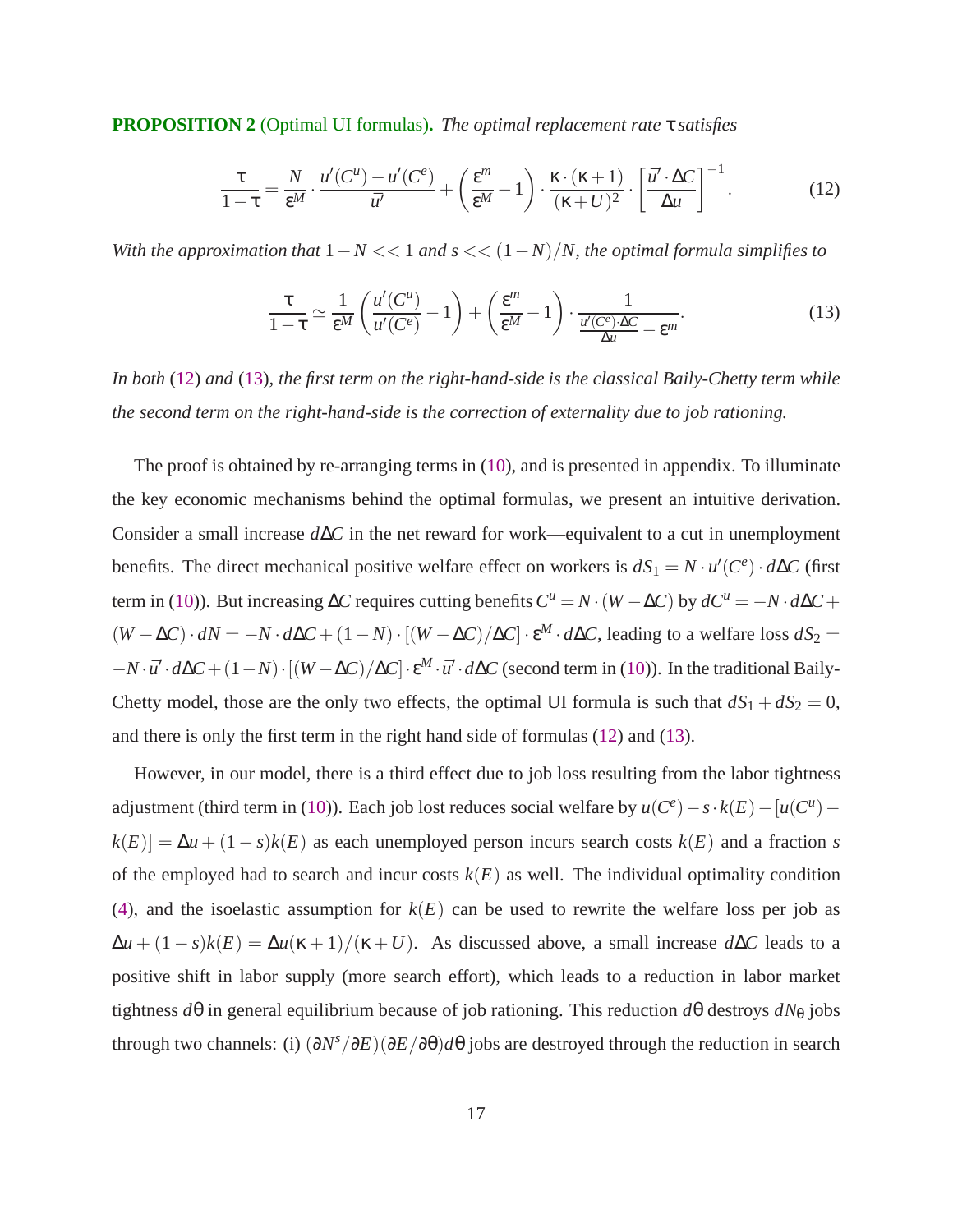effort—this reduction, however, does not have any welfare effects by the envelope theorem; and (ii) (∂*N <sup>s</sup>*/∂θ)*d*θ jobs are destroyed through a reduction in the job-finding probability. By definition

$$
\varepsilon^M - \varepsilon^m = \frac{\Delta C}{1 - N} \cdot \left[ \frac{\partial N^s}{\partial \theta} + \frac{\partial N^s}{\partial E} \frac{\partial E}{\partial \theta} \right] \cdot \frac{d\theta}{d\Delta C}
$$

.

But

$$
\frac{\partial N^s}{\partial E} \frac{\partial E}{\partial \theta} = \frac{U}{\kappa} \cdot \frac{\partial N^s}{\partial \theta}.
$$

Thus, we can show that

$$
\frac{\partial N^s}{\partial \theta} d\theta = -d\Delta C \cdot \frac{1-N}{\Delta C} \cdot \frac{\kappa}{\kappa+U} \cdot \left[ \epsilon^m - \epsilon^M \right].
$$

This leads to a welfare loss of  $dS_3 = -d\Delta C \cdot (1 - N)/\Delta C \cdot [\varepsilon^m - \varepsilon^M] \cdot \Delta u \cdot \kappa (1 + \kappa)/(\kappa + U)^2$ . This term is negative. It is due to a decrease in job-finding probability (and hence in aggregate employment) when there is more search, which is not internalized by jobseekers. This decrease in job-finding probability is a direct consequence of job rationing.

At the optimum, the sum of the three terms  $dS_1 + dS_2 + dS_3$  is zero leading to formula [\(12\)](#page-18-0). When  $1 - N \lt \lt 1$ , then  $N \simeq 1$  and hence  $\bar{u}' \simeq u'(C^e)$ . Furthermore, using the approximation for  $\varepsilon^m \simeq (u'(C^e) \cdot \Delta C/\Delta u)/(\kappa+1)$  from Proposition [1,](#page-52-0) we can obtain formula [\(13\)](#page-18-0) from formula [\(12\)](#page-18-0).

Proposition [2](#page-18-0) provides a formula for the generosity of unemployment benefits. Four important points should be noted. First, absent any wedge between macro and micro-elasticity, the second term in the right-hand-side of the formulas [\(12\)](#page-18-0) and [\(13\)](#page-18-0) vanishes, and we obtain the Baily-Chetty formula. We express the formula in terms of the elasticity of unemployment with respect to the net rewards from work, instead of the elasticity of unemployment with respect to UI benefits *C u* because the latter elasticity cannot be constant (it is zero when UI benefits are zero). This allows us also to have a direct formula for the replacement rate  $\tau$  instead of an implicit formula as in Baily-Chetty.<sup>16</sup> As in Baily-Chetty, the replacement rate decreases with the elasticity (which measures

 $16$ Our convention is consistent with optimal income tax theory which always expresses optimal tax rates as a function of the elasticity of earnings with respect to one minus the marginal tax rate, instead of the elasticity of earnings with respect to the marginal tax rate. The UI problem of Baily-Chetty is effectively isomorphic to an optimal tax problem with two earnings level (working vs. not working).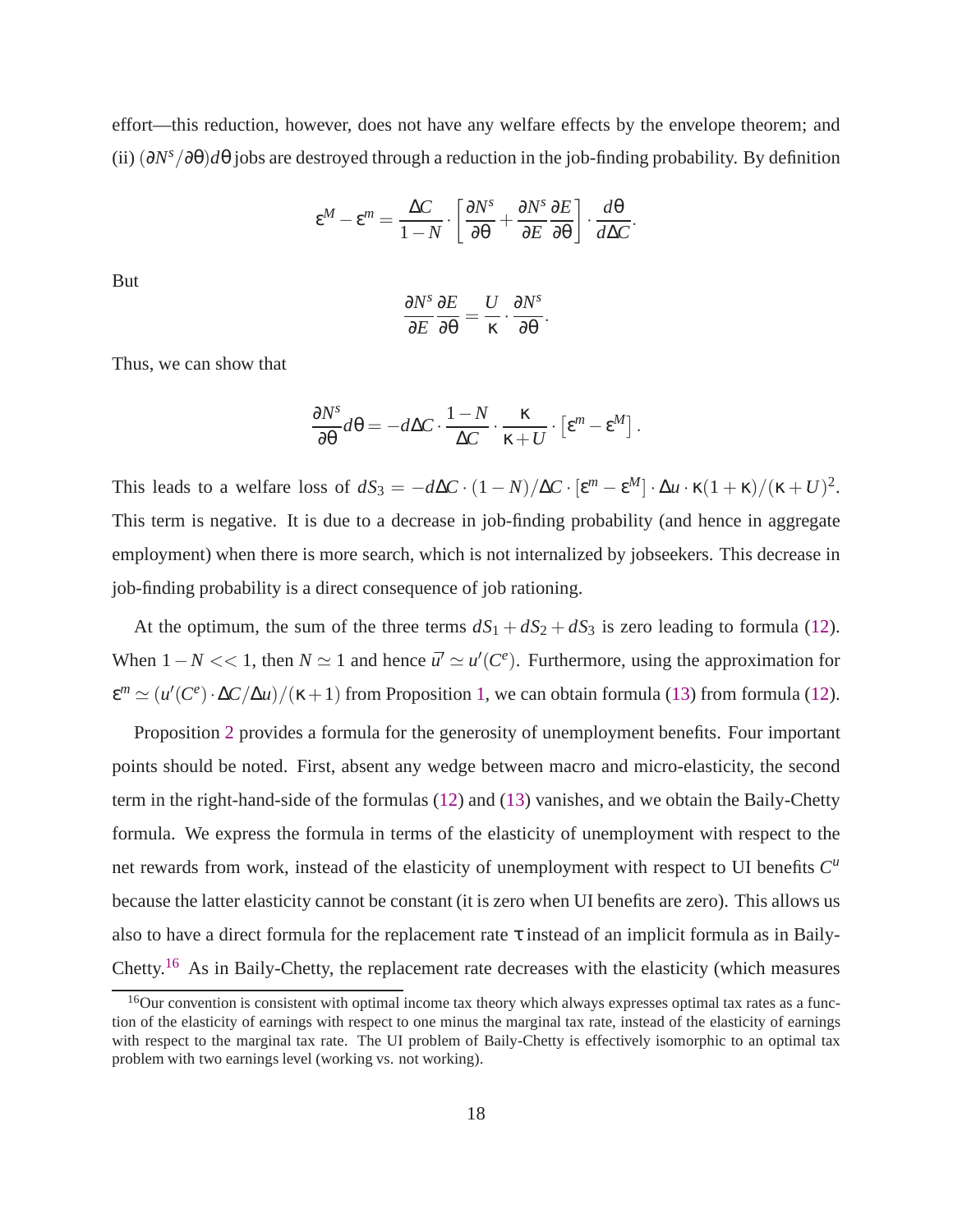the moral hazard effect) and increases with the curvature of the utility function (which measures the value of insurance). If utility is linear, then  $u'(C^u) = u'(C^e)$  and there should be no insurance.

Second, in the Baily-Chetty term, the relevant elasticity is the macro elasticity  $\varepsilon^M$  and not the micro elasticity  $\varepsilon^m$  that has been conventionally use to calibrate optimal benefits in the public economics literature [\(Chetty 2008](#page-42-0); [Gruber 1997](#page-42-0)). This is because what matters in the trade-off is insurance versus aggregate costs in terms of higher unemployment and hence higher unemployment benefits outlays. Most empirical studies measure the duration of unemployment by comparing unemployed workers in the same economy who face different replacement rates. Therefore, those studies measure the micro-level elasticity of unemployment duration with respect to benefits. Hence, when there is a wedge between the micro and macro elasticity, it is no longer appropriate to use the micro-elasticity estimated from those duration studies.

Third, when there is wedge between micro and macro-elasticity, a second term, directly proportional to the difference between the two elasticities, appears in the optimal UI formula. This term is the correction for the externality imposed by job search in the presence of job rationing. Thus, optimal unemployment insurance is higher than in the Baily-Chetty formula to correct for the negative externality. Even in the absence of any concern for insurance (with linear utility and  $u'(C^u) = u'(C^e)$ , some unemployment insurance should be provided to correct the externality.

Finally, formula [\(12\)](#page-18-0) does not depend on functional form assumptions for the utility function, the production function, or the matching function. It is robust to changes in the primitives of the model. The optimal replacement rate can hence be obtained from a few sufficient statistics micro- and macro-elasticity, curvature of the utility function—that can be empirically estimated. As always, optimal policy formulas can also be used to assess the current UI system. If the current  $\tau/(1-\tau)$  is higher than the right-hand-side of formula [\(12\)](#page-18-0), then increasing the replacement rate is desirable (and conversely).

Propositions [1](#page-52-0) and [2](#page-18-0) imply that the optimal replacement rate is countercyclical, both through the Baily term and the through the externality term. The Baily term is higher in recessions because the macro-elasticity is smaller. The externality term is higher in recessions because the wedge between micro- and macro-elasticity grows during recessions. Formally, we can state the following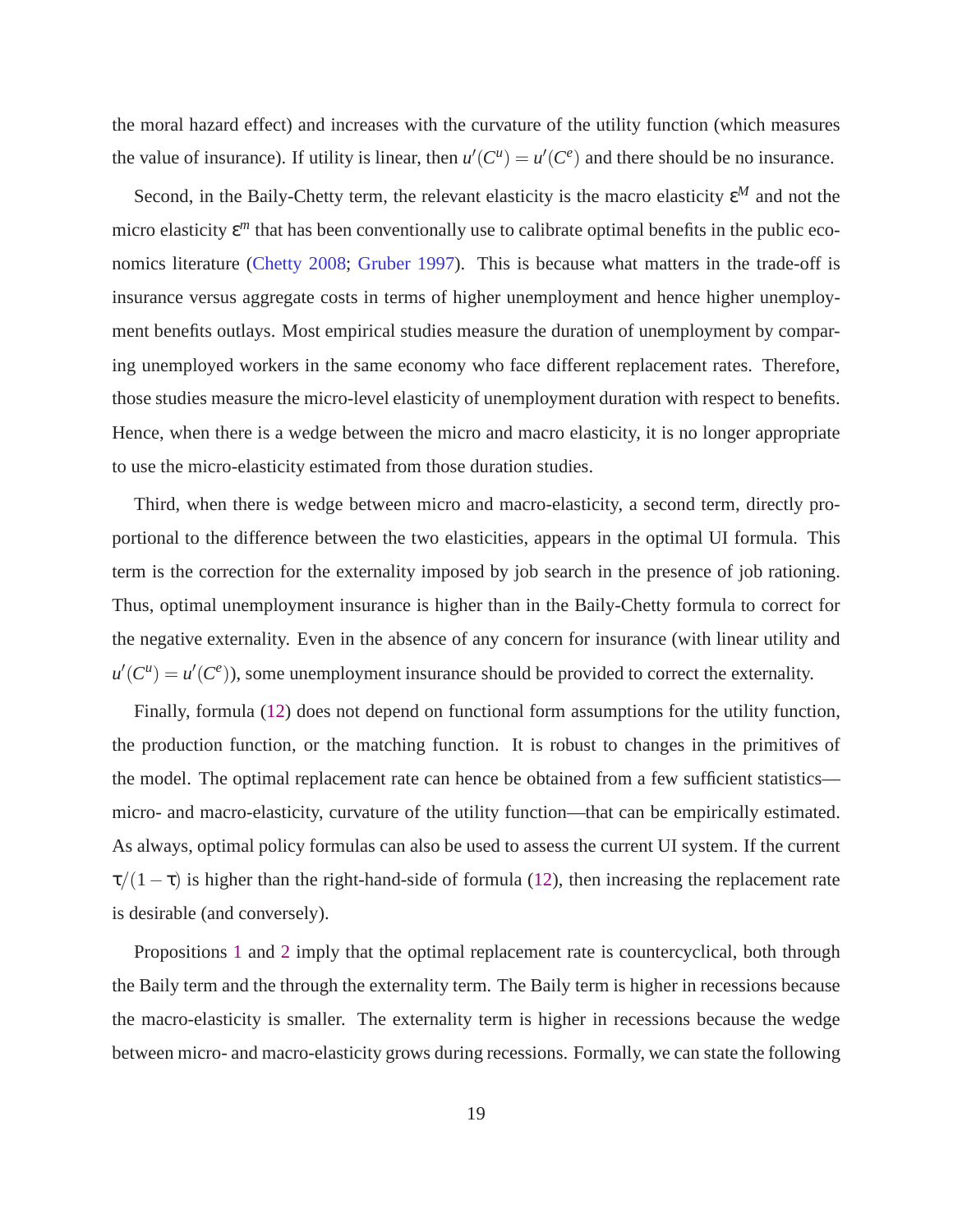<span id="page-21-0"></span>proposition (the proof is presented in appendix).

**PROPOSITION 3** (Cyclical behavior of optimal replacement rate  $\tau$ ). Assume log-utility  $u(C)$  = ln(*C*). Assume that the approximated formulas [\(11\)](#page-15-0) for  $\varepsilon^m$  and [\(13\)](#page-18-0) for  $\tau$  are valid at the equi*librium (i.e., technology a is high enough such that*  $1 - N \lt 1$  *and*  $s \lt (1 - N) / N$ *). Then the optimal net replacement rate* τ *is countercyclical (i.e., decreases with technology a).*

## **3.3 Extensions and special cases**

#### **3.3.1 Savings and self-insurance**

[Chetty](#page-42-0) [\(2006a,b\)](#page-42-0) shows that the simple Baily formula carries over to models with savings, borrowing constraints, private insurance arrangements, or search and leisure benefits of unemployment. To a large extent, the same generalizations apply to our model and formulas [\(12\)](#page-18-0) and [\(13\)](#page-18-0) carry over with minor modifications.

As an illustration, suppose that unemployed workers can increase their consumption with home production. We assume that home production generates additional consumption  $h - g(h)$  where  $g(h)$  is a convex and increasing function representing costs of home producing *h*. Let  $\tilde{C}^u = C^u + C^u$  $h-g(h)$  be the total consumption of unemployed workers. Individuals choose *E* and *h* to maximize

$$
-[1-(1-s)N^{s}(E,\theta)]k(E) + (1-N^{s}(E,\theta)) \cdot u(C^{u}+h-g(h)) + N^{s}(E,\theta) \cdot u(C^{e}),
$$

and the government chooses the net rewards from work  $\Delta C = C^e - C^u$  to maximize expected utility

$$
N^{s}(E,\theta)u(C^{u} + \Delta C) + (1 - N^{s}(E,\theta))u(C^{u} + h - g(h)) - [1 - (1 - s)N^{s}(E,\theta)] \cdot k(E)
$$

where both  $E$  and  $h$  is chosen optimally by individuals, and subject to the same constraints as in our original problem. Hence, the first order condition for the government problem is exactly identical and formulas [\(12\)](#page-18-0) and [\(13\)](#page-18-0) carry over simply by replacing  $C^u$  by  $\tilde{C}^u$  in each of the utility and marginal utility expressions  $u(C^u)$  and  $u'(C^u)$ .

Although the structure of the formula does not change, the consumption smoothing benefit term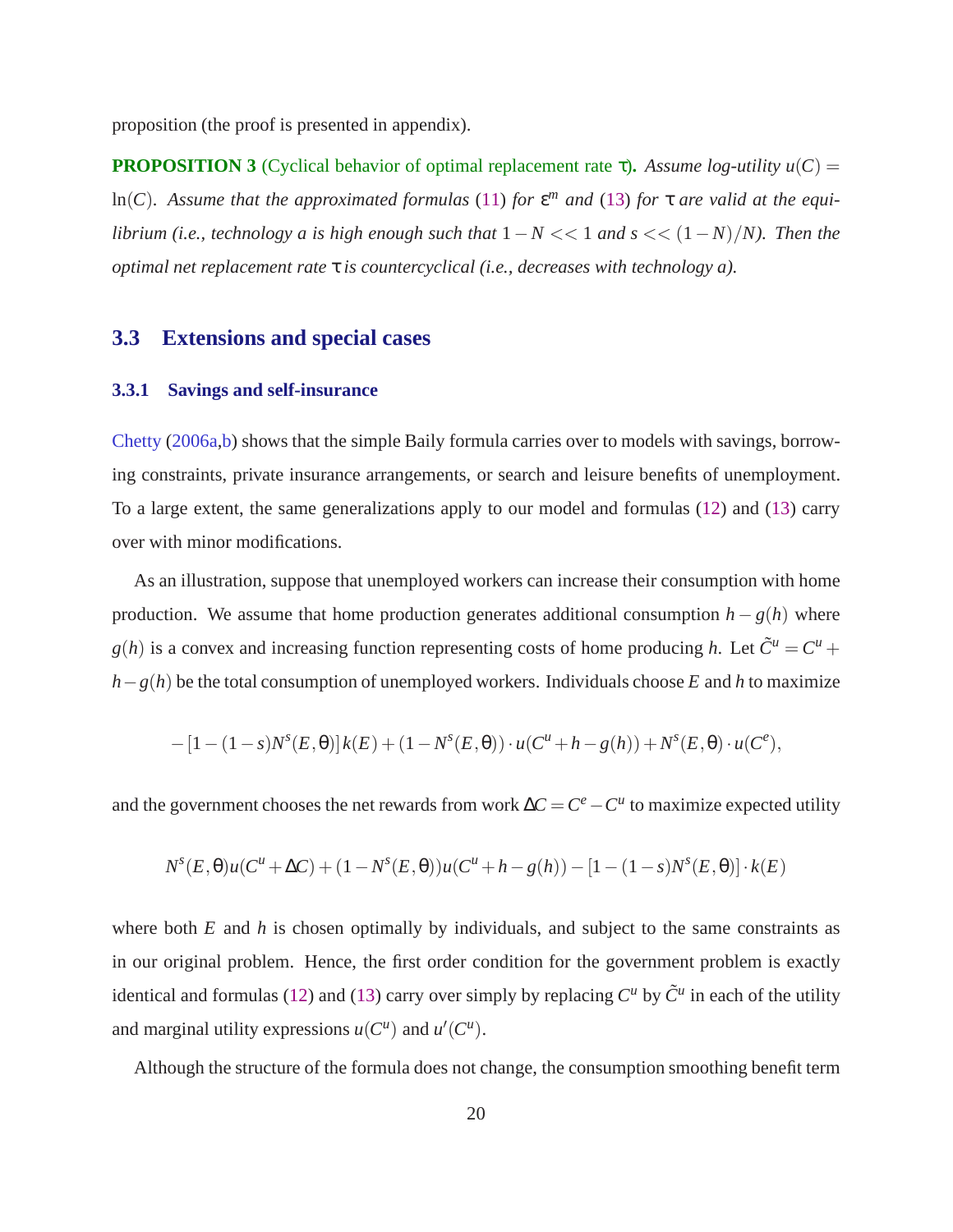$u'(\tilde{C}^u)/u'(C^e) - 1$  in the first term of formulas [\(12\)](#page-18-0) and [\(13\)](#page-18-0) is smaller if individuals can partly self insure, using for example home production. In the extreme case where individuals can fully self-insure and smooth consumption absent a UI program,  $u'(\tilde{C}^u)/u'(C^e) = 1$  and there is no reason to have a UI program for insurance purposes. This point was first noted in [Baily](#page-42-0) [\(1978\)](#page-42-0) and then generalized by [Chetty](#page-42-0) [\(2006a\)](#page-42-0). It was also used in the calibration of the Baily formula by [Gruber](#page-42-0) [\(1997\)](#page-42-0) who estimated empirically that each dollar of UI benefits increase consumption by \$0.30 when unemployed (instead of dollar for dollar as in our basic model). To keep our numerical illustrations simple, we rule out partial insurance. Thus, our optimal replacement rate is on the high side. We leave more elaborate simulations with partial self-insurance for future work.

#### **3.3.2 Wage responses to UI Benefits**

An implicit assumption in our model is that wages are not affected by UI. In particular, wages do not rise if unemployment benefits become more generous. This assumption is supported by empirical evidence (for example, [Holmlund 1998](#page-43-0); [Layard et al. 1991](#page-43-0)). Nonetheless, it is conceivable that wages respond positively to benefits as more generous benefits strengthen the bargaining power of workers. In the model we have laid out, if we assume that  $W(\Delta C)$ , an additional term would arise in the first order condition [\(10\)](#page-14-0) of the government as a change in ∆*C* affects the government budget constraint through its effect on *W*. However, this effect is artificial as we have assumed that the government cannot tax profits and affecting wages through benefits in an indirect way to tax profits. If we assume, as we will do in the fully dynamic model of Section [4,](#page-26-0) that the government can fully tax profits, this effect disappears and the fact that wages depend on *W* does not affect the optimal formulas [\(12\)](#page-18-0) and [\(13\)](#page-18-0). Effectively, *W* disappears from the government problem when the government controls  $C^u$  and  $C^e$  and total resources in the economy. The fact that *W* depends on  $\Delta C$ , however, affects the macro-elasticity  $\varepsilon^M$  as changes in wages affect labor demand. Nevertheless, the formulas [\(12\)](#page-18-0) and [\(13\)](#page-18-0), expressed in terms of sufficient statistics, remain valid (with a small adjustment to account for the wage change in the government budget constraint). This illustrates the power of the sufficient-statistics approach.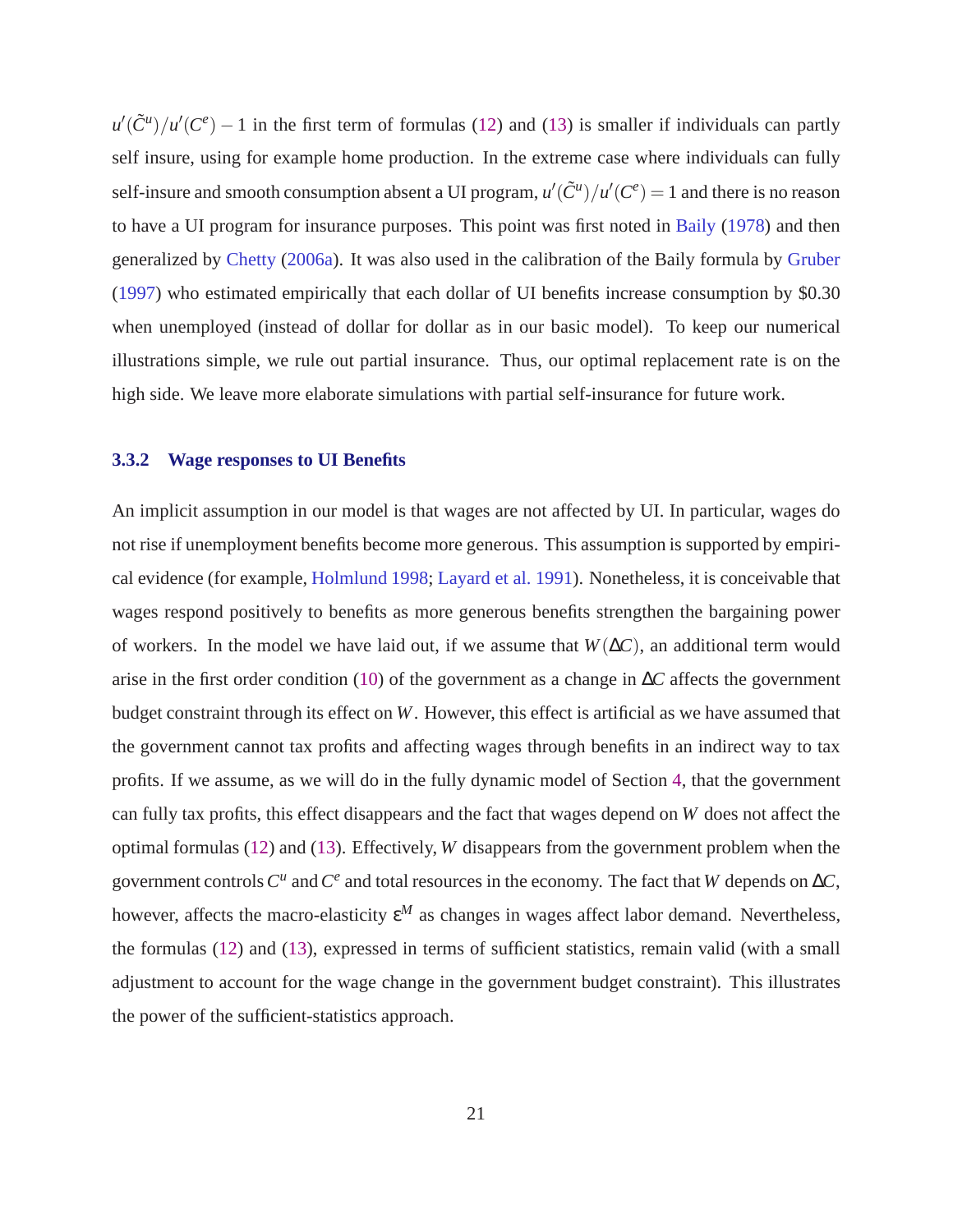## **3.3.3 Special cases**

To illustrate the economic mechanisms behind our model and situate our work in the existing literature, it is fruitful to consider the three following special cases.

**No diminishing returns to labor with**  $\alpha = 1$ **:** This model was popularized by [Hall](#page-43-0) [\(2005](#page-43-0)). While this model can generate large employment fluctuations, it does not exhibit job rationing. With  $\alpha = 1$ , labor demand [\(7\)](#page-12-0) implies that labor market tightness  $\theta$  is independent of employment *N*. In Figure [1,](#page-61-0) the labor demand curve would be horizontal. Proposition [1](#page-52-0) shows that  $\varepsilon^m = \varepsilon^M$ , and that these elasticities are broadly constant over the cycle. In that case, the traditional Baily-Chetty formula applies, and Proposition [2](#page-18-0) shows that the optimal replacement rate satisfies approximately

$$
\frac{\tau}{1-\tau} \simeq \frac{1}{\varepsilon^m} \left( \frac{u'(C^u)}{u'(C^e)} - 1 \right). \tag{14}
$$

Thus, the optimal replacement rate  $\tau$  is constant over the business cycle.

**A matching function with**  $\eta = 1$ : In that case,  $f(\theta) = \omega_m$  is independent of  $\theta$  which implies that labor market tightness  $\theta$  does not enter labor supply [\(3\)](#page-9-0), and does not affect the optimal provision of search effort [\(5\)](#page-10-0). Hence, there is no job-rationing externality. In Figure [1,](#page-61-0) the labor supply curve would be vertical. Once more, Proposition [1](#page-52-0) shows that  $\varepsilon^{m} = \varepsilon^{M}$ , and that these elasticities are broadly constant over the cycle. The traditional Baily-Chetty formula (14) applies, and the optimal replacement rate  $\tau$  is constant over the business cycle.

**No wage rigidity with**  $\gamma = 1$ : If there is no wage rigidity ( $\gamma = 1$ ), technology *a* drops out of the labor demand equation [\(7\)](#page-12-0) and θ and *N* are independent of *a*. All labor market variables, and the problem of the government, are therefore independent of technology. While this model generates a wedge between micro- and macro-elasticity, and the externality term is present in the optimal UI formula, the optimal replacement rate is constant over the "business cycle" because this model fails to capture unemployment fluctuations.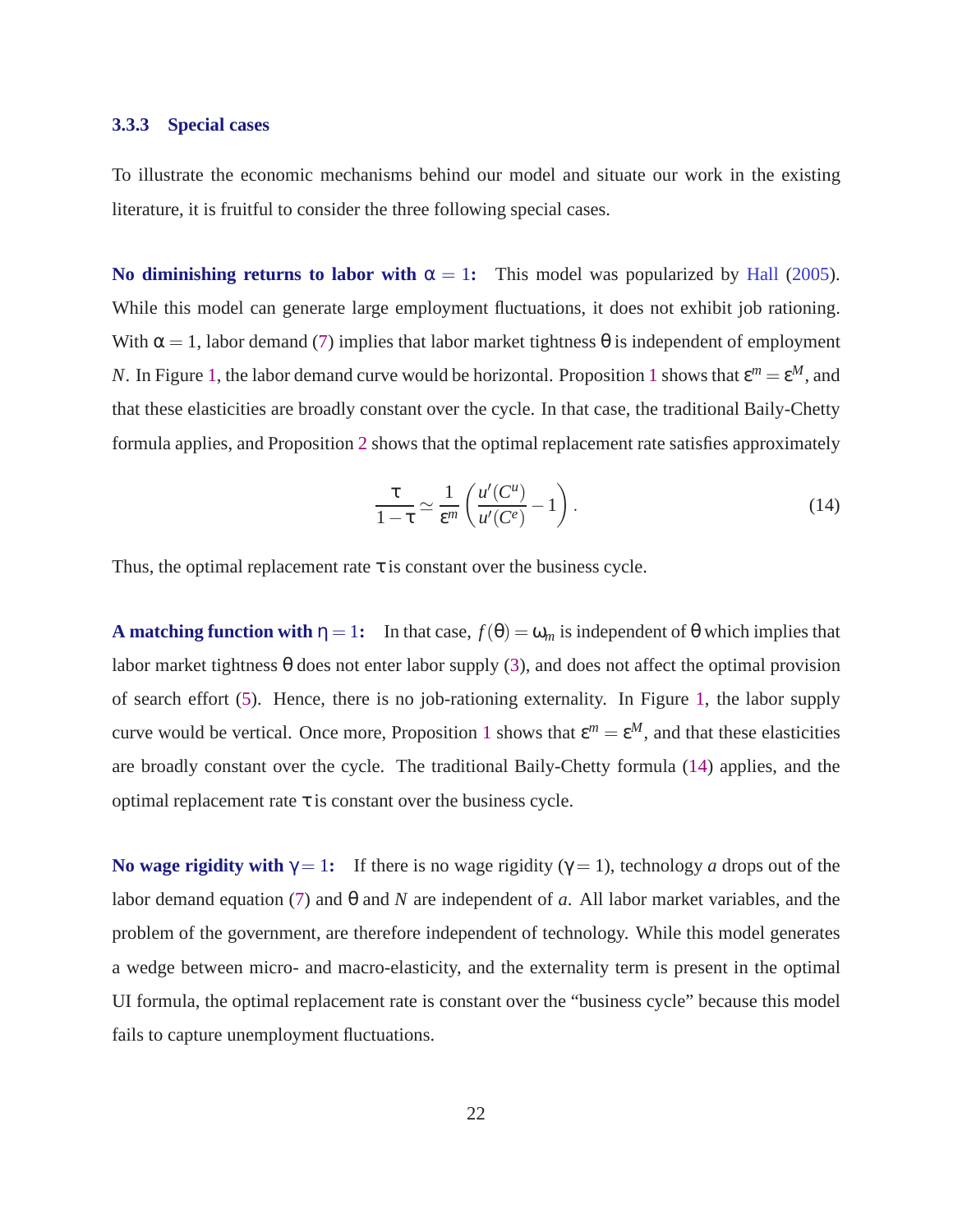## **3.4 Numerical illustration**

In this section, we illustrate our theoretical results numerically. Table [1](#page-59-0) summarizes the calibrated parameters. Since we calibrate the parameters in our dynamic model, we defer the presentation of the calibration strategy to Section [4.2,](#page-31-0) after we have formally introduced the dynamic model. Although these numerical results are obtained in a one-period model abstracting from any dynamics, they are broadly consistent with those obtained in Section [4.3](#page-33-0) when we simulate our dynamic stochastic general equilibrium model.

Figure [2](#page-62-0) displays in six panels, as a function of technology *a* (which proxies for the position in the business cycle), (a) the replacement rate  $b = C^u/W$ , (b) the labor tax  $t = 1 - C^e/W$ , (c) the net replacement rate (or total implicit tax on work)  $\tau = t + b = 1 - \Delta C/W$ , (d) the unemployment rate, (e) effort, (f) labor market tightness. Panel (c) confirms that, as our theory predicts, that the net replacement rate is countercyclical, i.e., decreases with *a*. Quantitatively, the effect is quite significant as the net replacement rate falls from 88% to 65% over the range of technology we consider (which corresponds to variations in the unemployment rate from 11.5% to 3.5% as shown in panel (d)). Panels (a) and (b) show that both components of the net replacement rate replacement rate *b* and particularly tax rate *t*—are countercyclical. Hence, in bad times, it is desirable to increase taxes substantially to finance not only benefits to a larger fraction of the population that is unemployed but also benefits that are more generous per person (relative to prevailing wages). The replacement rate flattens out at almost 80% once unemployment reaches about 10%. Panels (e) and (f) show that both effort and labor market tightness increase sharply with technology *a*.

Figure [3](#page-63-0) displays micro- and macro-elasticities  $\varepsilon^m$  and  $\varepsilon^M$  of unemployment with respect to net reward from work as a function of technology *a* for a constant UI program  $\Delta u = \Delta u^*(a = 1)$ . It confirms our three theoretical results from Proposition [1.](#page-52-0) First, the micro elasticity ε *<sup>m</sup>* is close to constant over the business cycle–it varies on a narrow range from 0.33 to 0.39. Second and in contrast, the macro elasticity varies substantially over the business cycle–it varies from 0.04 in very bad times to 0.33 in very good times, an eight-fold increase. Third, macro-elasticity is always smaller than micro-elasticity although the gap is quite small in very good times. Those results carry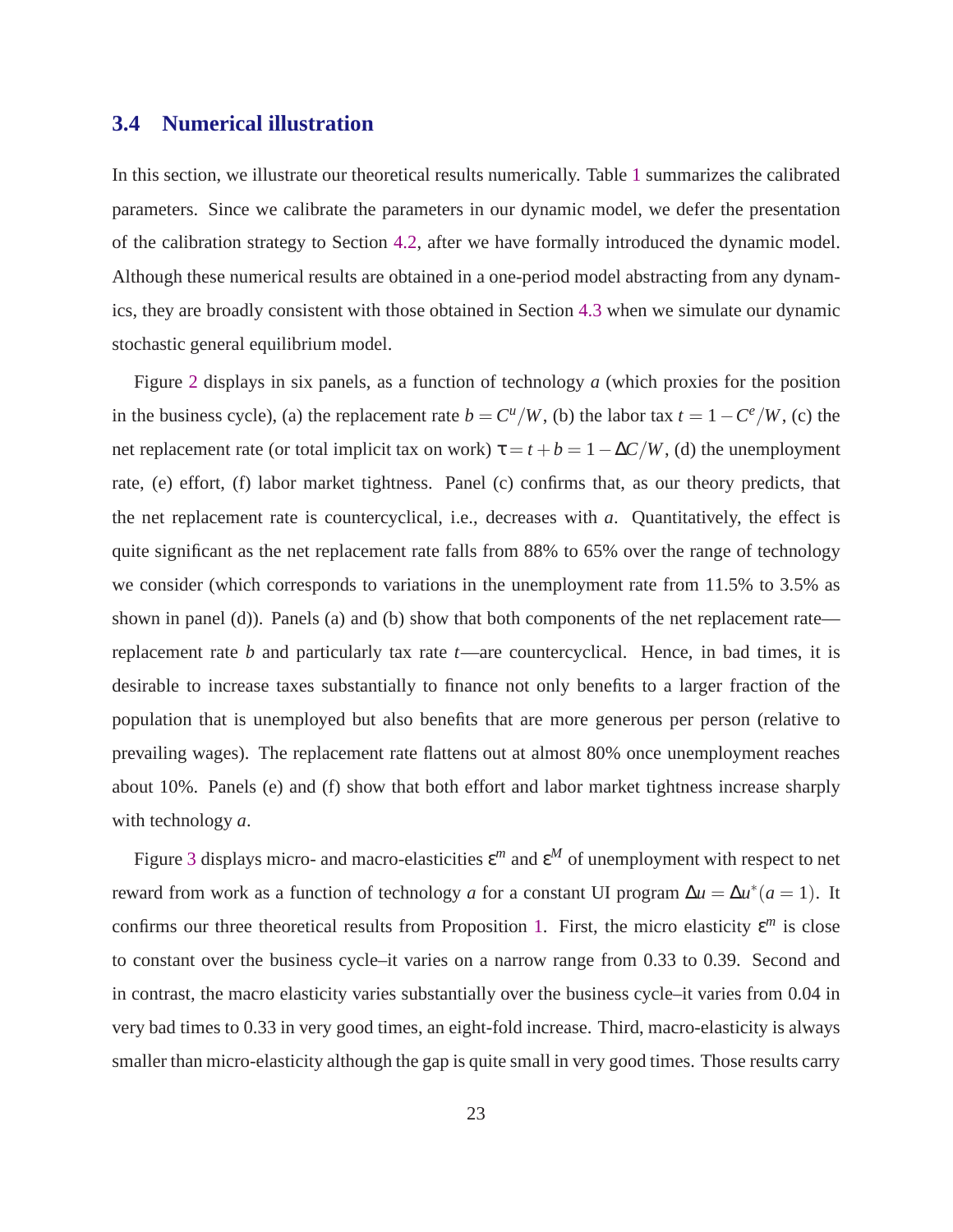over (slightly attenuated) if the elasticities are evaluated when the replacement rate is optimal.

Figure [4](#page-64-0) displays the optimal net replacement rate  $\tau$  as a function of technology *a* that is obtained from three alternative formulas. The first graph is the full optimum from our model (as in Figure [2\)](#page-62-0), the second graph is the replacement rate that is obtained by not including the externality term in our optimum formula [\(12\)](#page-18-0). As expected, this second replacement rate is lower than the full optimum, and the discrepancy is highest in bad times as the externality term depends on the wedge between micro- and macro-elasticity, which is highest in bad times. The third graph is the replacement rate obtained by not including the externality term and further replacing macro-elasticity by microelasticity in the Baily-Chetty term. Note that the replacement rate is almost flat over the business cycle in that case—it varies within a very narrow range from 62% to 64%. This was expected as the micro-elasticity is almost constant over the business cycle. This later case is the standard type of simulations presented in the public economics literature (for example, [Gruber 1997\)](#page-42-0). Figure [4](#page-64-0) shows that job rationing in recession changes the picture substantially.

Figure [5](#page-65-0) further explores this issue and displays the welfare gain (in percent) from using the fully optimal replacement rate vis-a-vis various alternatives as a function of technology. The welfare gains are measured as the percentage-increase in certainty-equivalent consumption  $C^{eq}$ , which we define as  $U(C^{eq}) \equiv SW$ . The welfare gain is plotted relative to the two alternative scenarios analyzed in Figure [4–](#page-64-0)using the Baily term only with the macro-elasticity, and using the Baily term only with the micro-elasticity. As expected, the welfare gains are minimal in good times when the two elasticities are close and the externality term is hence small. However, the gains are substantial in bad times, especially when using the Baily formula with the micro-elasticity.

Figure [6](#page-66-0) compares our main calibration to an alternative calibration with  $\alpha = 1$ , i.e., a situation with constant returns to scale and no job rationing. This comparison is useful as the influential study of [Hall](#page-43-0) [\(2005\)](#page-43-0) proposed such a model with  $\alpha = 1$ . Four points are worth noting. First, panel (a) confirms that, when  $\alpha = 1$ , micro and macro-elasticity are identical and vary relatively little over the business cycle. Therefore, a powerful test for distinguishing our model from the [Hall](#page-43-0) [\(2005](#page-43-0)) model is to assess whether there is a countercyclical and positive gap between the two elasticities. Second, panel (b) confirms that the optimal net replacement rate is almost constant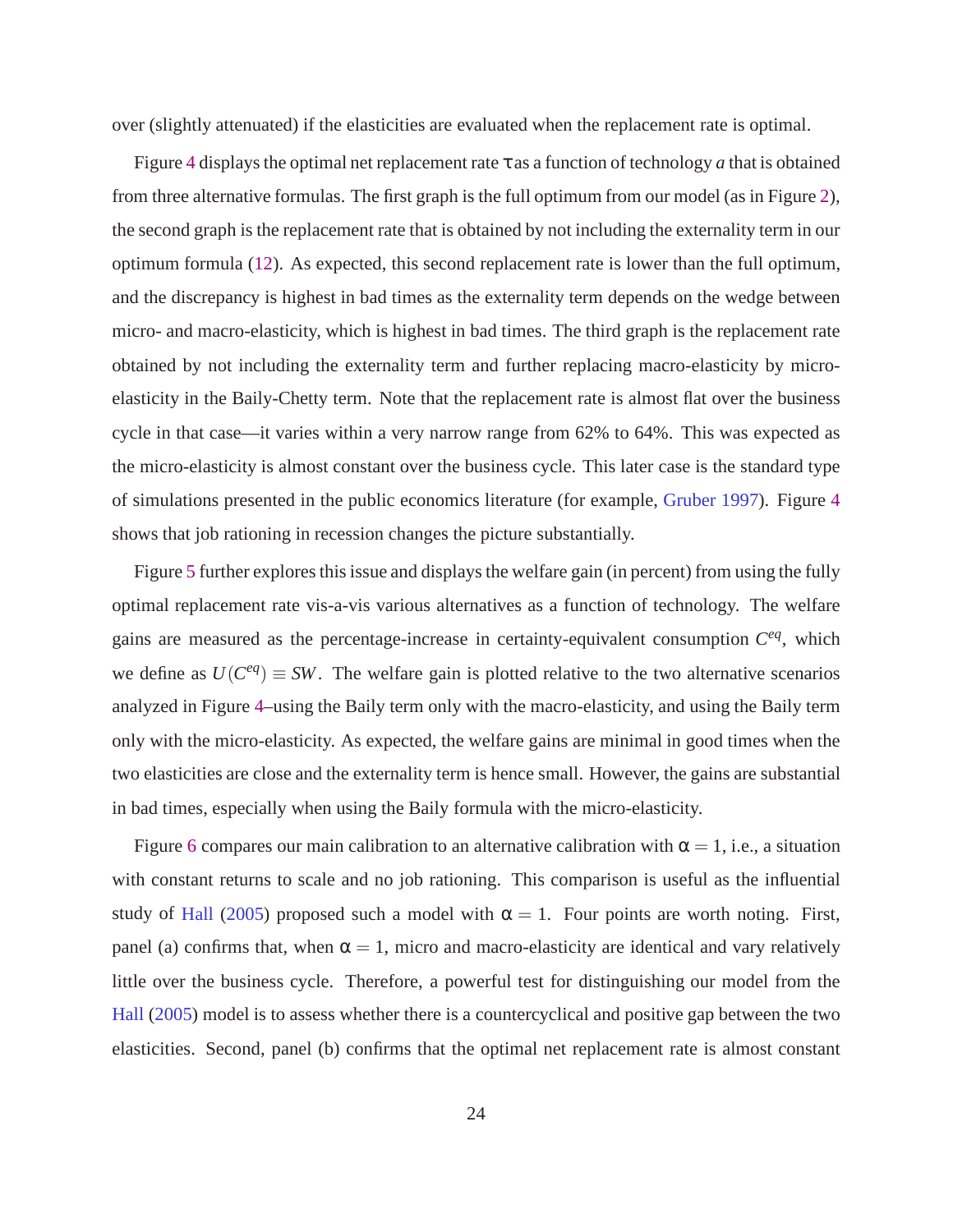<span id="page-26-0"></span>over the business cycle in [Hall](#page-43-0) [\(2005](#page-43-0)) while it varies substantially in our model. Third, panel (c) shows that unemployment fluctuates substantially more in [Hall](#page-43-0) [\(2005](#page-43-0)) than in our model.<sup>17</sup> Indeed, with constant returns, the fluctuations in unemployment are very large, perhaps even too large relative to plausible technology shocks.<sup>18</sup> Fourth and related, panel (d) shows that the [Hall](#page-43-0) [\(2005\)](#page-43-0) model also generates much larger variations in labor market tightness than our model that may be implausibly high for plausible technology shocks.

# **4 Dynamic Model**

In this section, we present a dynamic stochastic extension of our one-period model. We calibrate the model using micro- and macro-data for the US labor market. We move beyond the comparativestatic results of Proposition [3](#page-21-0) by computing impulse response functions of labor market variables and of the optimal unemployment insurance in the fully dynamic model. A byproduct of the quantitative analysis is to verify that the calibrated model describes well the US labor market.

## **4.1 Description of the economy and equilibrium with UI**

The stochastic process for technology  $\{a_t\}_{t=0}^{+\infty}$  $t_{t=0}^{+\infty}$  drives economic fluctuations. The history of technology realizations is  $a^t = (a_0, a_1, \ldots, a_t)$ .

## **4.1.1 Labor market flows**

At the end of period *t* − 1, a fraction *s* of the *Nt*−<sup>1</sup> existing worker-job matches are exogenously destroyed. At the beginning of period *t*, *U<sup>t</sup>* unemployed workers are looking for a job:

$$
U_t = 1 - (1 - s) \cdot N_{t-1}.
$$
\n(15)

 $17$ Accordingly, we have reduced the range of technology changes in Figure [6.](#page-66-0)

<sup>&</sup>lt;sup>18</sup>[Hall](#page-43-0) [\(2005\)](#page-43-0) study was pathbreaking because it was able to generate sufficient unemployment fluctuations while earlier search models could not. Therefore, generating excessive fluctuations was a virtue in that case.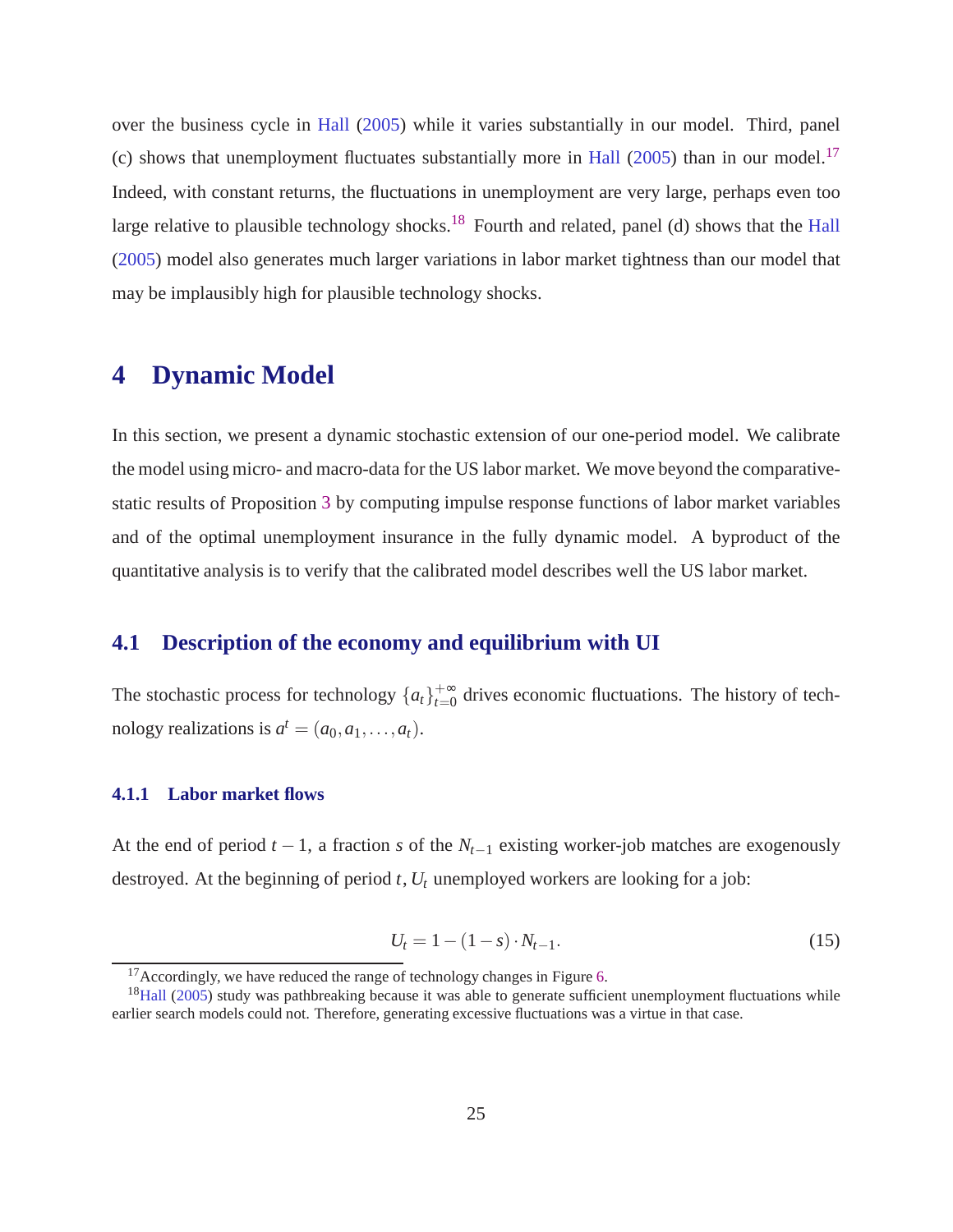## <span id="page-27-0"></span>**4.1.2 Individuals**

**DEFINITION 2** (Individual problem). Given the government policy  $\{C_t^e, C_t^u\}_{t=0}^{+\infty}$  $_{t=0}^{+\infty}$ , and labor market tightness  $\{\theta_t\}_{t=0}^{+\infty}$  $t_{t=0}^{+\infty}$ , the individual problem is to choose a collection of stochastic processes  ${E_t, N_t^s}_{t=0}^{+\infty}$  $t_{t=0}^{+\infty}$  to maximize the expected utility

$$
\mathbb{E}_0 \left[ \sum_{t=0}^{+\infty} \delta^t \cdot \left( -\left[ 1 - (1-s)N_{t-1}^s \right] \cdot k(E_t) + (1-N_t^s) \cdot u(C_t^u) + N_t^s \cdot u(C_t^e) \right],\right. (16)
$$

subject to the law of motion for the probability to be employed in the next period

$$
N_t^s = [1 - (1 - s) \cdot N_{t-1}^s] \cdot E_t f(\theta_t) + (1 - s) \cdot N_{t-1}^s \tag{17}
$$

The time *t* element of household's choice must be measurable with respect to  $(a<sup>t</sup>, N<sub>-1</sub>)$ .

The optimal effort function therefore satisfies the following Euler equation

$$
\left\{\frac{k'(E_t)}{f(\theta_t)} - \delta(1-s)\mathbb{E}\left[\frac{k'(E_{t+1})}{f(\theta_{t+1})}\right]\right\} + \kappa\delta(1-s)\mathbb{E}\left[k(E_{t+1})\right] = \left[u(C_t^e) - u(C_t^u)\right].\tag{18}
$$

## **4.1.3 Firms**

**DEFINITION 3** (Firm problem). Given wage, labor market tightness, and technology processes  $\{W_t, \theta_t, a_t\}_{t=0}^{+\infty}$  $t_{t=0}^{+\infty}$ , the firm problem is to choose a stochastic process for employment and hiring  $\left\{N_t^d, H_t\right\}_{t=0}^{+\infty}$  to maximize

$$
\mathbb{E}_0\left[\sum_{t=0}^{+\infty} \delta^t \cdot \left(F(N_t^d, a_t) - W_t \cdot N_t^d - \frac{r \cdot a_t}{q(\theta_t)} \cdot H_t\right)\right],\tag{19}
$$

The firm faces a constraint on the number of workers employed each period:

$$
N_t^d \le (1 - s) \cdot N_{t-1}^d + H_t. \tag{20}
$$

The time *t* element of a firm's choice must be measurable with respect to  $(a^t, N_{-1})$ .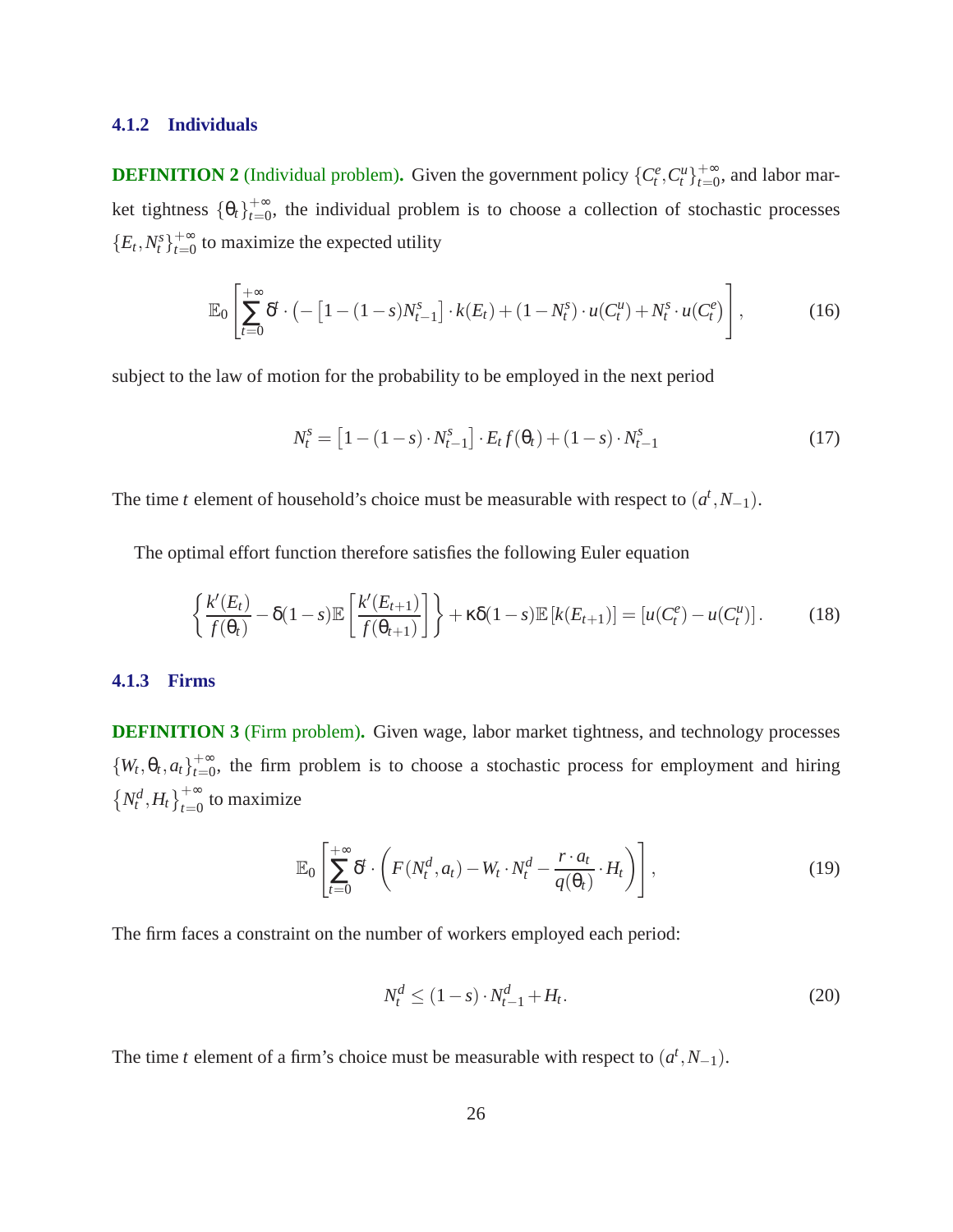<span id="page-28-0"></span>We assume that the firm maximization problem is concave. The unique solution to the firm problem is characterized by two equations. First, employment  $N_t^d$  and number of hires  $H_t$  are related by

$$
H_t = N_t^d - (1 - s) \cdot N_{t-1}^d \tag{21}
$$

because endogenous layoffs never occur in equilibrium. Second, employment  $N_t^d$  is determined by the following first-order condition (as in equilibrium  $N_t^d < 1$ ):

$$
F'(N_t^d, a_t) = W_t + \frac{r \cdot a_t}{q(\theta_t)} - \delta(1-s) \mathbb{E}_t \left[ \frac{r \cdot a_{t+1}}{q(\theta_{t+1})} \right]
$$
(22)

This Euler equation implies that the representative firm hires labor until marginal revenue from hiring equals marginal cost. The marginal revenue is the marginal product of labor *F* ′ . The marginal cost is the sum of the wage  $W_t$ , the cost of hiring a worker  $r \cdot a_t / q(\theta_t)$ , minus the discounted cost of hiring next period  $\delta \cdot (1-s) \cdot \mathbb{E}_t[r \cdot a_{t+1}/q(\theta_{t+1})].$ 

### **4.1.4 Equilibrium with unemployment insurance**

**DEFINITION 4** (Government policy). A government policy is a collection of stochastic processes  ${C_t^e, C_t^u}_{t=0}^{+\infty}$ <sup>+∞</sup> that satisfy the government budget constraint for all *t* and all  $a^t$ :

$$
F(N_t, a_t) = N_t C_t^e + (1 - N_t)C_t^u + \frac{r \cdot a_t}{q(\theta_t)} [N_t - (1 - s) \cdot N_{t-1}].
$$
\n(23)

The *t* element of the government policy must be measurable with respect to  $(a<sup>t</sup>, N<sub>-1</sub>)$ .

Importantly, we impose period-by-period budget balance, and hence rule out the possibility for the government to smooth welfare by shifting resources inter-temporally from good times to bad times. This is a natural assumption as we have also ruled out that individuals can save and smooth consumption over time. This also allows us to zoom in on within period insurance-efficiency trade-off.

**DEFINITION 5** (Wage process). A wage process is a stochastic process  ${W_t}_{t=0}^{+\infty}$  $t_{t=0}^{+\infty}$  defined for all *t*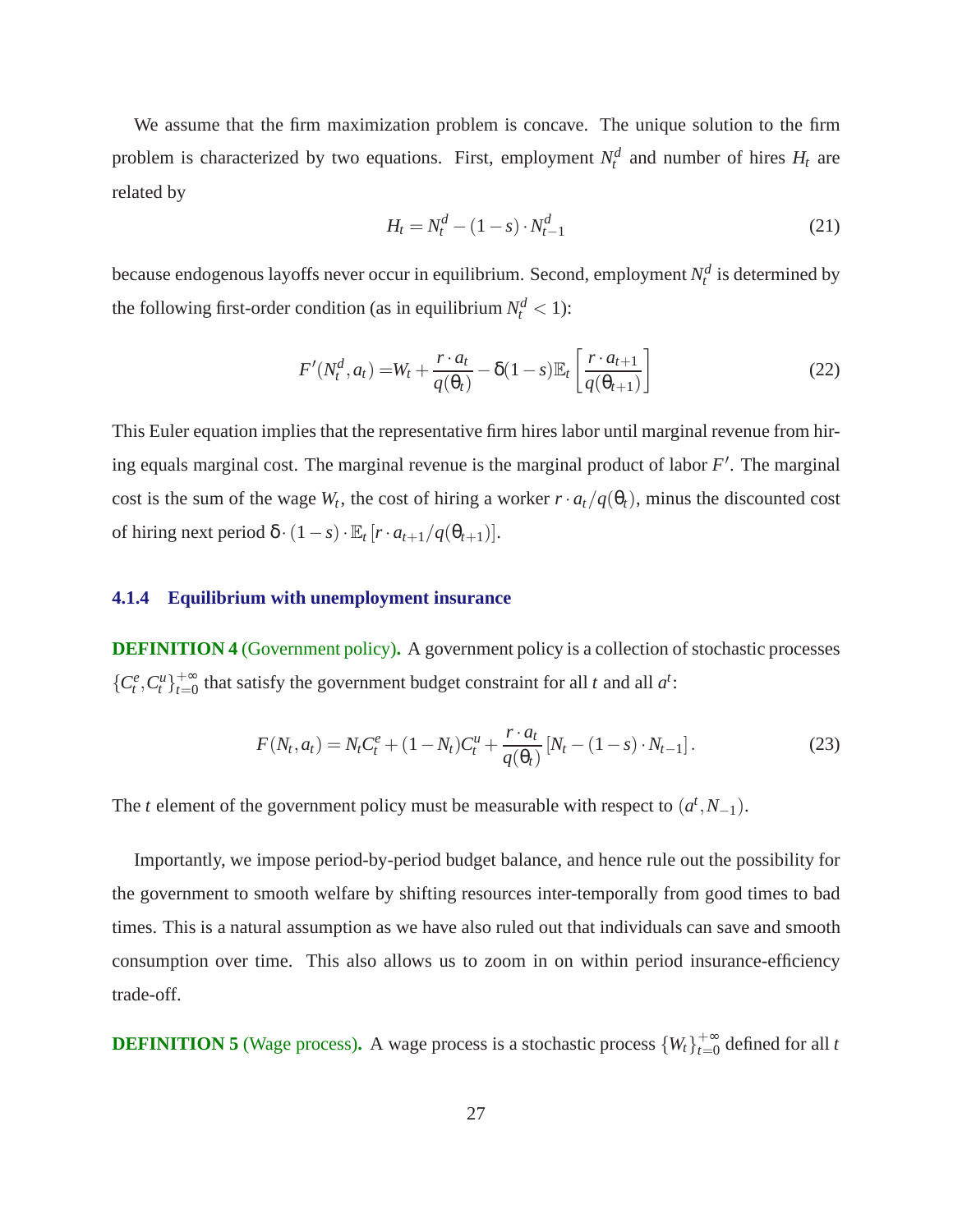and all  $a^t$  by

$$
W_t = w_0 \cdot a_t^{\gamma}, \ \gamma \in [0, 1). \tag{24}
$$

**DEFINITION 6** (Labor market tightness process). A labor market process is a stochastic process  ${\{\theta_t\}}_{t=0}^{+\infty}$ *t*<sup>=∞</sup> such that the demand for labor  $\{N_t^d\}_{t=0}^{+\infty}$  by firms equals the "supply of labor"  $\{N_t^s\}_{t=0}^{+\infty}$  $_{t=0}^{+\infty}$  by the household for all *t* and all *a t*

$$
N_t = N_t^d = N_t^s. \tag{25}
$$

The *t* element of the labor market tightness must be measurable with respect to  $(a<sup>t</sup>, N<sub>-1</sub>)$ .

**DEFINITION 7** (Decentralized allocation with unemployment insurance). Given initial employment *N*<sup>−1</sup> a stochastic process  $\{a_t\}_{t=0}^{+\infty}$  $_{t=0}^{+\infty}$  for technology, a decentralized allocation with UI program is a collection of stochastic processes  $\{E_t, N_t\}_{t=0}^{+\infty}$  $\sigma_{t=0}^{+\infty}$ , a government policy, a wage process, and a labor market tightness process that solve the household and firm problems. Moreover, the wage process satisfies the condition that no worker-employer pair has an unexploited opportunity for mutual improvement. The wage should neither interfere with the formation of an employment match that generates a positive bilateral surplus, nor cause the destruction of such a match .

Therefore, a decentralized allocation with unemployment insurance is a collection of stochastic processes  $\{C_t^e, C_t^u, W_t, E_t, N_t, \theta_t\}_{t=0}^{+\infty}$  $t_{t=0}^{+\infty}$  that satisfies equations [\(18\)](#page-27-0), [\(22\)](#page-28-0), [\(23\)](#page-28-0), (24), (25). We can also derive a sufficient condition for the wage process to always respect the (private) efficiency of all worker-employer matches. This condition would be exactly the same as the one derived by [Michaillat](#page-43-0) [\(2010\)](#page-43-0): it imposes a lower bound on wage rigidity  $\gamma$  (which depends on  $\alpha$  and *s*) such that inefficient layoffs do not occur with a high enough probability.<sup>19</sup>

## **4.1.5 Government problem**

The unemployment insurance program is history contingent—it is fully contingent on the history of realizations of shocks— and it is taken as given by firms and household. Moreover, we follow

<sup>&</sup>lt;sup>19</sup>We find that if  $\gamma \ge 0.5$ , wages are flexible enough to avoid inefficient separations with probability below 1 percent. In other words, inefficient layoffs cannot occur with a negative technology shock of amplitude below 2.3 standard deviations. This sufficient condition is independent from government policy.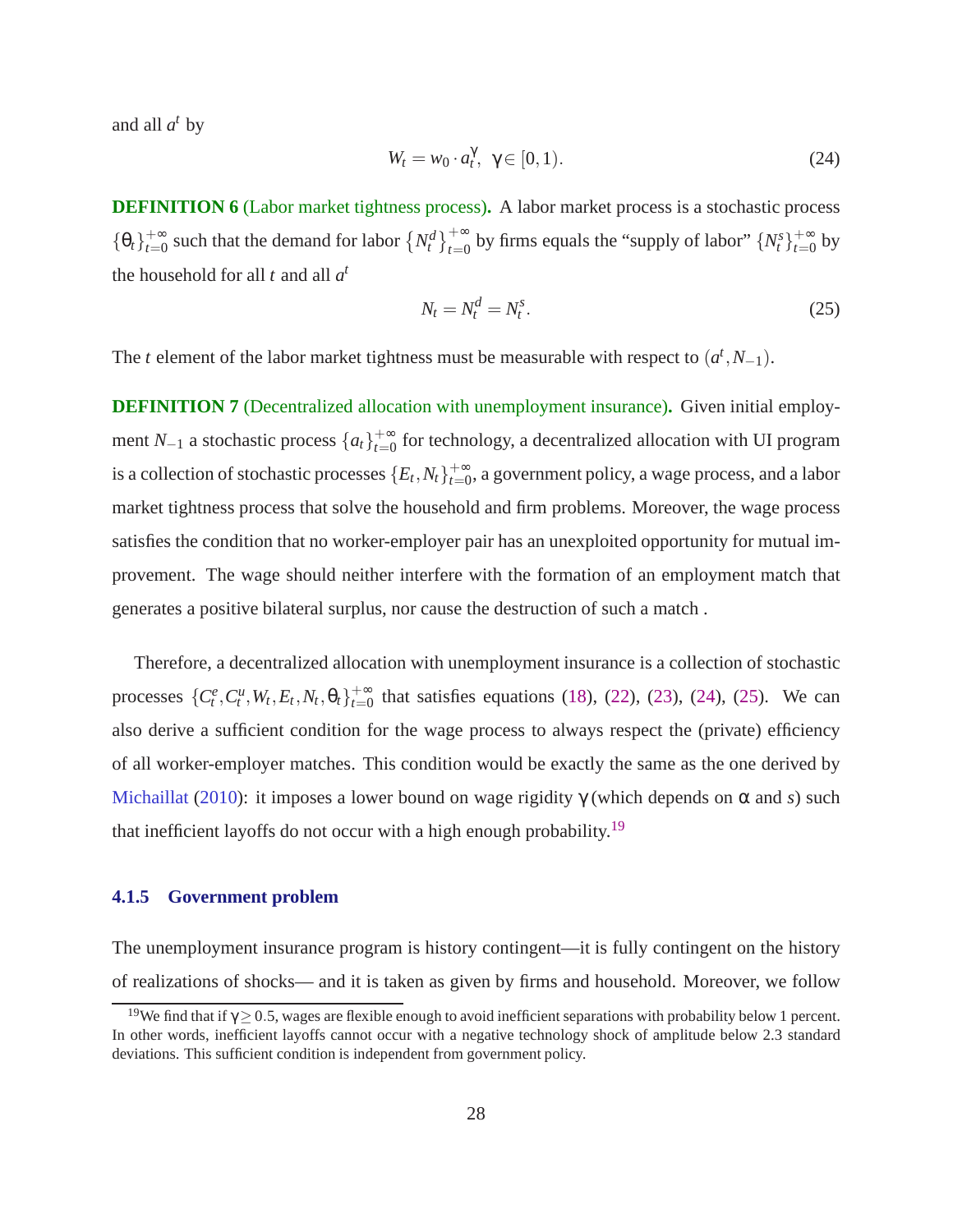[Chari et al.](#page-42-0) [\(1991](#page-42-0)) and [Aiyagari et al.](#page-42-0) [\(2002\)](#page-42-0) and assume that an institutional arrangement exists through which the government can bind itself to the policy plan.

**DEFINITION 8** (Government (Ramsey) problem). The government problem is to choose a government policy to maximize

$$
\mathbb{E}_0 \left[ \sum_{t=0}^{+\infty} \delta^t \cdot (-[1-(1-s)N_{t-1}] \cdot k(E_t) + (1-N_t) \cdot u(C_t^u) + N_t \cdot u(C_t^e) \right],\tag{26}
$$

over all decentralized allocations with unemployment insurance. A *Ramsey allocation* is a decentralized allocation that attains the maximum of (26).

The Ramsey allocation is fully described in Proposition [A1](#page-52-0) in appendix.

#### **4.1.6 Ramsey allocation in the absence of aggregate shocks**

We can describe the first-order conditions and constraints of the Ramsey problem in the absence of aggregate shocks. In that case, the Ramsey allocation converge to a constant allocation that is characterized by Proposition 4.

**PROPOSITION 4** (Equivalence with one-period model)**.** *The steady state solution of the Ramsey problem in the dynamic model in the absence of aggregate shocks converges to the solution of the Ramsey problem in the one-period model when the discount factor* δ *converges towards* 1*. In particular, the optimal approximated formula* [\(13\)](#page-18-0) *continues to apply in the steady-state of the dynamic model when*  $1 - N \lt \lt 1$ *, s*  $<< 1 - N$ *, and*  $1 - \delta \lt \lt 1$ *.* 

The proof is presented in appendix. This proposition implies that the static model presented Section [3](#page-6-0) is the limiting case of the steady-state of the fully dynamic model when there is no discount. This implies that the same economic mechanisms drive the steady-state of the dynamic model. Therefore, in the remaining of this section, we zoom in on the dynamics of the model which could not be analyzed with the static model of Section [3.](#page-6-0)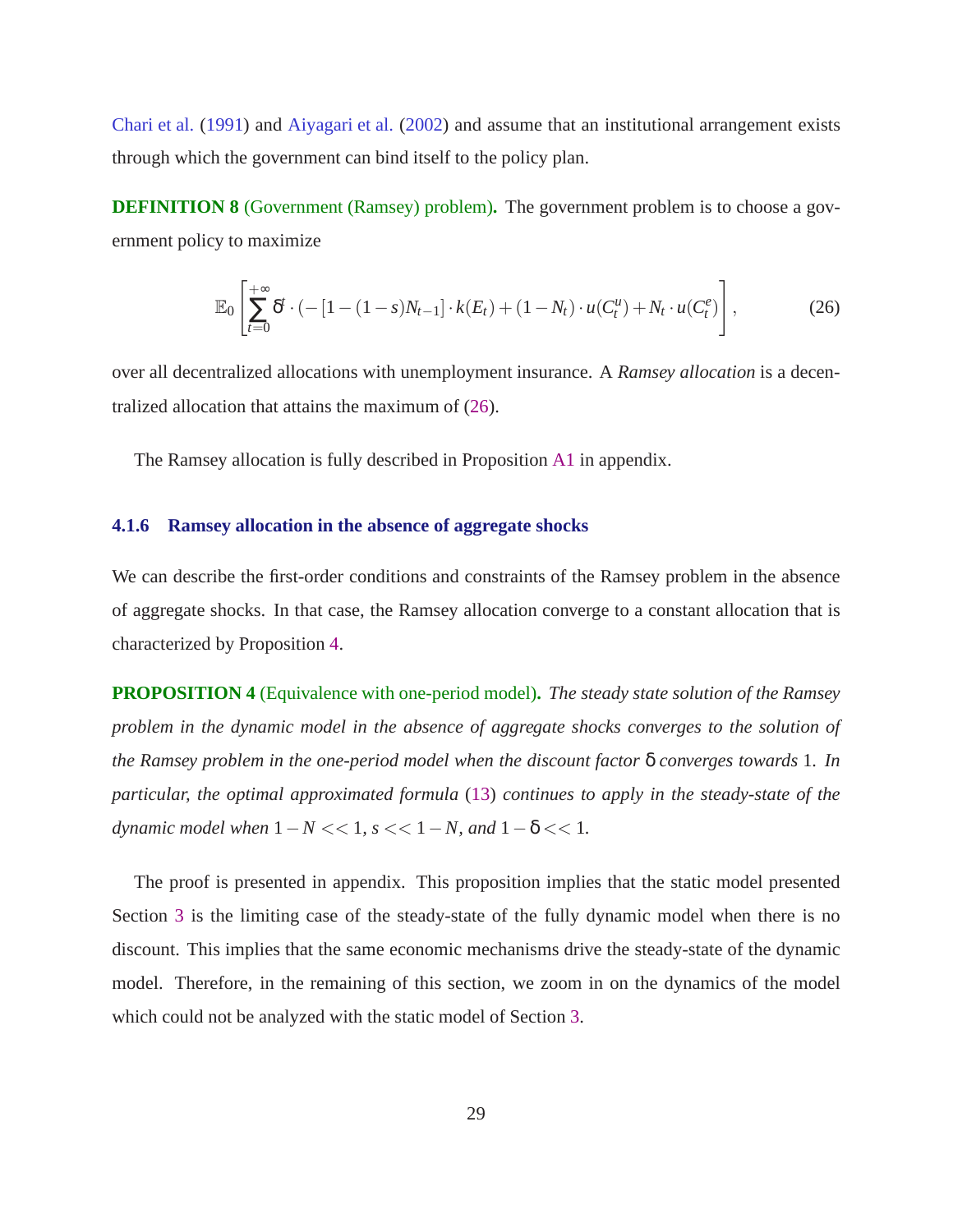## <span id="page-31-0"></span>**4.2 Calibration**

We calibrate all parameters at a weekly frequency.<sup>20</sup> Table [1](#page-59-0) summarizes the calibrated parameters.

**Separation rate:** We estimate the job destruction rate from the seasonally-adjusted monthly series for total separation rate in all nonfarm industries constructed by the BLS from the Job Openings and Labor Turnover Survey (JOLTS) for the for the December 2000–June 2010 period.<sup>21</sup> The average separation rate is 0.037, so  $s = 0.0093$  at weekly frequency.

**Recruiting costs:** We estimate the recruiting cost from microdata gathered by [Barron et al.](#page-42-0) [\(1997](#page-42-0)) who find that on average, the flow cost of opening a vacancy amounts to 0.098 of a worker's wage. This number accounts only for the labor cost of recruiting. [Silva and Toledo](#page-44-0) [\(2005](#page-44-0)) account for other recruiting expenses such as advertising costs, agency fees, and travel costs, to find that 0.42 of a worker's monthly wage is spent on each hire. Unfortunately, they do not report recruiting times. Using the average monthly job-filling rate of 1.3 in JOLTS, 2000–2010, the flow cost of recruiting could be as high as 0.54 of a worker's wage. We calibrate recruiting cost as 0.32 of a worker's wage, the midpoint between the two previous estimates.<sup>22</sup>

**Matching function:** We picked a Cobb-Douglas matching function. We now set  $\eta = 0.7$ . Both assumptions are reasonable in light of empirical results surveyed by [Petrongolo and Pissarides](#page-44-0) [\(2001\)](#page-44-0). To estimate the matching efficiency  $\omega_m$ , we use steady-state relationships and the normalization normalize  $\bar{e} = 1$  to find

$$
\omega_m = \frac{s}{1-s} \cdot \frac{1-U}{U} \cdot \theta^{n-1}
$$

 $^{20}$ A week is 1/4 of a month and 1/12 of a quarter.

 $^{21}$ December 2000–June 2010 is the longest period for which JOLTS is available. Comparable data are not available before this date.

 $^{22}$ Using the average unemployment rate and labor market tightness in JOLTS, we find that 0.89 percent of the total wage bill is spent on recruiting.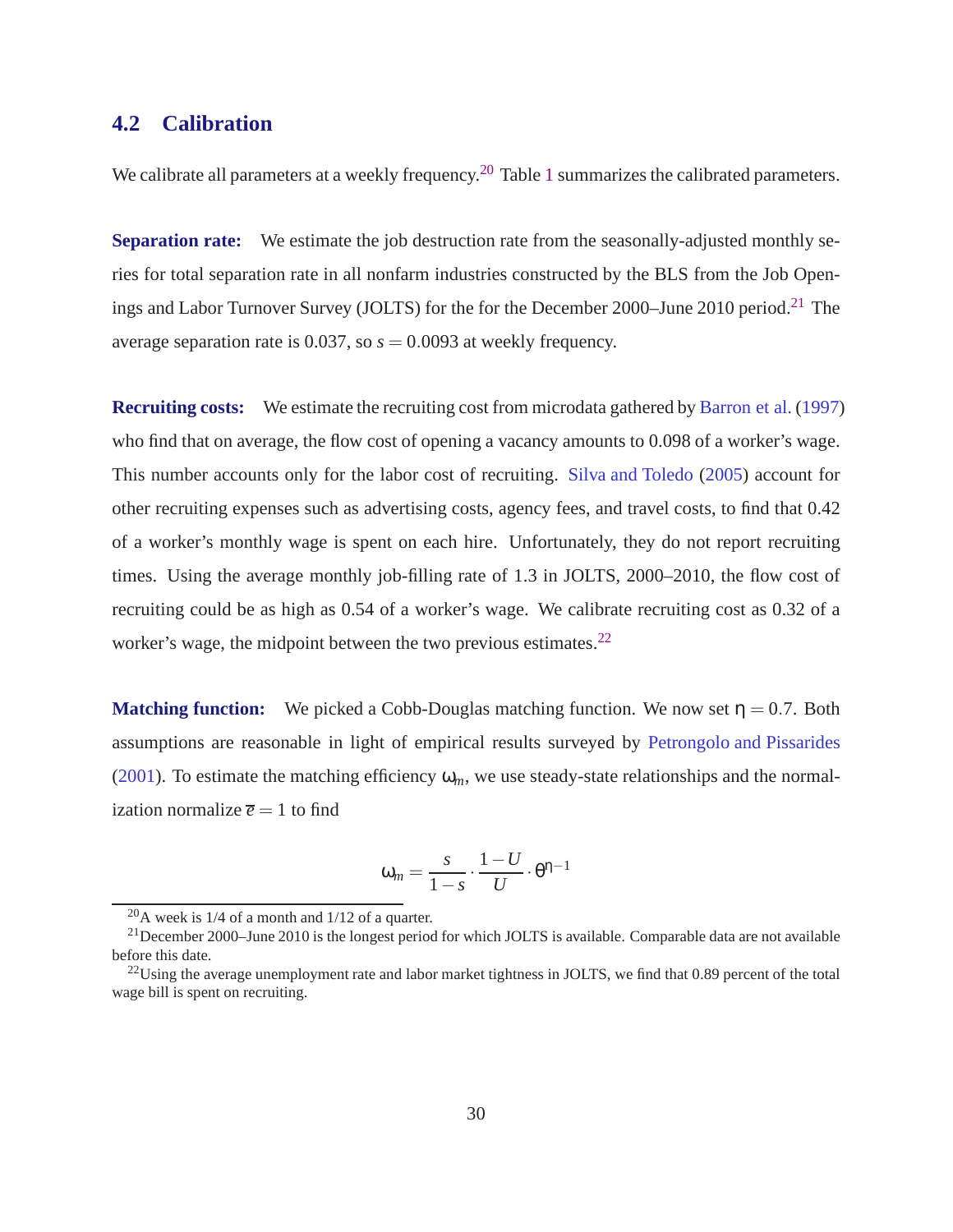We use the seasonally-adjusted, monthly series for the number of vacancies from JOLTS, 2000– 2010, and the seasonally-adjusted, monthly unemployment level computed by the BLS from the Current Population Survey (CPS) over the same period, to compute labor market tightness and unemployment. We find  $\theta = 0.47$  and  $U = 5.9\%$ . The resulting estimate of the matching efficiency at weekly frequency is  $\omega_m = 0.19$ .

**Wage rigidity:** Next we calibrate the elasticity  $\gamma$  of wages with respect to technology based on estimates obtained from panel data recording wages of individual workers. These microdata are more adequate because they are less prone to composition effects than aggregate data. The survey of the literature by [Pissarides](#page-44-0) [\(2009](#page-44-0)) places the productivity-elasticity of wages of existing jobs in the 0.2–0.5 range in US data. A recent study by [Haefke et al.](#page-42-0) [\(2008\)](#page-42-0) estimates the elasticity of wages of job movers with respect to productivity using panel data for US workers. For a sample of production and supervisory workers over the period 1984–2006, they obtain a productivityelasticity of total earnings of 0.7. Their estimate, however, is an upper bound on the elasticity of wages as they do not control for the cyclical composition of jobs.<sup>23,24</sup> Therefore, we set  $\gamma = 0.5$ , a reasonable mid-point in the range of available evidence.

**Diminishing marginal returns to labor:** So far, we have estimated parameters from microdata or aggregate data, independently of the model. We now calibrate the remaining parameters to match key moments estimated in the data. We calibrate the production function parameter  $\alpha$  such that the steady state of the model matches average labor market tightness  $\overline{\theta} = 0.47$  and average labor share  $\overline{l_s}$  = 0.66 in US data. We find that  $\alpha$  = 0.67.<sup>25</sup>

<sup>&</sup>lt;sup>23</sup>Workers may accept lower-paid, stop-gap jobs in recessions, and move to better jobs during expansions, biasing the estimated elasticity upwards.

<sup>&</sup>lt;sup>24</sup>0.7 is an estimate of the elasticity of wages with respect to labor productivity  $Y/N$ , whereas  $\gamma$  is the elasticity of wages with respect to technology  $a = Y/N^{\alpha}$ . While technology and productivity are highly correlated, productivity is less volatile than technology and therefore an estimate of the elasticity of wages with respect to technology would be below 0.7.

<sup>&</sup>lt;sup>25</sup>We can show that the labor share  $\overline{ls} \equiv (\overline{w} \cdot \overline{n})/\overline{y}$  is related to  $\alpha$  through the firm's optimality condition by  $\overline{ls}\left(s\cdot\frac{0.32}{a(\overline{9})}\right)$  $\left(\frac{0.32}{q(\bar{\theta})}+1\right) = \alpha$ . So  $\alpha$  is slightly larger than the labor share because of the recruiting costs.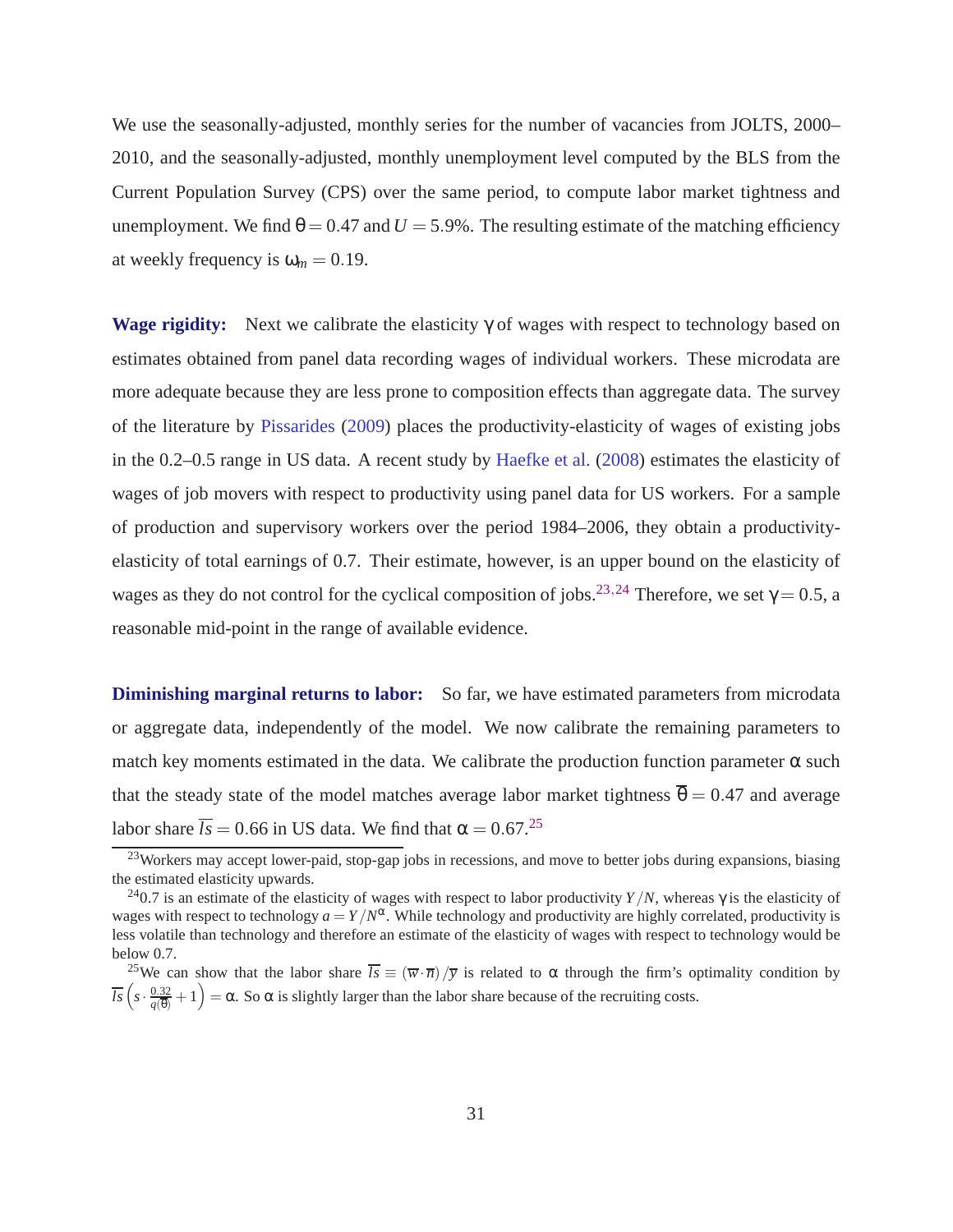<span id="page-33-0"></span>**Wage level:** We target a steady-state unemployment rate of  $U = 5.9\%$ , so we calibrate the wage *w*<sub>0</sub> to obtain a steady-state employment  $\overline{n} = 0.95$ , and a steady-state labor share of  $\overline{l_s} = 0.66$ , which imposes  $\overline{l_s} = w_0 \cdot \overline{n}^{1-\alpha}$ . We find  $w_0 = 0.67$ . Hence, the recruiting cost is  $r = 0.32 \cdot w_0 = 0.22$ .

**Utility function:** We choose risk aversion  $\sigma = 1$  such that  $u(\cdot) = \ln(\cdot)$ , which is on the low side of the most compelling estimates [Chetty](#page-42-0) [\(2006b\)](#page-42-0) but is often used in macro-economic calibration. A lower risk aversion implies a lower value of insurance and hence lower optimal unemployment benefits. Therefore, our risk aversion parameter is conservative.

We choose  $\kappa = 1.8$  to match the micro-elasticity of unemployment with respect to benefits estimated in the empirical micro-economic literature. This literature consistently finds large elasticities of duration with respect to benefits levels. For example, the widely cited study by [Meyer](#page-43-0) [\(1990\)](#page-43-0) estimates an elasticity of 0.9, and this elasticity is used in optimal UI simulations using the Baily formula by [Gruber](#page-42-0) [\(1997](#page-42-0)).<sup>26</sup> We normalize the steady-state search effort  $\bar{e}$  to 1. For the US, we assume unemployment benefits  $b = 60\%$  and labor tax  $t = 15\%$ , in line with the literature [\(Chetty 2006b;](#page-42-0) [Gruber 1997](#page-42-0)).<sup>27</sup> With  $\kappa = 1.8$  and  $\sigma = 1$ , we obtain  $\omega_k = 0.49$ . With this calibration, we find  $\varepsilon^m \simeq 0.36$ . The elasticity of unemployment with respect to *benefits* (instead of net reward from work) is  $\frac{C^u}{1-z}$ 1−*N*  $\frac{\partial (1-N)}{\partial C^u} \simeq 0.9$  in line with [Meyer](#page-43-0) [\(1990\)](#page-43-0).

There remains considerable uncertainty about some of the parameters and our model abstracts from a number of relevant issues–many of which are explored in the earlier literature. Therefore, this exercise should be seen as an illustration of the magnitudes one could reasonably expect from the rationing theory we have proposed, and how such magnitudes vary with a few key parameters.

 $^{26}$ This elasticity is conceptually close to a micro-elasticity because it either controls for state unemployment rates or uses state fixed effects.

<sup>&</sup>lt;sup>27</sup>The UI payroll tax itself is on the order of 3% and hence much smaller than 15% but workers pay a much higher tax rate than unemployed workers because (a) social security taxes do not apply to UI benefits, (b) federal and state income taxes are progressive and workers have substantially higher incomes than the unemployed.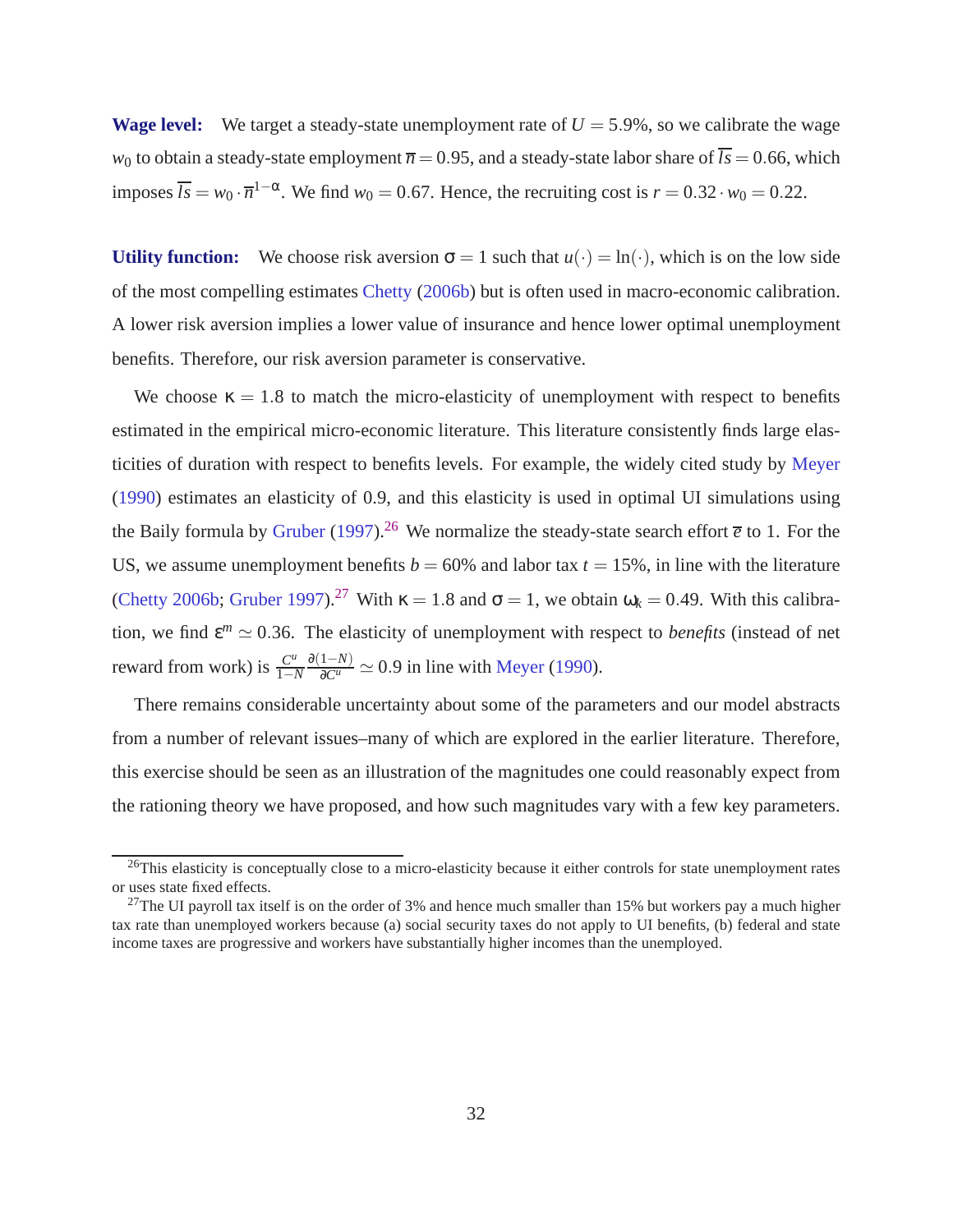## **4.3 Numerical solution by log-linearization**

To determine the equilibrium of the model for a given UI program, and to solve the Ramsey problem, we log-linearize the model around the steady state with  $\bar{a} = 1$ . The appendix describes the log-linear model in details. We assume that the log-deviation of technology  $\check{a}_t \equiv d \ln(a_t)$  (which represents the percentage-deviation of technology from steady-state) follows an AR(1) process:  $\check{a}_{t+1} = \rho \check{a}_t + z_{t+1}$  where  $z_t$  is an innovation to technology. We estimate this AR(1) process in US data. We construct log technology as a residual  $log(a) = log(Y) - \alpha \cdot log(N)$ . Output *Y* and employment *N* are seasonally-adjusted quarterly real output and employment in the nonfarm business sector constructed by the Bureau of Labor Statistics (BLS) Major Sector Productivity and Costs (MSPC) program. The sample period is 1964:Q1–2009:Q2. To isolate fluctuations at business cycle frequency , we follow [Shimer](#page-44-0) [\(2005](#page-44-0)) and take the difference between log technology and a low frequency trend—a Hodrick-Prescott (HP) filter with smoothing parameter  $10<sup>5</sup>$ . We estimate detrended log technology as an AR(1) process:  $log(a_{t+1}) = \rho \cdot log(a_t) + z_{t+1}$  with  $z_{t+1} \sim N(0, v^2)$ . With quarterly data, we obtain an autocorrelation of 0.897 and a conditional standard deviation of 0.0087, which yields  $\rho = 0.991$  and  $v = 0.0026$  at weekly frequency.

## **4.3.1 Validity of the model**

We verify that the model provides a sensible description of reality by comparing important simulated moments to their empirical counterparts. We simulate a model in which the net replacement rate  $\tau = 72\%$  is constant over time. This model describes an economy in which the UI program does not respond systematically to the business cycle (tax rate and replacement ratio adjust automatically to ensure budget balance). This net replacement rate allows to keep the same incentives to search  $\Delta u = u(C^e) - u(C^u)$  as in the US economy, while having a balanced UI budget. Given the design of our calibration, the steady state of this model matches average US data very well:  $\overline{u} = 5.9\%, \overline{v/u} = 0.47, \overline{e} = 1.$ 

We focus on second moments of the unemployment rate *U*, the vacancy/unemployment ratio *V*/*U*, real wage *W*, output *Y*, and technology *a*. Table [2](#page-59-0) presents empirical moments in US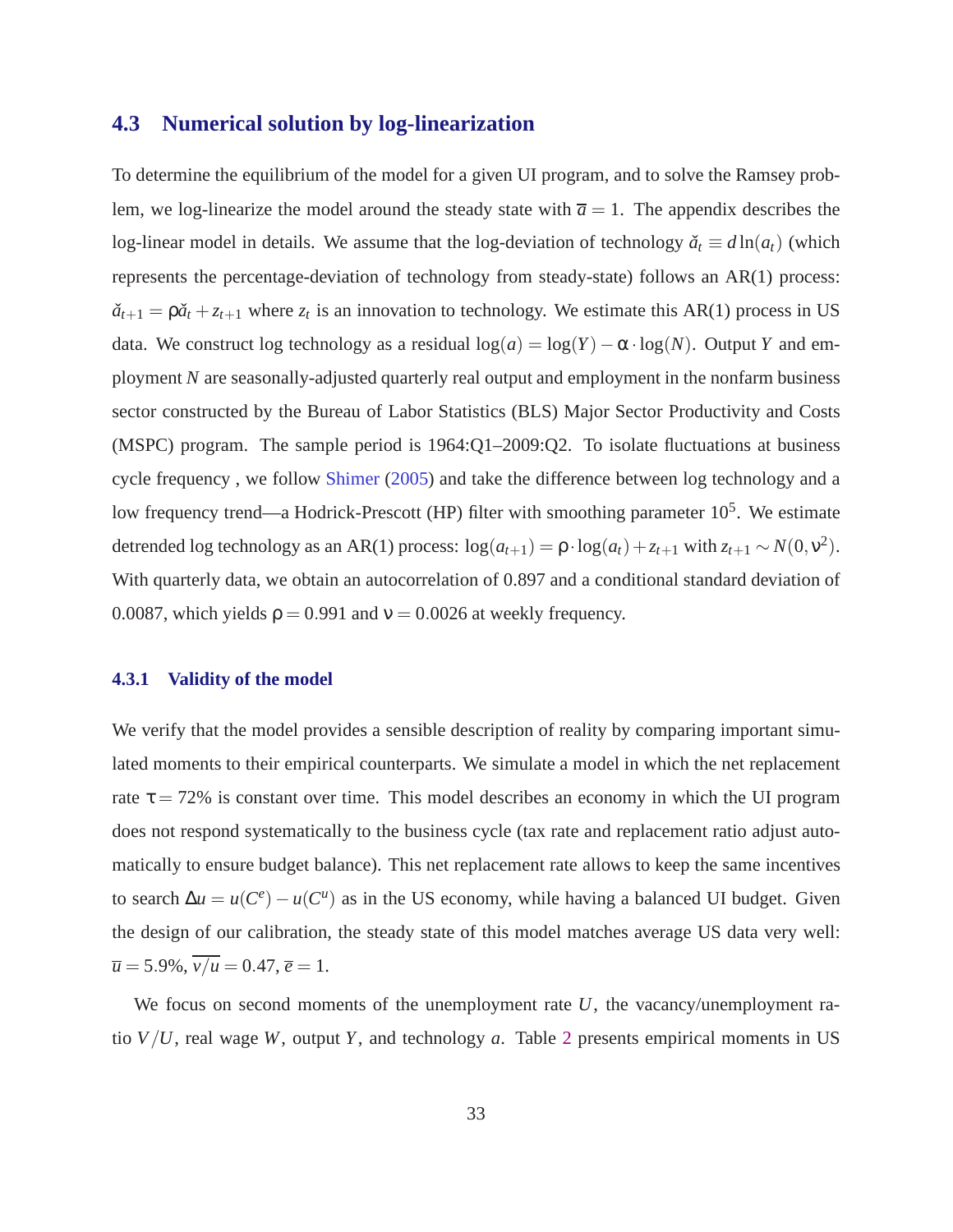data for the 1964:Q1–2009:Q2 period. Unemployment rate, output, and technology are described above. The real wage is quarterly, average hourly earnings for production and nonsupervisory workers in the nonfarm business sector constructed by the BLS Current Employment Statistics (CES) program, and deflated by the quarterly average of monthly Consumer Price Index (CPI) for all urban households, constructed by BLS. To construct a vacancy series for the 1964–2009 period, we merge the vacancy data for the nonfarm sector from JOLTS for 2001–2010, with the Conference Board help-wanted advertising index for  $1964-2001$ <sup>28</sup> We take the quarterly average of the monthly vacancy-level series, and divide it by employment to obtain a vacancy-rate series. We construct labor market tightness as the ratio of vacancy to unemployment. All variables are seasonally-adjusted, expressed in logs, and detrended with a HP filter of smoothing parameter  $10^5$ .

Next, we perturb our log-linear model with i.i.d. technology shocks  $z_t \sim N(0,0.0026)$ . We obtain weekly series of log-deviations for all the variables. We record values every 12 weeks for quarterly series (*Y*, *W*, *a*). We record values every 4 weeks and take quarterly averages for monthly series (*U*, *U*/*V*). We discard the first 100 weeks of simulation to remove the effect of initial conditions. We keep 50 samples of 182 quarters (2,184 weeks), corresponding to quarterly data from 1964:Q1 to 2009:Q2. Each sample provides estimates of the means of model-generated data. We compute standard deviations of estimated means across samples to assess the precision of model predictions. Table [3](#page-60-0) presents the resulting simulated moments. Simulated and empirical moments for technology are similar because we calibrate the technology process to match the data. All other simulated moments are outcomes of the mechanics of the model.

The fit of the model is good along several critical dimensions. First, the model amplifies technology shocks as much as observed in the data because the simulated standard deviation of unemployment (0.126), output (0.024) and of the vacancy-unemployment ratio (0.441) are comparable to the standard deviations estimated in the data (0.168, 0.029, and 0.344, respectively). The response of wages to technology shocks in the model and the data are quite close. A 1-percent decrease in technology decreases wages by 0.7 percent in the data, and 0.5 percent in our model.

 $^{28}$ The Conference Board index measures the number of help-wanted advertisements in major newspapers. It is a standard proxy for vacancies (for example, [Shimer 2005\)](#page-44-0). The merger of both datasets is necessary because JOLTS began only in December 2000 while the Conference Board data become less relevant after 2000, owing to the major role played by the Internet as a source of job advertising.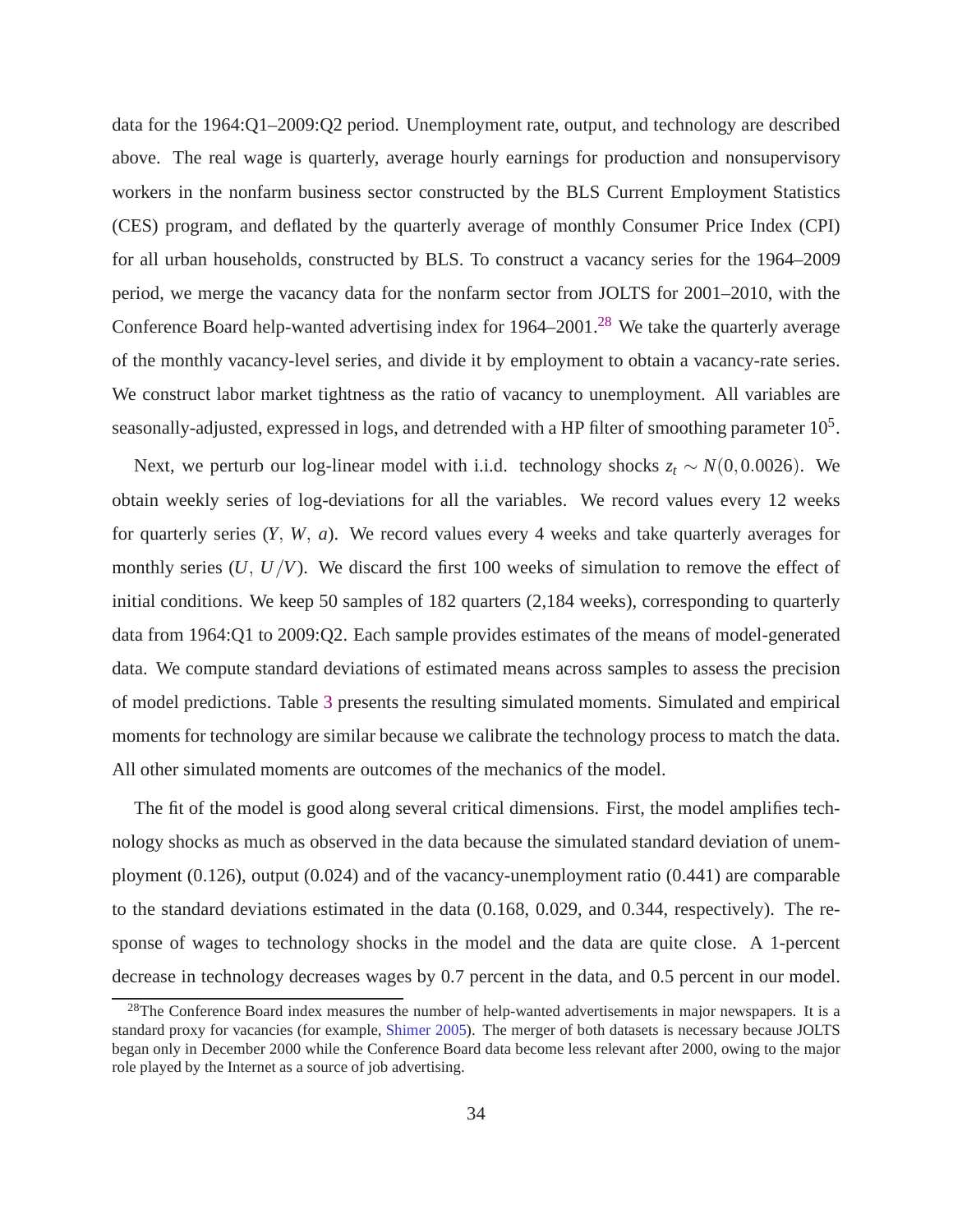Third, simulated and empirical slopes of the Beveridge curve are almost identical. The slope, measured by the correlation of unemployment with vacancy, is -0.98 in the model and -0.89 in the data. Last, autocorrelations of all variables in the model match the data. As highlighted by [Michaillat](#page-43-0)  $(2010)$ , however, labor market variables and wages are too highly correlated with technology.<sup>29</sup>

#### **4.3.2 Impulse response to unexpected and transitory technology shock**

We solve the Ramsey problem by log-linearization as well. The log-linear system has three state variables: employment *N*, as well as the Lagrange multipliers on the household's and firm's optimality conditions. These multipliers impose that the government keep track of the promises made in the previous period to job-searching workers and recruiting firms. The steady state of the Ramsey allocation is  $\overline{u} = 6.1\%$ ,  $\overline{v/u} = 0.49$ ,  $\overline{\tau} = 76\%$ ,  $\overline{e} = 0.93$ . To confirm the comovements of technology with unemployment insurance in a fully dynamic model, we compute the impulse response functions (IRFs) in the log-linear model.

Figure [7](#page-67-0) details the response of policy variables to a negative technology shock of one percent. Both tax rate *t* and replacement rate *b* increase slowly after the adverse shock, which drives the increase in the net replacement rate τ. On impact, the net replacement rate increases slightly, and it builds steadily for 80 weeks. At its peak, the net replacement rate τ increases by about 1.3%. The impulse response confirms that the optimal UI replacement rate increases in response to an adverse technology shock. Consumption of employed workers *C e* falls on impact, as a consequence of a higher tax rate and lower income per employed worker. C<sup>e</sup> then recovers over time towards its steady-state level. Consumption of unemployed workers drops on impact as a consequence of lower income per worker and then rises.  $C^u$  becomes higher than its steady-state level after 40 weeks as a consequence of a higher replacement rate. It then remains above its steady-state level until the economy converges back to the steady state. The comparison of the log-deviations of  $C_t^e$ and  $C_t^u$  implies that the generosity of the UI program increases in recessions since  $\Delta C_t = C_t^e - C_t^u$ clearly decreases after an adverse technology shock.

 $29$ Demand shocks, financial disturbances, and nominal rigidities—absent from the model but empirically important—could explain these discrepancies.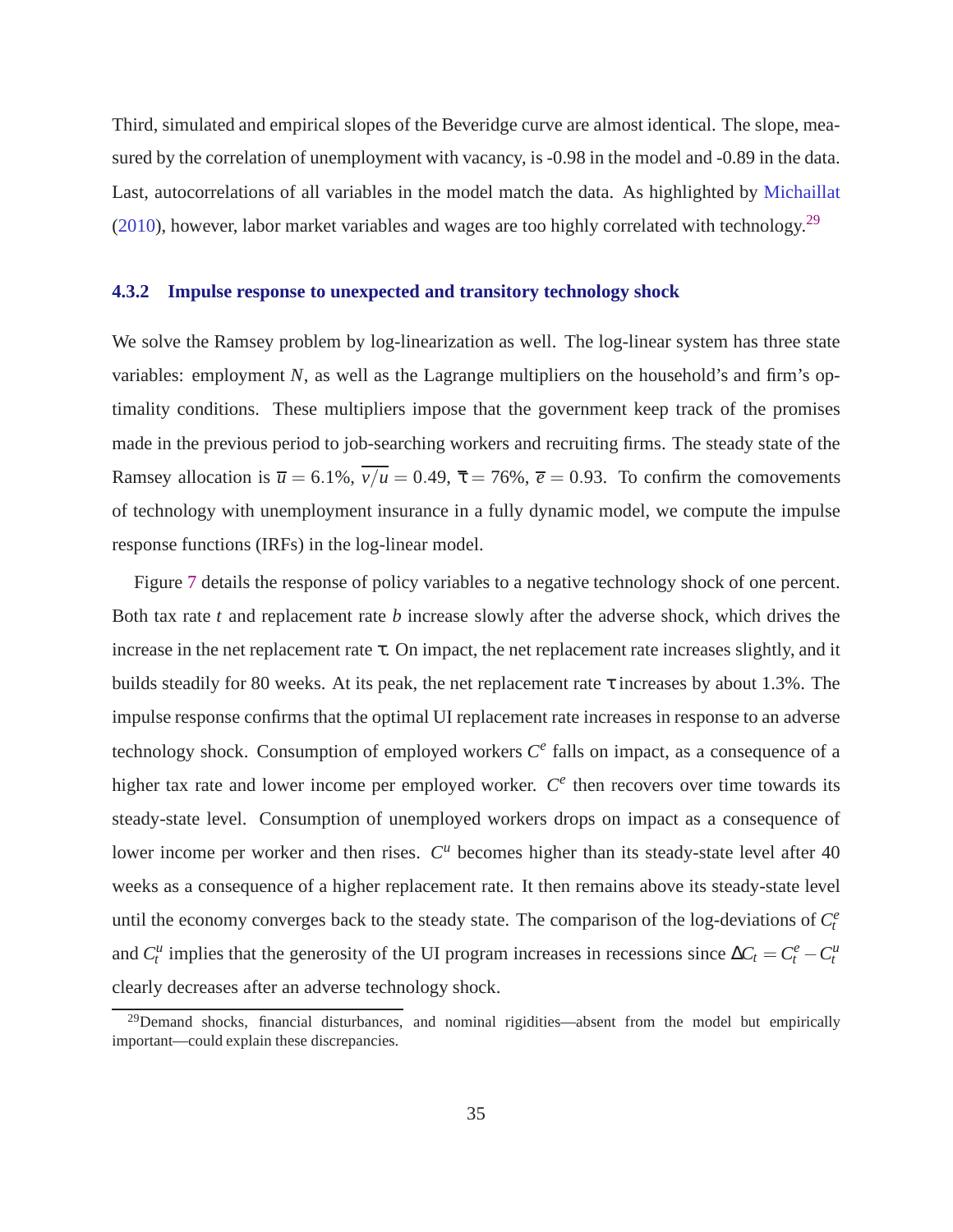Figure [8](#page-68-0) shows the IRFs to a negative technology shock of one percent of labor market variables in the Ramsey allocation, and in an allocation with constant replacement rate  $\tau = 72\%$ .<sup>30</sup> The behavior of labor market variables is not surprising: unemployment builds slowly and peaks after about 30 weeks. The unemployment-vacancy ratio and tightness  $\theta = V/(U \cdot E)$  drop immediately, which reflects the reduction in hiring by firms on impact. Aggregate search effort drops on impact and decreases further over time, in response to both higher benefits and lower labor market tightness. Compared to an economy with constant replacement rate, the increase in replacement rate reduces aggregate search effort. Labor market tightness does not fall as much however. While a higher replacement rate does not increase the amplitude of the peak of unemployment (around week 50), it delays the recovery and imposes higher unemployment than in the economy with constant replacement rate between week 50 and week 250.

Comparing Figure [8](#page-68-0) to Figure [2](#page-62-0) suggests that our results in the dynamic and static frameworks are broadly consistent. In the dynamic framework, an increase in unemployment from 6% to 7% that is, a 15% increase from steady state, about 3 times the increase displayed on Figure [8—](#page-68-0)should be accompanied by an increase in the net replacement rate  $\tau$  from 76% to 80%—that is, a 4% increase from steady state. This increase is consistent with the slopes of the replacement rate and unemployment schedules on Figure [2.](#page-62-0)

Next, we compare the dynamic behavior of our baseline model with that of three variants models: a model without job rationing ( $\alpha = 1$ ), a model in which effort and labor market tightness are not linked ( $\eta = 1$ ), and a model with completely flexible wages ( $\gamma = 1$ ). These models are calibrated following the strategy described in Section [4.2.](#page-31-0) The steady-state Ramsey allocations differ across these models, as described in Table [4.](#page-60-0) The steady state allocation does not depend on γ, since the wage rigidity γ only affects the dynamics of the model. Thus, the model with  $\gamma = 1$  has the same steady-state Ramsey allocation as our baseline model. In a model with  $\alpha = 1$ , jobs are not rationed. Therefore, an unemployed worker searching for a job does not impose any negative externality (as the number of jobs is not limited, but solely driven by the aggregate search effort). In addition, the macro-elasticity of employment with respect to net rewards from work is higher

<sup>&</sup>lt;sup>30</sup>We used a model with constant replacement rate  $\tau = 72\%$  to assess the validity of our model in Table [3.](#page-60-0)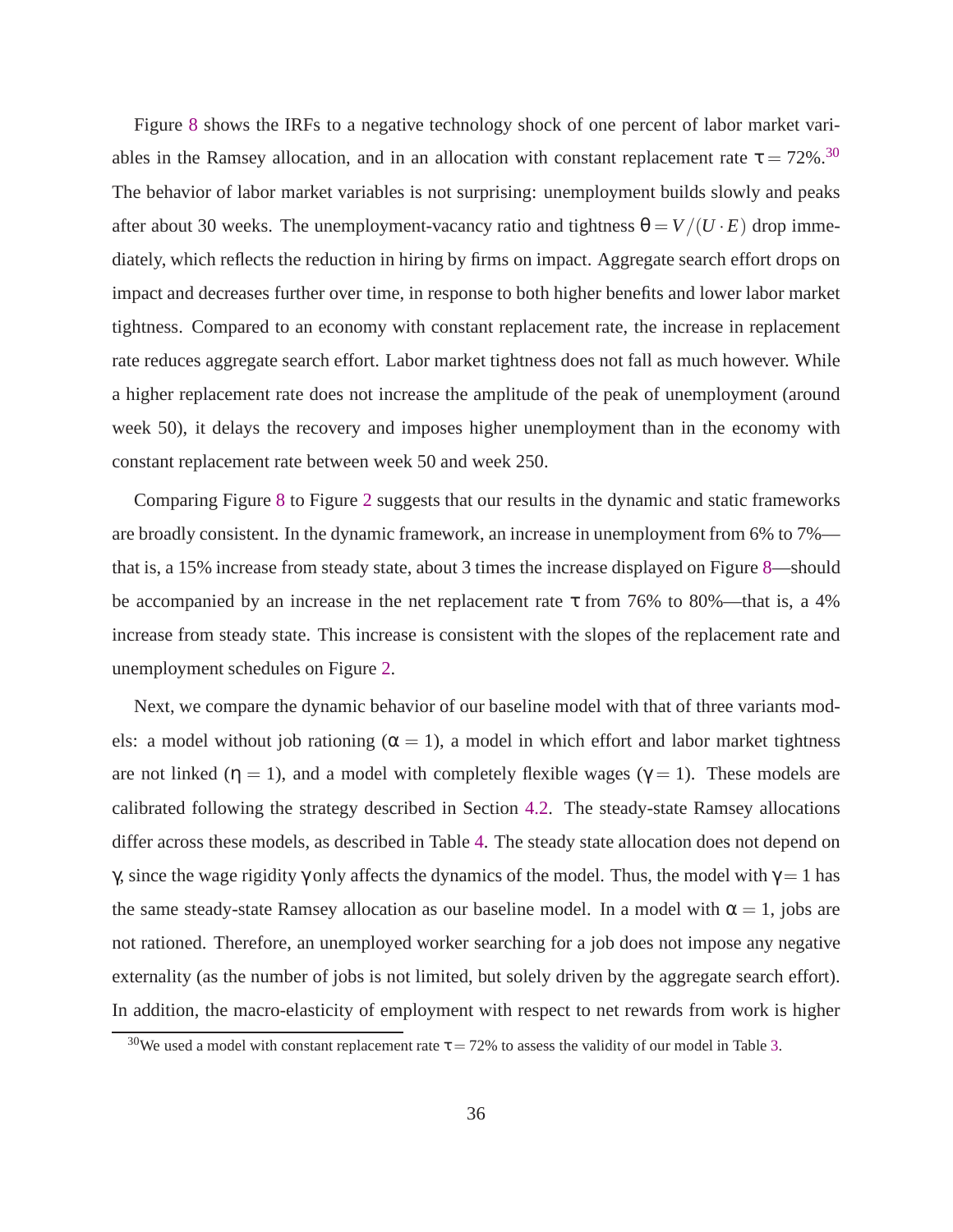than in our baseline model with  $\alpha = 0.67$  because the marginal revenue product of labor is independent from employment and as a result, an increase in employment does not trigger a reduction in labor market tightness.<sup>31</sup> As a consequence, it is socially optimal in the model with  $\alpha = 1$  to reduce the net replacement rate (to  $\bar{\tau} = 56\%$ ) which increases aggregate search effort (to  $\bar{e} = 1.21$ ) and drives unemployment down (to  $\overline{u} = 4.9\%$ ). In a model with  $\eta = 1$ , jobs may be rationed but equilibrium employment is directly determined by the labor supply equation [\(3\)](#page-9-0), without any interaction from the labor-demand side.<sup>32</sup>. Hence, there is no negative search externality, and the macro- and micro-elasticity are equal. In a model with  $\eta = 1$ , it is therefore socially optimal to have unemployed workers exert large search efforts. As shown on Table [4,](#page-60-0) it is socially optimal to reduce the net replacement rate (to  $\bar{\tau}$  = 59%) which increases aggregate search effort (to  $\bar{e}$  = 1.18) and drives unemployment down (to  $\overline{u} = 5.0\%$ ).

Figure [9](#page-69-0) compares the IRFs across these four models. The dynamics of the Ramsey allocation differ starkly across these four models. We have described the dynamics of our baseline model above. We reproduce them in Figure [9](#page-69-0) as a benchmark. In the flexible wage model with  $\gamma = 1$ , the technology shock has no influence on the Ramsey allocation because wages and recruiting costs are fully flexible. In particular, the net replacement rate  $\tau$  does not respond to technology shocks. In the model with  $\eta = 1$ , the UI program does not respond to technology shocks because the policy trade-off is independent from technology (workers' search behavior solely determines employment independently of firms' behavior). Therefore, effort and unemployment (which are solely determined by  $u(C^e) - u(C^u)$  do not fluctuate. Only labor market tightness  $\theta$  responds to the technology shock so that the demand for labor matches the supply of labor  $(v/u = e \cdot \theta$  responds automatically). In the model with constant returns  $\alpha = 1$ , as already explained in [Michaillat](#page-43-0) [\(2010](#page-43-0)), the vacancy-unemployment ratio and unemployment respond more strongly to a technology shock than in our model with  $\alpha < 1$ . The optimal net replacement rate jumps on impact before decreasing rapidly to its steady-state level. On impact, the government reduces the unemployed workers' search effort when firms substitute recruiting inter-temporally from the future to the present in order to smooth recruiting.

 $31$ On Figure [1,](#page-61-0) the labor demand curve is horizontal.

 $32$ On Figure [1,](#page-61-0) the labor supply curve is vertical.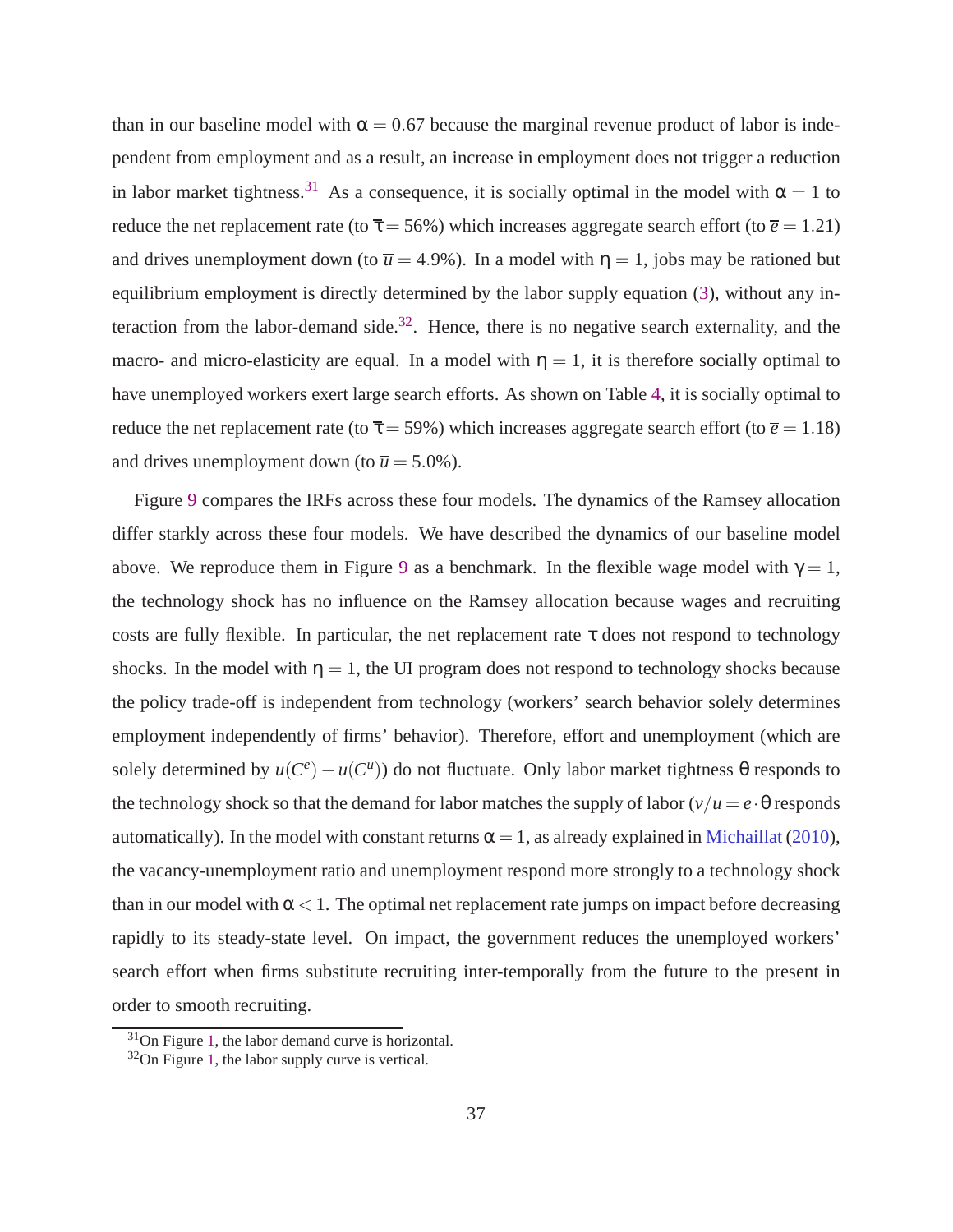Finally, we evaluate the sensibility of the results to our calibration. We examine how the the dynamic behavior of the model changes when we modify the calibration of the parameters shaping the utility function ( $\sigma$ , κ) and of the parameters influencing job rationing ( $\alpha$ ,  $\gamma$ ). We first change the calibration of the utility function and study IRFs with less risk aversion ( $\sigma = 0.5$ ), more risk aversion ( $\sigma = 2$ ), a more elastic effort function ( $\kappa = 0.9$ ), and a more inelastic effort function  $(k = 3.6)$ . The steady states differ slightly across these scenarios, as described in Table [4.](#page-60-0) As shown on Figure [10,](#page-70-0) the qualitative behavior of the model with these different calibrations remains unchanged. Quantitatively, the net replacement rate increases more after an adverse shock when workers are less risk-averse. The steady-state net replacement rate  $\bar{\tau}$ , however, is lower. The converse is true when workers are more risk-averse. A change in the elasticity κ of the search cost  $k(e)$  has a small effect on the optimal UI. A higher  $\kappa$  slightly reduces the optimal increase in  $\tau$ .

Next we change the calibration of parameters determining job rationing and study IRFs with more wage rigidity ( $\gamma$  = 0.25), less wage rigidity ( $\gamma$  = 0.75), more diminishing marginal returns to labor ( $\alpha = 0.5$ ), and less diminishing marginal returns to labor ( $\alpha = 0.84$ ). The steady states differ slightly across these scenarios as described in Table [4.](#page-60-0) As shown on Figure [11,](#page-71-0) the qualitative behavior of the model with these different calibrations remains unchanged. Quantitatively, the net replacement rate increases more after an adverse shock when wages are more rigid or the production function has more diminishing marginal returns to labor . The converse is true when wages are more flexible or marginal returns to labor do not diminish as much with employment. Furthermore, unemployment and vacancy-unemployment ratio respond much more to a technology shock when wages are more rigid (lower γ).

## **5 Conclusion**

This paper analyzes optimal unemployment insurance over the business cycle. We model unemployment as the result from matching frictions (in good times) and job rationing (in bad times). Our model captures the intuitive notion that jobs are scarce during a recession, while retaining the core structure of standard search models. Our central result is that the optimal replacement rate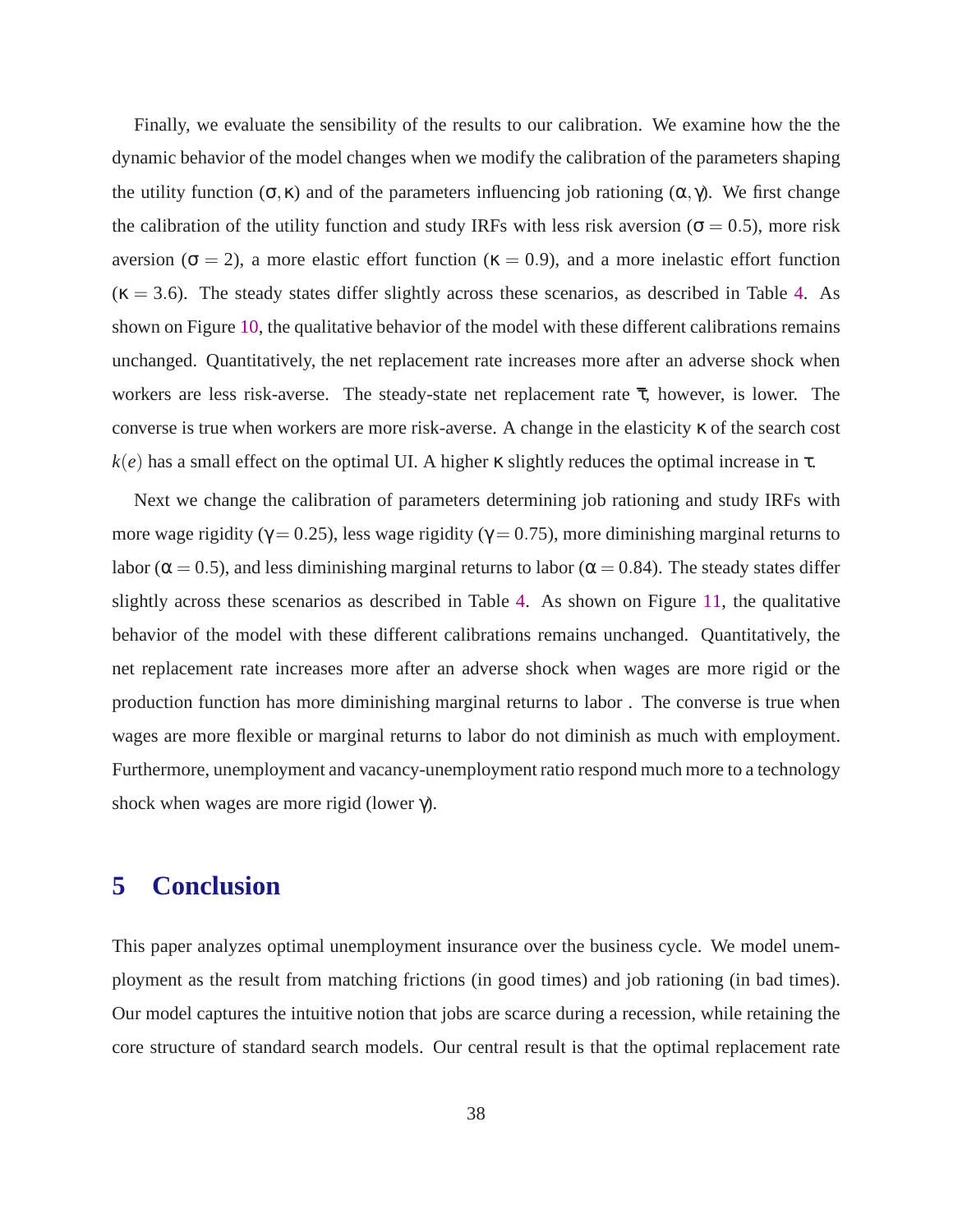is higher during recessions. We prove this result theoretically, using a simple optimal unemployment insurance formula expressed in terms of micro- and macro-elasticity of unemployment with respect to net reward from work, and risk aversion. Numerical simulations of our model calibrated with US data show that the variation of the optimal replacement rate is quantitatively large over the business cycle.

There are a variety of models with job rationing. Here, we present only one possible source of job rationing: the combination of real wages that only partially adjust to productivity shocks with diminishing marginal returns to labor. We showed that our optimal UI formula can be expressed in terms of sufficient statistics, and that the cyclical behavior of these statistics drove the properties of optimal UI. Since the three fundamental properties of our sufficient statistics—ε *<sup>m</sup>* is acyclical, the wedge  $(\varepsilon^m - \varepsilon^M)$  is positive, and the wedge  $(\varepsilon^m - \varepsilon^M)$  is countercyclical—are robust to the origin of job rationing, the countercyclicality of the optimal replacement rate is a general property, independent from the specific source of job rationing.

This paper is a first attempt at providing a general-equilibrium framework to study optimal unemployment insurance over the business cycle. Our analysis should be extended in various directions in future work. First and most important, our key economic mechanism hinged crucially on a positive and countercyclical gap between micro- and macro-elasticity. Although there is a large empirical literature on the effects of unemployment insurance on unemployment duration, to our knowledge, no study has estimated separately micro- and macro-elasticities, as well as the gap between the two. This is the most urgent step to test the validity of our normative predictions, and provide most realistic numerical simulations solidly grounded on those estimated elasticities. Conceptually, this test is also important to distinguish between models of unemployment fluctuations without job rationing ( $\alpha = 1$  as in [Hall](#page-43-0) [\(2005\)](#page-43-0)) and models with job rationing ( $\alpha < 1$  as in [Michaillat](#page-43-0) [\(2010](#page-43-0)), which have very different policy implications.

Second, the model is simplistic in that there are only technology shocks. Future work should explore how other shocks (such as demand shocks or financial disturbances) influence optimal UI. We conjecture that our reduced-form formulas expressed in terms the micro- and macro-elasticities are likely to carry over in a model with other shocks, and a gap between the two elasticities will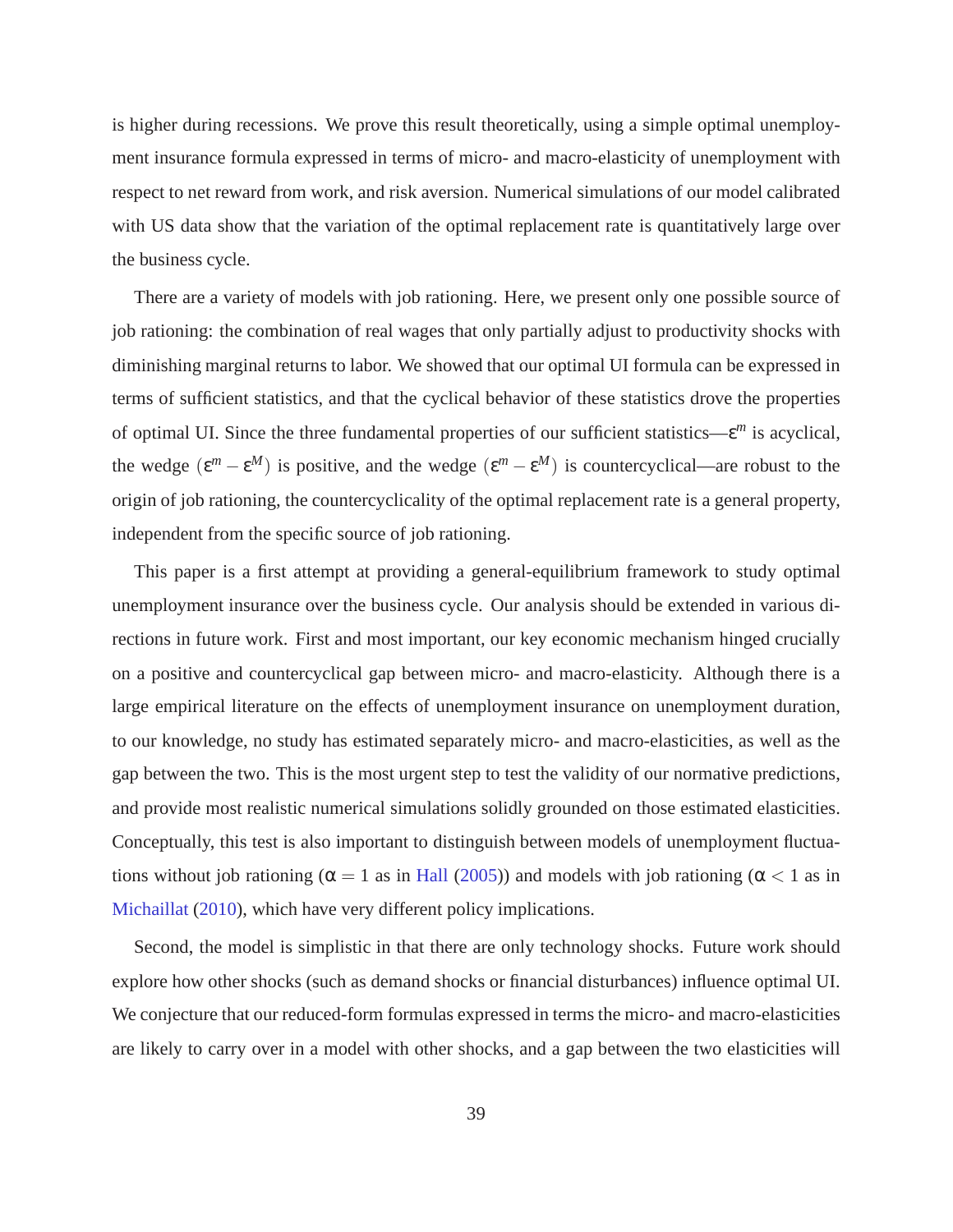continue to be a symptom of a job rationing.

Finally, we could extend the analysis to allow to a broader and more realistic set of unemployment insurance tools. In most OECD countries, the government chooses both level and duration of UI. Indeed, in the United States and other countries, the debate about the generosity of UI benefits during recessions focuses primarily on the duration of benefits. Our analysis could be fruitfully extended to a setting in which more generous unemployment insurance implies both higher and longer unemployment benefits, as in [Fredriksson and Holmlund](#page-42-0) [\(2001\)](#page-42-0).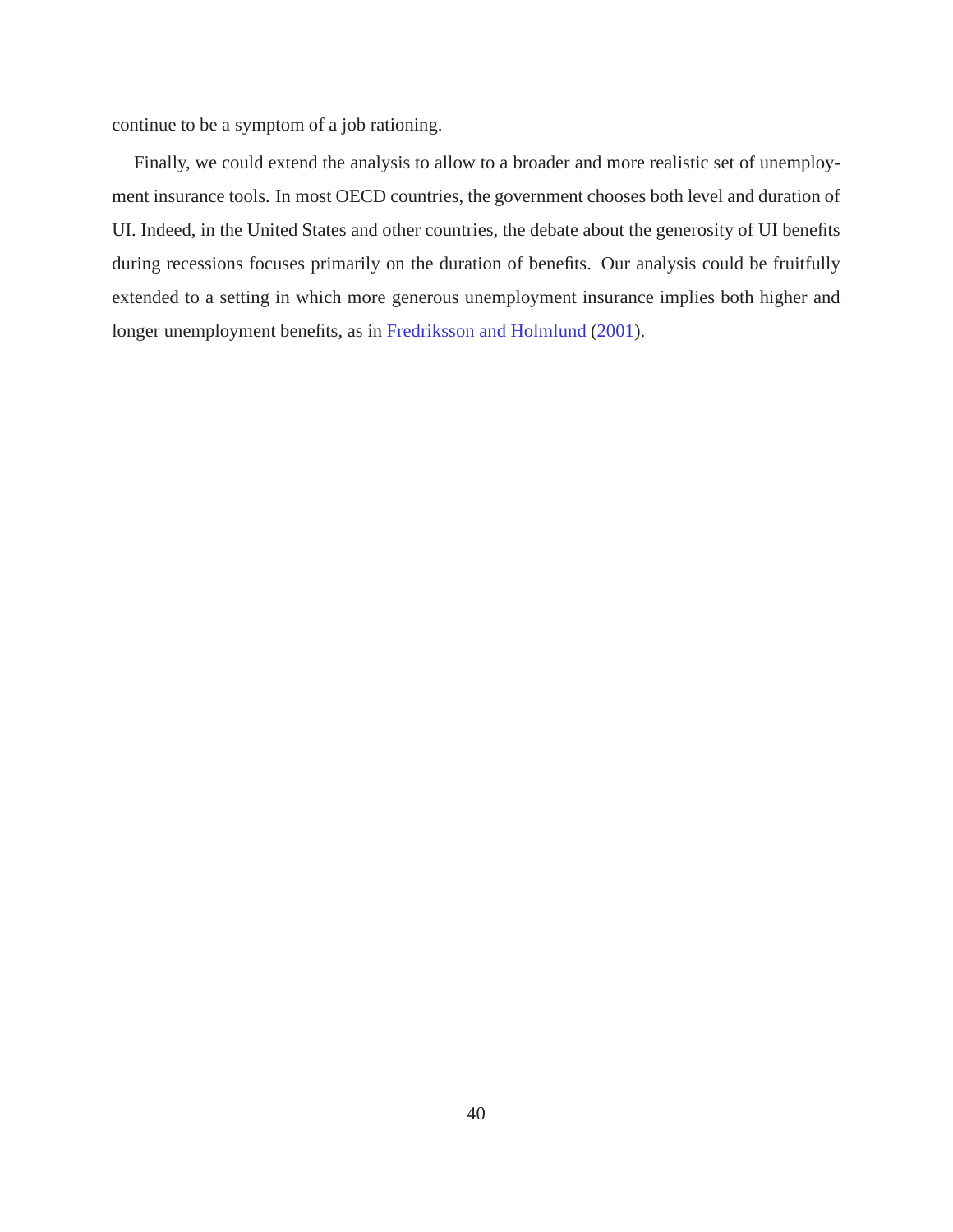# <span id="page-42-0"></span>**References**

Acemoglu, Daron, "Good Jobs versus Bad Jobs," *Journal of Labor Economics*, 2001, *19* (1), 1–21.

- and Robert Shimer, "Efficient Unemployment Insurance," *Journal of Political Economy*, 1999, *107* (5), 893–928.
- Aiyagari, S. Rao, Albert Marcet, Thomas J. Sargent, and Juha Seppala, "Optimal Taxation without State-Contingent Debt," *Journal of Political Economy*, 2002, *110* (6), 1220–1254.
- Andersen, Torben M. and Michael Svarer, "Business Cycle Dependent Unemployment Insurance," Discussion Paper 5196, Institute for the Study of Labor (IZA) 2010.
- and , "State Dependent Unemployment Benefits," *Journal of Risk and Insurance*, 2011, *42* (1), 1–20.
- Andolfatto, David, "Business Cycles and Labor-Market Search," *American Economic Review*, 1996, *86* (1), 112–132.
- Arulampalam, Wiji and Mark B. Stewart, "The Determinants of Individual Unemployment Durations in an Era of High Unemployment," *The Economic Journal*, 1995, *105* (429), 321–332.
- Baily, Martin N., "Some Aspects of Optimal Unemployment Insurance," *Journal of Public Economics*, 1978, *10* (3), 379–402.
- Barron, John M., Mark C. Berger, and Dan A Black, "Employer Search, Training, and Vacancy Duration," *Economic Inquiry*, 1997, *35* (1), 167–92.
- Blanchard, Olivier J. and Jordi Galí, "Labor Markets and Monetary Policy: A New-Keynesian Model with Unemployment," *American Economic Journal: Macroeconomics*, 2010, *2* (2), 1–30.
- Cahuc, Pierre and Etienne Lehmann, "Should unemployment benefits decrease with the unemployment spell?," *Journal of Public Economics*, 2000, *77* (1), 135 – 153.
- Chari, V. V., Lawrence J. Christiano, and Patrick J. Kehoe, "Optimal Fiscal and Monetary Policy: Some Recent Results," *Journal of Money, Credit and Banking*, 1991, *23* (3), 519–539.
- Chetty, Raj, "A General Formula for the Optimal Level of Social Insurance," *Journal of Public Economics*, 2006, *90* (10-11), 1879–1901.
- , "A New Method of Estimating Risk Aversion," *American Economic Review*, 2006, *96* (5), 1821–1834.
- , "Moral Hazard versus Liquidity and Optimal Unemployment Insurance," *Journal of Political Economy*, 2008, *116* (2), 173–234.
- Coles, Melvyn and Adrian Masters, "Optimal Unemployment Insurance in a Matching Equilibrium," *Journal of Labor Economics*, 2006, *24* (1), 109–138.
- Diamond, Peter A., "Mobility Costs, Frictional Unemployment, and Efficiency," *Journal of Political Economy*, 1981, *89* (4), 798–812.
- Fredriksson, Peter and Bertil Holmlund, "Optimal Unemployment Insurance in Search Equilibrium," *Journal of Labor Economics*, 2001, *19* (2), 370–399.
- and , "Improving Incentives in Unemployment Insurance: Review of the Recent Literature," *Journal of Economic Surveys*, 2006, *20* (3), 357–386.
- Gruber, Jonathan, "The Consumption Smoothing Benefits of Unemployment Insurance," *American Economic Review*, 1997, *87(1)*, 192–205.
- Haefke, Christian, Marcus Sonntag, and Thijs Van Rens, "Wage Rigidity and Job Creation ," Discussion Paper 3714, Institute for the Study of Labor (IZA) 2008.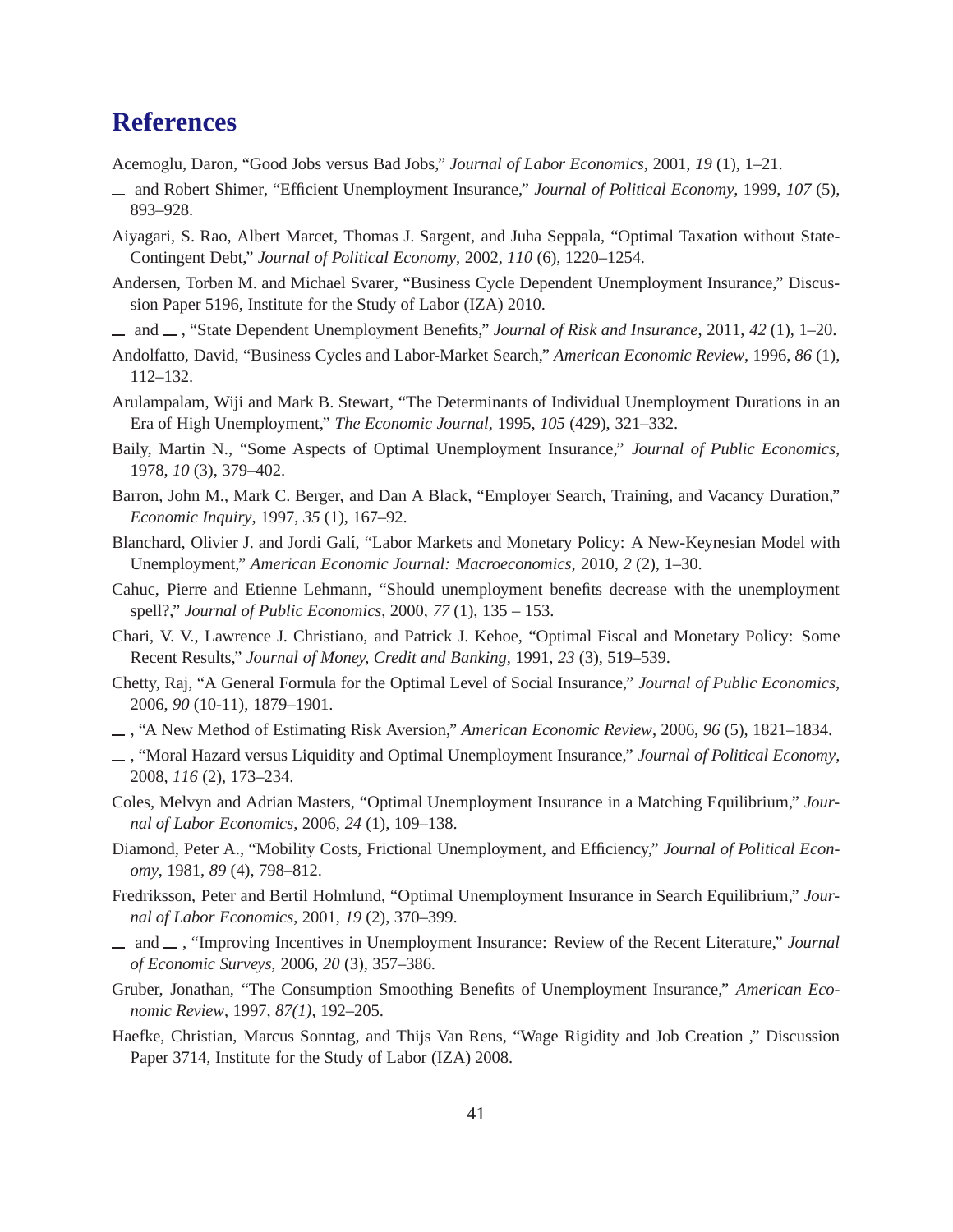- <span id="page-43-0"></span>Hall, Robert E., " Employment Fluctuations with Equilibrium Wage Stickiness," *American Economic Review*, 2005, *95* (1), 50–65.
- Hansen, Gary D. and Ayse Imrohoroglu, "The Role of Unemployment Insurance in an Economy with Liquidity Constraints and Moral Hazard," *Journal of Political Economy*, 1992, *100* (1), 118–142.
- Holmlund, Bertil, "Unemployment Insurance in Theory and Practice," *Scandinavian Journal of Economics*, 1998, *100* (1), 113–141.
- Hopenhayn, Hugo A. and Juan Pablo Nicolini, "Optimal Unemployment Insurance," *Journal of Political Economy*, 1997, *105* (2), 412–438.
- Hosios, Arthur J., "On the Efficiency of Matching and Related Models of Search and Unemployment," *Review of Economic Studies*, 1990, *57* (2), 279–298.
- Jurajda, Stepan and Frederick J. Tannery, "Unemployment Durations and Extended Unemployment Benefits in Local Labor Markets," *Industrial and Labor Relations Review*, 2003, *56* (2), 324–348.
- Kiley, Michael T., "How Should Unemployment Benefits Respond to the Business Cycle?," *Topics in Economic Analysis and Policy*, 2003, *3* (1), 1–20.
- Kocherlakota, Narayana R., "Figuring out the impact of hidden savings on optimal unemployment insurance," *Review of Economic Dynamics*, 2004, *7* (3), 541–554.
- Kroft, Kory, "Takeup, Social Multipliers and Optimal Social Insurance," *Journal of Public Economics*, 2008, *92*, 722–737.
- and Matthew J. Notowidigdo, "Does the Moral Hazard Cost of Unemployment Insurance Vary With the Local Unemployment Rate? Theory and Evidence," Technical Report, Chicago University, Booth Graduate School of Business 2010.
- Krueger, Alan B. and Bruce Meyer, *Labor Supply Effects of Social Insurance*, Vol. 4 of *Handbook of Public Economics*, Elsevier,
- Layard, Richard, Stephen Nickell, and Richard Jackman, *Unemployment: Macroeconomic Performance and the Labour Market*, 2nd ed., Oxford: Oxford University Press, 1991.
- Lentz, Rasmus, "Optimal unemployment insurance in an estimated job search model with savings," *Review of Economic Dynamics*, 2009, *12* (1), 37–57.
- Marimon, Ramon and Fabrizio Zilibotti, "Unemployment vs. Mismatch of Talent: Reconsidering Unemployment Benefits," *The Economic Journal*, 1999, *109*, 1468–0297.
- Merz, Monika, "Search in the Labor Market and the Real Business Cycle," *Journal of Monetary Economics*, 1995, *36* (2), 269–300.
- Meyer, Bruce, "Unemployment Insurance and Unemployment Spells," *Econometrica*, 1990, *58(4)*, 757– 782.
- Michaillat, Pascal, "Do Matching Frictions Explain Unemployment? Not in Bad Times.," August 2010. https://sites.google.com/site/pmichaillat/domatchingfrictions.pdf.
- Moen, Espen R., "Competitive Search Equilibrium," *Journal of Political Economy*, 1997, *105* (2), 385–411.
- Moffitt, Robert, "Unemployment Insurance and the Distribution of Unemployment Spells," *Journal of Econometrics*, 1985, *28* (1), 85–101.
- Mortensen, Dale T., "Unemployment Insurance and Job Search Decisions," *Industrial and Labor Relations Review*, 1977, *30* (4), 505–517.
- Moyen, Stéphane and Nikolai Stahler, "Unemployment Insurance and the Business Cycle: Prolong Entitle-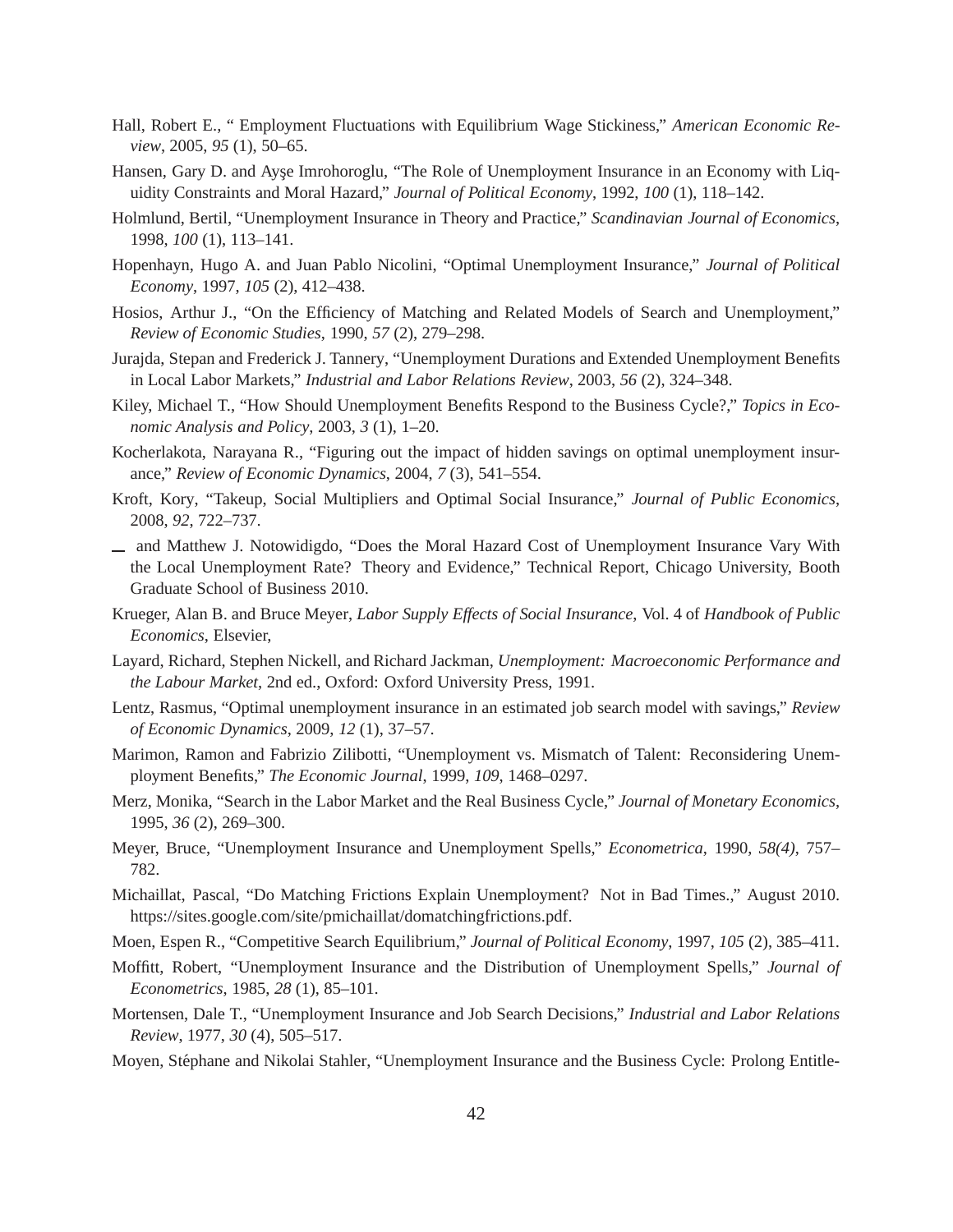<span id="page-44-0"></span>ment Benefits in Bad Times?," Discussion Paper 30/2009, Deutsche Bundesbank 2009.

- Petrongolo, Barbara and Christopher A. Pissarides, "Looking into the Black Box: A Survey of the Matching Function," *Journal of Economic Literature*, 2001, *39* (2), 390–431.
- Pissarides, Christopher A., "The Unemployment Volatility Puzzle: Is Wage Stickiness the Answer?," *Econometrica*, 2009, *77* (5), 1339–1369.
- Sanchez, Juan M., "Optimal State-Contingent Unemployment Insurance," *Economics Letters*, 2008, *98* (3), 348–357.
- Schmieder, Johannes F., Till M. von Wachter, and Stefan Bender, "The Effects of Extended Unemployment Insurance Over the Business Cycle: Evidence from Regression Discontinuity Estimates over Twenty Years," October 2010.
- Shavell, Steven and Laurence Weiss, "The Optimal Payment of Unemployment Insurance Benefits over Time," *Journal of Political Economy*, 1979, *87* (6), 1347–1362.
- Shimer, Robert, "The Cyclical Behavior of Equilibrium Unemployment and Vacancies," *American Economic Review*, 2005, *95* (1), 25–49.
- and Iv´an Werning, "Liquidity and Insurance for the Unemployed," *American Economic Review*, 2008, *98* (5), 1922–42.
- Silva, José I. and Manuel Toledo, "Labor Turnover Costs and the Behavior of Vacancies and Unemployment," 2005 Meeting Papers 775, Society for Economic Dynamics 2005.
- Spinnewijn, Johannes, "Unemployed but Optimistic: Optimal Insurance Design with biased Beliefs," 2010.
- Wang, Cheng and Stephen D. Williamson, "Moral Hazard, Optimal Unemployment Insurance, and Experience Rating," *Journal of Monetary Economics*, 2002, *49* (7), 1337–1371.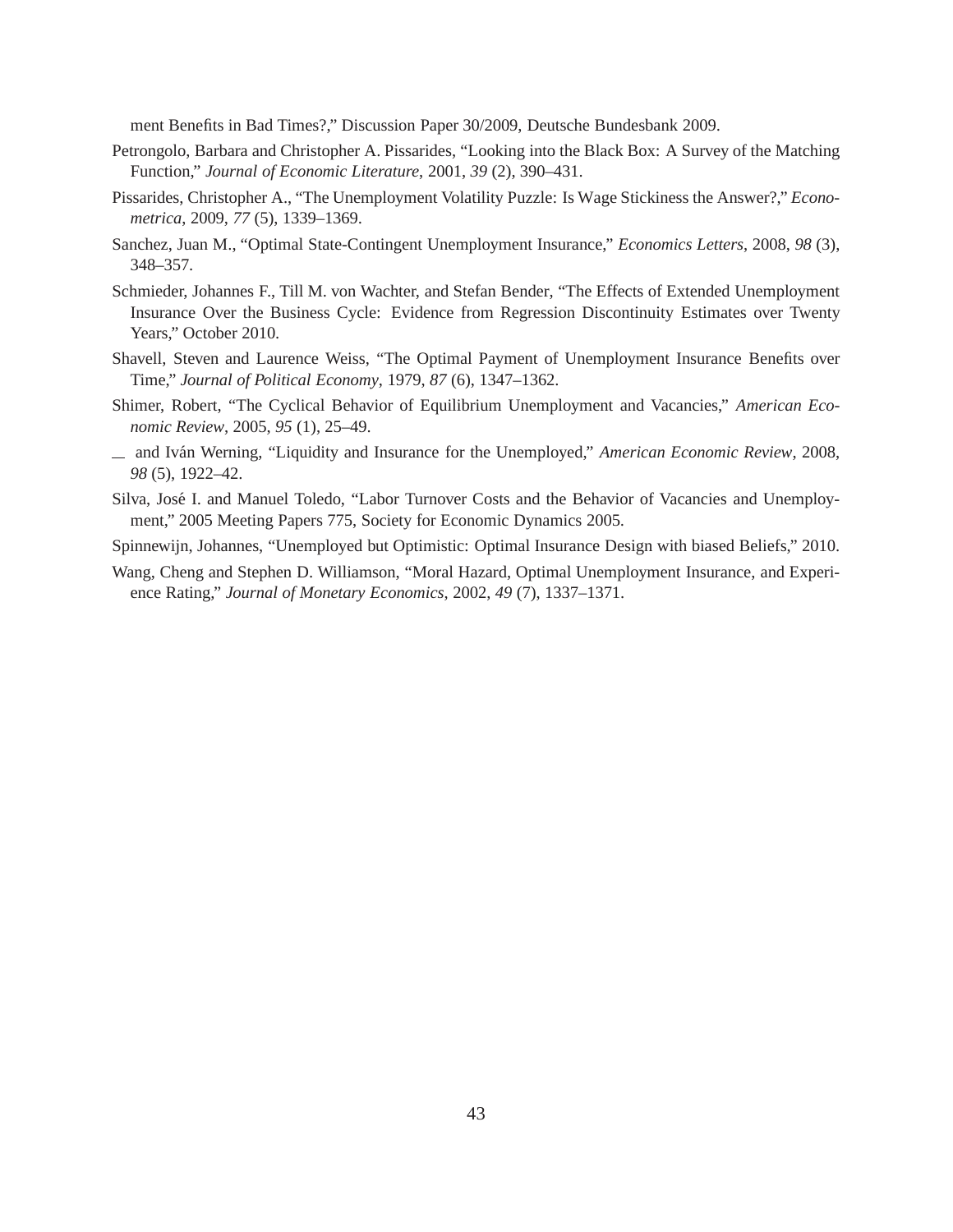# <span id="page-45-0"></span>**A Proofs**

### **A.1 Proof of Proposition [1](#page-52-0)**

By definition, we have:

$$
\varepsilon^{M} - \varepsilon^{m} = \frac{\Delta C}{1 - N} \left[ \frac{\partial N^{s}}{\partial \theta} + \frac{\partial N^{s}}{\partial E} \frac{\partial E}{\partial \theta} \right] \frac{d\theta}{d\Delta C}.
$$
 (A1)

The supply equation [\(3\)](#page-9-0),  $N^s(\theta, E) = Ef(\theta)/[s + (1 - s)Ef(\theta)]$  implies that  $U = 1 - (1 - s)N =$  $s/[s+(1-s)Ef(\theta)]$ , and hence

$$
\frac{\partial N^s}{\partial E} = \frac{sf(\theta)}{[s + (1 - s)Ef(\theta)]^2} = U \cdot \frac{N}{E},\tag{A2}
$$

$$
\frac{\partial N^s}{\partial \theta} = \frac{sE f'(\theta)}{[s + (1 - s)E f(\theta)]^2} = U \cdot (1 - \eta) \cdot \frac{N}{\theta},\tag{A3}
$$

where  $1 - \eta = \theta f'(\theta) / f(\theta)$  is the elasticity of  $f(\theta)$  with respect to  $\theta$  which is constant with a Cobb-Douglas matching function. So we can rewrite (A1) as

$$
\varepsilon^{M} - \varepsilon^{m} = \frac{\Delta C}{1 - N} \cdot U \cdot \frac{N}{\theta} \cdot \left[ 1 - \eta + \frac{\theta}{E} \frac{\partial E}{\partial \theta} \right] \cdot \frac{d\theta}{d\Delta C}.
$$
 (A4)

Using the labor demand equation [\(7\)](#page-12-0),  $F'(N) = W(a) + \frac{s \cdot r \cdot a}{q(\theta)}$ , we have  $F'' \cdot dN = -d\theta \cdot s \cdot r \cdot aq'(\theta)/q(\theta)^2 =$  $(d\theta/\theta) \cdot (F'-W) \cdot \eta$  where  $\eta = -\theta q'(\theta)/q(\theta)$  is minus the elasticity of  $q(\theta)$ . Therefore,  $d\theta/dN =$  $[F''/(F'-W)](\theta/\eta) = -[(1-\alpha)/N][F'/(F'-W)](\theta/\eta)$  where  $1-\alpha = -NF''/F'$  is minus the elasticity of  $F'$  and constant in the Cobb-Douglas case. Hence, we have

$$
\frac{N}{\theta} \frac{d\theta}{dN} = -\frac{1-\alpha}{\eta} \frac{F'}{F'-W}
$$
\n
$$
\frac{d\theta}{d\Delta C} = \frac{d\theta}{dN} \frac{dN}{d\Delta C} = -\frac{1-\alpha}{\eta} \cdot \frac{F'}{F'-W} \cdot \frac{\theta}{N} \cdot \frac{1-N}{\Delta C} \cdot \varepsilon^M.
$$
\n(A5)

Finally, the individual first-order condition [\(5\)](#page-10-0) for *E* defines implicitly  $E(\Delta u, \theta)$  with

$$
\frac{\Delta u}{E} \cdot \frac{\partial E}{\partial \Delta u} = \frac{U}{\kappa} + \frac{1 - U}{\kappa + 1},\tag{A6}
$$

$$
\frac{\theta}{E} \cdot \frac{\partial E}{\partial \theta} = \frac{(1 - \eta)U}{\kappa}.
$$
 (A7)

Combining those equations, we obtain

$$
\varepsilon^M - \varepsilon^m = -\frac{1-\eta}{\eta} \cdot (1-\alpha) \cdot U \cdot \frac{1}{1-W/F'} \cdot \left(1+\frac{U}{\kappa}\right) \cdot \varepsilon^M.
$$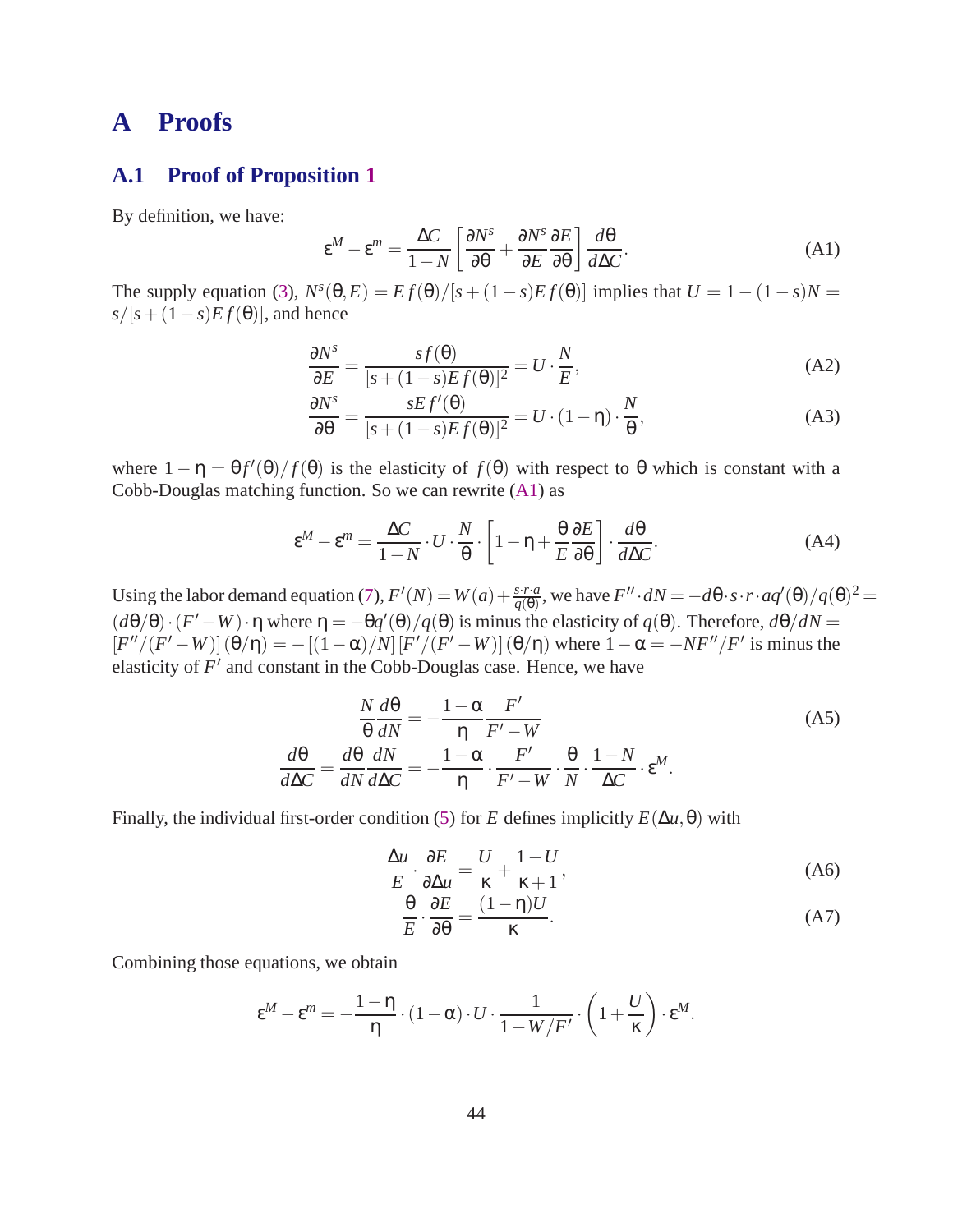This proves item (ii) in Proposition [1.](#page-52-0) We define

$$
R(a,\Delta u) \equiv \varepsilon^m/\varepsilon^M = 1 + \frac{1-\eta}{\eta} \cdot (1-\alpha) \cdot U \cdot \frac{1}{1-W/F'} \cdot \left(1 + \frac{U}{\kappa}\right). \tag{A8}
$$

We have

$$
\frac{dN}{d\Delta C} = \frac{\partial N^s}{\partial E} \frac{dE}{d\Delta C} + \frac{\partial N^s}{\partial \theta} \frac{d\theta}{d\Delta C} = \frac{N \cdot U}{E} \frac{dE}{d\Delta C} - \frac{1 - \eta}{\eta} (1 - \alpha) U \frac{F'}{F' - W} \frac{dN}{d\Delta C},
$$

and hence,

$$
\begin{split} \frac{dN}{d\Delta C}&=\frac{N\cdot U/E}{1+\frac{1-\eta}{\eta}(1-\alpha)U\frac{F'}{F'-W}}\cdot\frac{dE}{d\Delta C},\\ \frac{d\theta}{d\Delta C}&=-\frac{1-\alpha}{\eta}\frac{F'}{F'-W}\cdot\frac{\theta}{N}\cdot\frac{dN}{d\Delta C}=\frac{-\frac{1-\alpha}{\eta}U\frac{F'}{F'-W}(\theta/E)}{1+\frac{1-\eta}{\eta}(1-\alpha)U\frac{F'}{F'-W}}\cdot\frac{dE}{d\Delta C}. \end{split}
$$

Therefore using [\(A7\)](#page-45-0) and [\(A6\)](#page-45-0):

$$
\frac{dE}{d\Delta C} = \frac{\partial E}{\partial \Delta u} \frac{d\Delta u}{d\Delta C} + \frac{\partial E}{\partial \theta} \frac{d\theta}{d\Delta C} = \left(\frac{U}{\kappa} + \frac{1 - U}{\kappa + 1}\right) \frac{E}{\Delta u} \frac{d\Delta u}{d\Delta C} - \frac{\frac{1 - \eta}{\eta} (1 - \alpha) U \frac{F'}{F' - W} \frac{U}{\kappa}}{1 + \frac{1 - \eta}{\eta} (1 - \alpha) U \frac{F'}{F' - W}} \cdot \frac{dE}{d\Delta C},
$$

which implies

$$
\frac{dE}{d\Delta C} = \frac{\left(1 + \frac{1-\eta}{\eta}(1-\alpha)U\frac{F'}{F'-W}\right)\left(\frac{U}{\kappa} + \frac{1-U}{\kappa+1}\right)}{1 + \frac{1-\eta}{\eta}(1-\alpha)U\frac{F'}{F'-W}\left(1 + \frac{U}{\kappa}\right)} \cdot \frac{E}{\Delta u} \cdot \frac{d\Delta u}{d\Delta C},
$$

$$
\frac{dN}{d\Delta C} = \frac{\frac{U\cdot N}{\Delta u}\left(\frac{U}{\kappa} + \frac{1-U}{\kappa+1}\right)}{1 + \frac{1-\eta}{\eta}(1-\alpha)U\frac{F'}{F'-W}\left(1 + \frac{U}{\kappa}\right)} \cdot \frac{d\Delta u}{d\Delta C}.
$$

Now, we have

$$
\frac{d\Delta u}{d\Delta C} = \frac{d(u'(C^u + \Delta C) - u'(C^u))}{d\Delta C} = u'(C^e) + \Delta u' \frac{dC^u}{d\Delta C}.
$$

Using  $C^u = N(W - \Delta C)$ , this implies

$$
\frac{d\Delta u}{d\Delta C} = \vec{u}' + \Delta u'(W - \Delta C) \frac{dN}{d\Delta C}
$$
\n
$$
\frac{dN}{d\Delta C} = \frac{\frac{NU}{\Delta u} \left(\frac{U}{\kappa} + \frac{1-U}{\kappa + 1}\right) \left(\vec{u}' + \Delta u'(W - \Delta C)\frac{dN}{d\Delta C}\right)}{1 + \frac{1-\eta}{\eta} (1 - \alpha) U \frac{F'}{F' - W} \left(1 + \frac{U}{\kappa}\right)},
$$
\n
$$
\frac{dN}{d\Delta C} = \frac{NU \cdot \frac{\vec{u}'}{d\mu} \left(\frac{U}{\kappa} + \frac{1-U}{1+\kappa}\right)}{1 + \frac{1-\eta}{\eta} (1 - \alpha) U \frac{F'}{F' - W} \left(1 + \frac{U}{\kappa}\right) - \frac{\Delta u' \cdot (W - \Delta C)}{\Delta u} \cdot NU \cdot \left(\frac{U}{\kappa} + \frac{1-U}{1+\kappa}\right)}.
$$
\n(A9)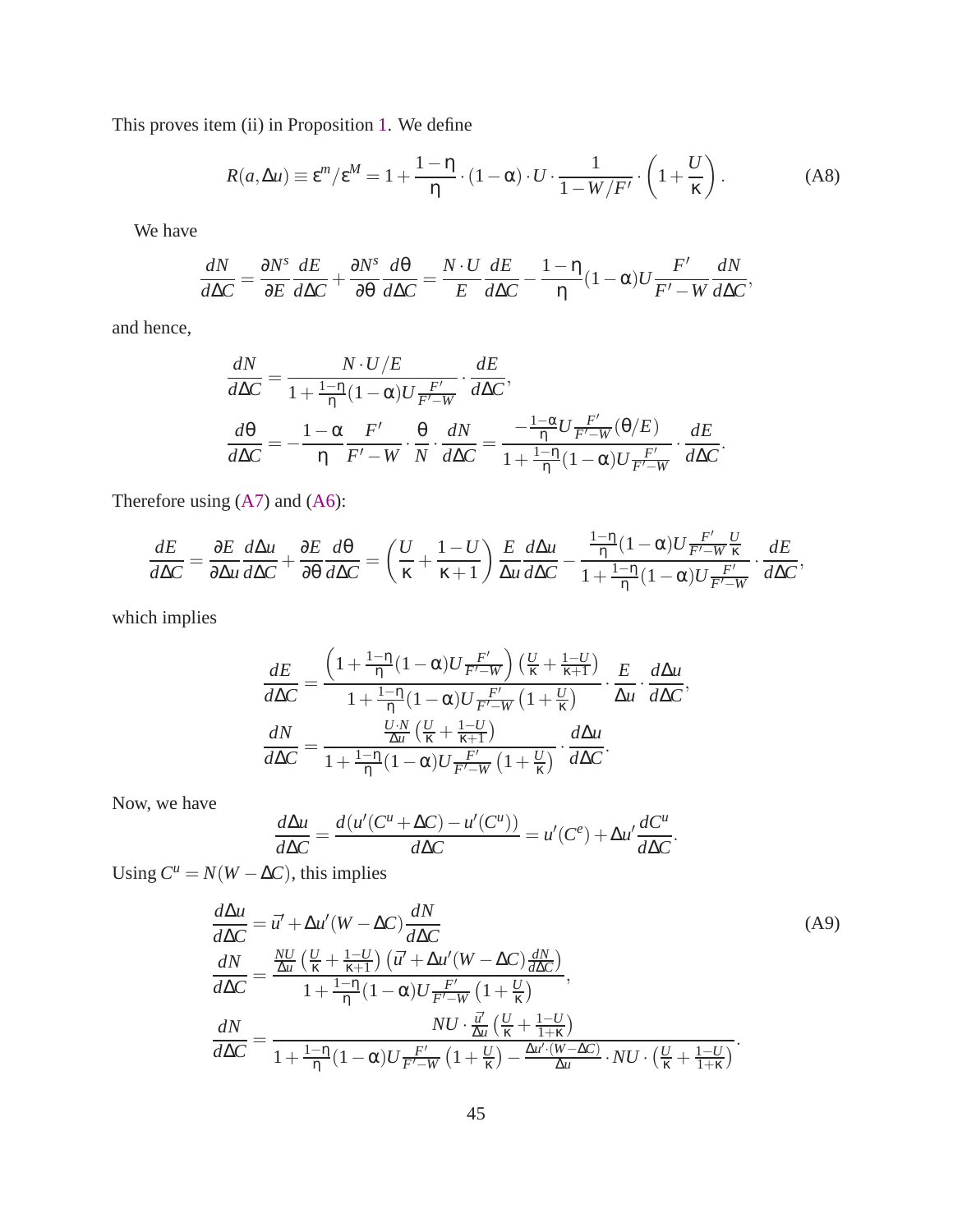Therefore,

$$
\epsilon^{M} = \frac{\frac{NU}{1-N} \cdot \frac{\vec{u}' \cdot \Delta C}{\Delta u} \left(\frac{U}{\kappa} + \frac{1-U}{1+\kappa}\right)}{1 + \frac{1-\eta}{\eta} (1-\alpha) U \frac{F'}{F'-W} \left(1 + \frac{U}{\kappa}\right) - \frac{\Delta u' \cdot (W-\Delta C)}{\Delta u} \cdot NU \cdot \left(\frac{U}{\kappa} + \frac{1-U}{1+\kappa}\right)}
$$

$$
\epsilon^{M} = \frac{\vec{u}' \cdot \Delta C \cdot [U/(1-N)]}{(\kappa+1) \cdot R(a, \Delta u) \cdot \Delta u \cdot \frac{1}{N} \cdot \left[1 + \frac{U}{\kappa}\right]^{-1} - \Delta u' \cdot (W-\Delta C) \cdot U}
$$
(A10)

Finally, using (ii) in Proposition [1,](#page-52-0) we have,

$$
\varepsilon^{m} = \frac{\bar{u}' \cdot \Delta C \cdot [U/(1-N)]}{(\kappa+1) \cdot \Delta u \cdot \frac{1}{N} \cdot \left[1 + \frac{U}{\kappa}\right]^{-1} - \Delta u' \cdot (W - \Delta C) \cdot U \cdot R(a, \Delta u)^{-1}} \tag{A11}
$$

Using the approximation,  $1 - N \ll 1$  and  $s \ll (1 - N)/N$ , we have  $U = 1 - (1 - s)N \ll 1$ ,  $U/\kappa \ll 1, 1-N \simeq 1$ , and  $\bar{u}' \simeq u'(C^e)$ . The second term in the factor deliminated by curly brackets in  $\varepsilon^m$  in (A11) is negligible (relative to the first term). Furthermore,  $U/(1-N) = 1 - sN/(1-N) \simeq$ 1 as  $s \ll (1 - N)/N$ , implying  $\varepsilon^m \simeq [u'(C^e) \cdot \Delta C/\Delta u]/(\kappa + 1)$  and proving (i).

We show that ∂*R*/∂*a* < 0 to prove (iii) in the proposition. We first state a lemma describing the response of the equilibrium to a change in technology (comparative statics) for a given UI ∆*u*.

Let  $T \equiv F'(N,a)/(F'(N,a) - W(a))$ . Using the firm's optimal recruiting behavior [\(6\)](#page-11-0), we can write

$$
T(N, \theta) = \frac{F'(N, a)}{F'(N, a) - W(a)} = \frac{F'(N, a)}{s \cdot r \cdot a} q(\theta(a)) = \frac{\alpha}{s \cdot r} \cdot N^{\alpha - 1} \cdot q(\theta).
$$

**LEMMA A1.** Fix the UI program  $\Delta u > 0$ . Let  $a > 0$ . In equilibrium, we have the following *comparative-static results:*  $dN/da > 0$ ,  $dU/da < 0$ ,  $dE/da > 0$ ,  $d\theta/da > 0$ , and  $dT/da < 0$ .

*Proof.* For a given UI program ∆*u*, a worker's optimal search behavior [\(5\)](#page-10-0) implicitly defines search effort as a function *E*(θ) such that ∂*E*/∂θ > 0. Firm's optimal recruiting behavior [\(7\)](#page-12-0) implicitly defines labor demand as a function  $N^d(a, \theta)$  such that  $\partial N^d/\partial a > 0$  and  $\partial N^d/\partial \theta < 0$ . Equation [\(3\)](#page-9-0) defines labor supply as a function  $N^s(E(\theta), \theta)$  such that  $\frac{\partial N^s}{\partial E} > 0$  and  $\frac{\partial N^s}{\partial \theta} > 0$ —that is,  $dN^s/d\theta > 0$ . The equilibrium condition  $N^s(\theta) = N^d(a, \theta)$  implicitly defines labor market tightness as a function  $\theta(a)$ . Differentiating this condition with respect to *a* yields

$$
\frac{dN^s}{d\theta}\frac{d\theta}{da} = \frac{\partial N^d}{\partial a} + \frac{\partial N^d}{\partial \theta}\frac{d\theta}{da}
$$

$$
\frac{d\theta}{da} = \frac{\partial N^d}{\partial a} \cdot \left[\frac{dN^s}{d\theta} - \frac{\partial N^d}{\partial \theta}\right]^{-1}.
$$

Thus  $d\theta/da > 0$ . In equilibrium,  $N(a) = N^{s}(\theta(a))$  so  $dN/da > 0$  and  $dU/da = -(1-s)(dN/da) <$ 0. Since  $E(a) = E(\theta(a))$ ,  $dE/da > 0$ . Since  $\frac{\partial T}{\partial \theta} < 0$  and  $\frac{\partial T}{\partial N} < 0$ ,  $dT/da < 0$ . П

Using Lemma A1, we can immediately conclude that ∂*R*/∂*a* < 0.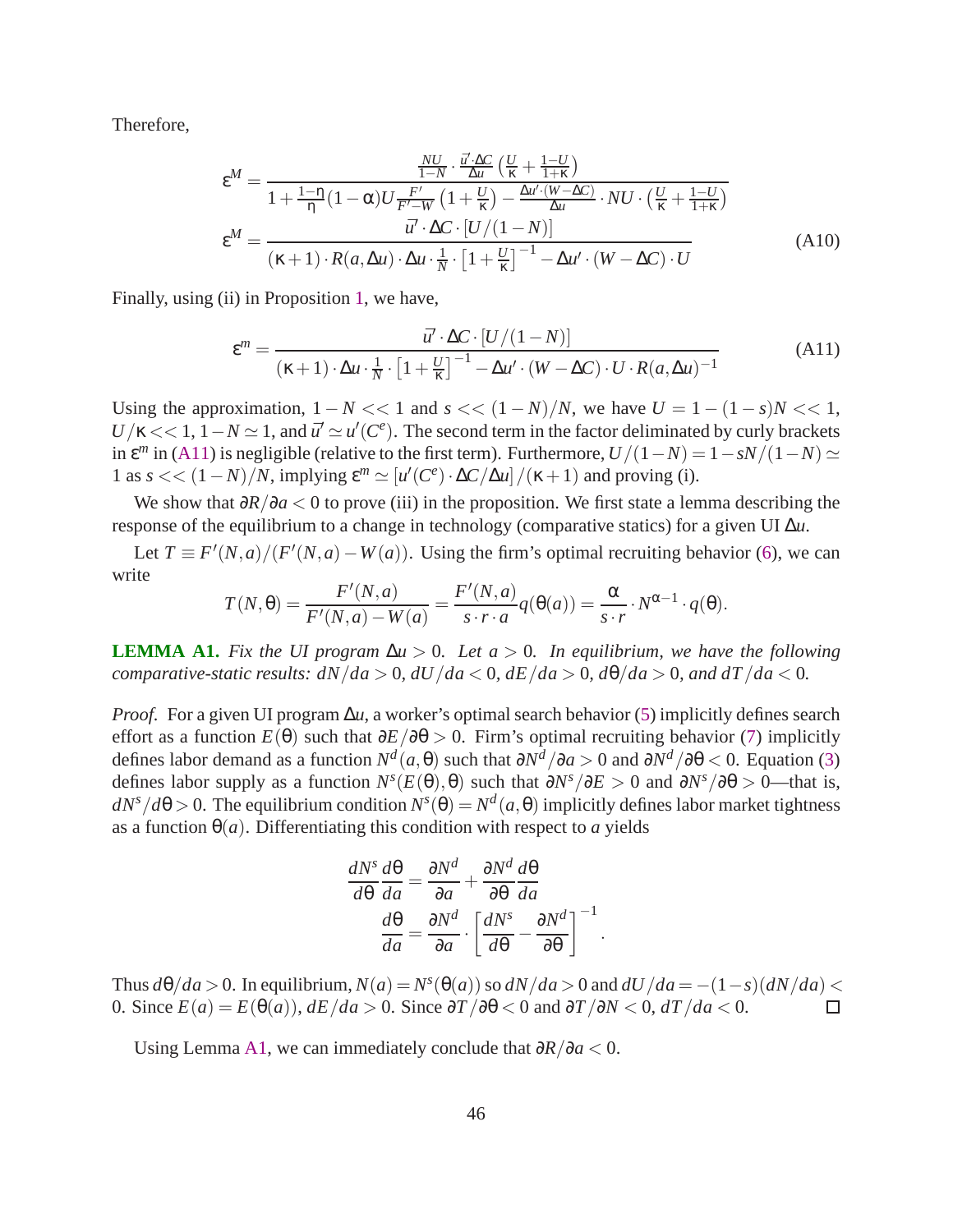#### <span id="page-48-0"></span>**A.2 Proof of Proposition [2](#page-18-0)**

First, using  $C^u = N(W - \Delta C)$ ,

$$
\frac{dC^u}{d\Delta C} = (1 - N)\frac{\tau}{1 - \tau} \cdot \varepsilon^M - N.
$$

Second, using the optimality condition [\(4\)](#page-10-0), and the isoelastic assumption for  $k(E)$ , we can write

$$
\Delta u + (1 - s) \cdot k(E) = \Delta u \cdot \frac{\kappa + 1}{\kappa + U}.
$$

Lastly, the combination of  $(A1)$ ,  $(A3)$ , and  $(A7)$  yields

$$
\frac{\partial N^s}{\partial \theta} \cdot \frac{d\theta}{d\Delta C} = (\varepsilon^M - \varepsilon^m) \frac{1 - N}{\Delta C} \frac{\kappa}{\kappa + U}
$$

Reshuffling these terms in [\(10\)](#page-14-0) and dividing the equation by  $(1 - N)\epsilon^M \overline{u}$  yields [\(12\)](#page-18-0).

#### **A.3 Proof of Proposition [3](#page-21-0)**

Consider optimality condition [\(12\)](#page-18-0). It can be written as

$$
Q(\tau) = Z(a, \tau) \tag{A12}
$$

.

with  $a \in (0, +\infty)$  and  $\tau \in [0, 1]$ . For any a, we assume that (A12) admits a unique solution  $\tau^*(a)$ . Equivalently, we assume that  $Q(\tau)$  and  $Z(a, \tau)$  cross only once for  $\tau \in [0, 1]$ .

**LEMMA A2.**  $\lim_{\tau \to 1} Q(\tau) = +\infty$  *and for any a* > 0,  $\lim_{\tau \to 1} Z(a, \tau) = M < +\infty$ 

*Proof.* We consider two cases.

**First case:**  $C^e/C^u \to K > 1$  Then  $\Delta u = \ln(C^e/C^u) \to \ln(K) > 0$ . In that case all variables are  $\in (0, +\infty)$ . Moreover,  $\Delta C$ ,  $\Delta u$ ,  $\Delta u'$  are bounded away from zero. Accordingly, the elasticities  $\varepsilon^m$ and  $\epsilon^M \in (0, +\infty)$ . Then  $\lim_{\tau \to 1} Z(a, \tau) \in (0, +\infty)$ .

**Second case:**  $C^e/C^u \to 1$  Then  $\Delta u = \ln(C^e/C^u) \to 0$ , which complicates the analysis. We need to prove that  $O(a, \tau)$  converges to a finite limit. Since  $\Delta u \to 0$ ,  $U \to 1$ ,  $E \to 0$ ,  $N \to 0$ ,  $\theta \to +\infty$ . Hence  $R(a, \Delta u) \rightarrow R \equiv 1 + (1 - \eta)/\eta(1 - \alpha)(\kappa + 1)/\kappa$ . Budget constraint imposes  $(1 - N)bW$  +  $N(1-t)W = NW$ , or  $t = b(1-N)/N$ . Since  $\tau = t + b$ ,  $\tau = b/N$ , so that  $C^u = \tau N W$  and  $C^e =$  $[1-(1-N)\tau]W$ . When  $\tau \to 1$ ,  $C^u \sim NW$  and  $C^e \sim NW$ . We have  $U/(1-N) \to 1$ ,  $(\kappa+1)(1+N)$  $U/\kappa)^{-1} \to \kappa$ ,  $N(W-\Delta C) \sim NW$ ,  $\bar{u}' \sim u'(C^u) = 1/C^u$ ,  $\bar{u}'\Delta C \sim \Delta C/C^u$ ,  $\Delta u = \ln(C^e/C^u) \sim C^e/C^u$  $1 = \Delta C/C^u$ ,  $-\Delta u' = \Delta C/(C^e \cdot C^u)$  so that  $-\Delta u' \cdot NW \sim \Delta C/C^u$ . Accordingly,  $\varepsilon^M/N \sim 1/(\kappa R + 1)$ . Moreover,  $-\Delta u'/\bar{u}' \to 0$  when  $\tau \to 1$ ,  $(\varepsilon^m/\varepsilon^M - 1)\kappa(\kappa + 1)/(\kappa + U)^2 \to (1 - \eta)/\eta(1 - \alpha)$ , and  $\bar{u}'\Delta C/\Delta u \sim 1$ . Hence,  $\lim_{\tau \to 1} Z(a,\tau) \in (0,+\infty)$ .  $\Box$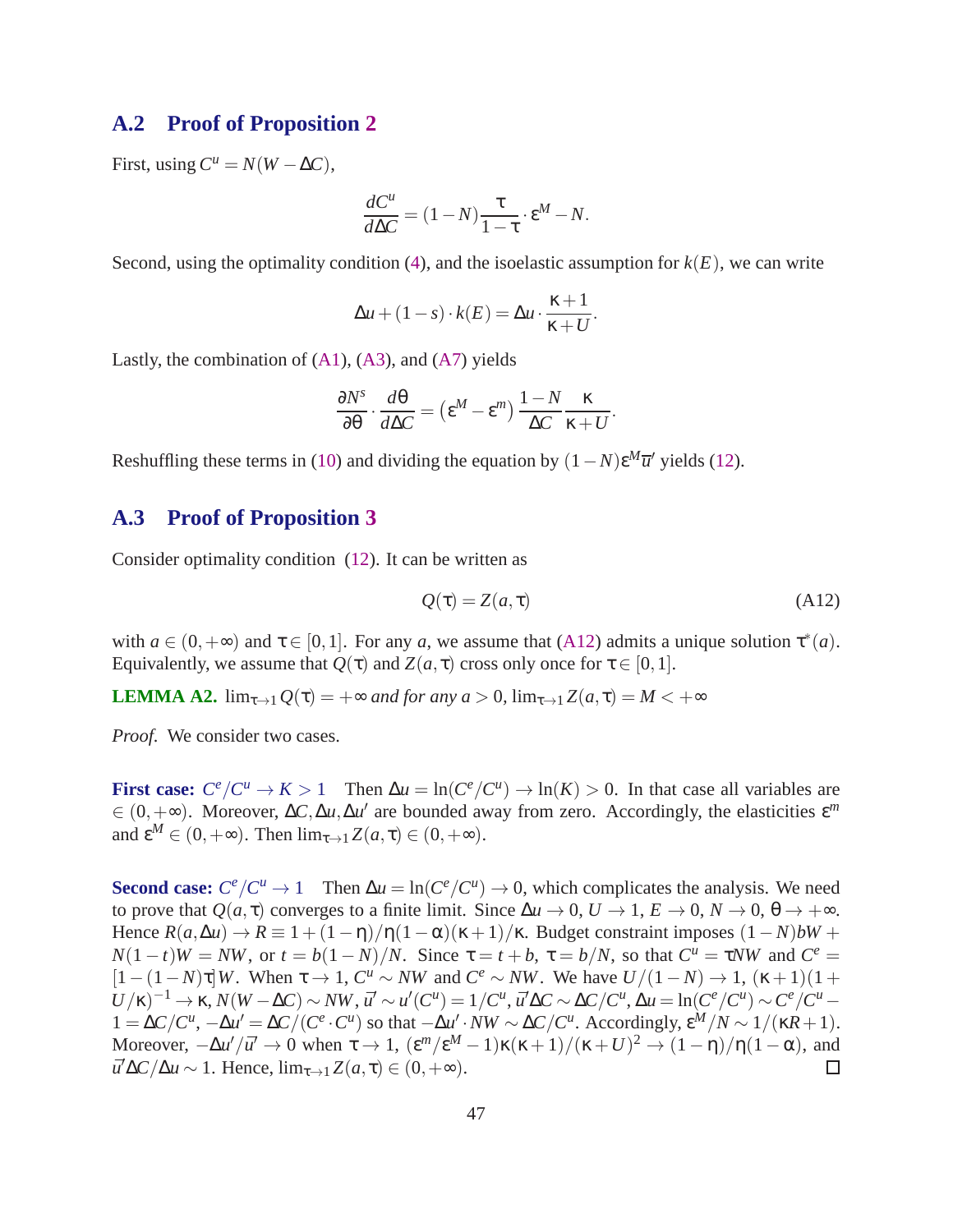**LEMMA A3.** Let  $a > 0$  and let  $\tau^*(a)$  be the unique solution to [\(A12\)](#page-48-0). For all  $\tau < \tau^*(a)$ ,  $Q(\tau) <$ *Z*(*a*,  $\tau$ ) *and for all*  $\tau > \tau^*(a)$ ,  $Q(\tau) > Z(a, \tau)$ *.* 

*Proof.* Using the results from Lemma [A2](#page-48-0) and the single-crossing assumption.

As the government budget is  $b(1 - N)W = tNW$ ,  $1 - N \ll 1$  implies that  $t \ll 1$  and hence  $C^u/C^e = b/(1-t) \simeq b+t = \tau$ . Therefore,  $\Delta u = \ln(C^e/C^u) = -\ln(\tau)$ . We denote again  $R(a, \tau) =$  $\epsilon^{m}/\epsilon^{M}$ . Using the approximation[\(11\)](#page-15-0) for  $\epsilon^{m}$  from Proposition [1,](#page-52-0) we can write the micro-elasticity as a function of τ:

$$
\epsilon^m(\tau)\simeq -\frac{1}{\kappa+1}\frac{1-\tau}{\ln(\tau)}.
$$

Therefore, the approximated optimal formula [\(13\)](#page-18-0) can be rewritten as:

$$
\frac{\tau}{1-\tau} \simeq \frac{1}{\varepsilon^m(\tau)} \left\{ R(a,\tau) \cdot \frac{1-\tau}{\tau} + \frac{1}{\kappa} \left( R(a,\tau) - 1 \right) \right\}.
$$

We write the equilibrium condition as  $Q(\tau) = \hat{Z}(a, \tau)$ . From Proposition [1,](#page-52-0) we know that  $\partial R(a, \tau)/\partial a$ 0 for all  $\tau \in [0,1]$  $\tau \in [0,1]$  $\tau \in [0,1]$ . We can use the result from Proposition 1 because the partial derivative wrt *a* taking  $\Delta u$  as given is the same as the partial derivative wrt *a* taking  $\tau$  as given, since  $\Delta u$  depends *only on*  $\tau$  *and not on a*. Therefore  $\frac{\partial \hat{Z}}{\partial a} < 0$  for all  $\tau$ .

Consider a decrease in technology from *a* to  $a' < a$ .  $Q(\tau^*(a)) = \hat{Z}(a, \tau^*(a)) < \hat{Z}(a', \tau^*(a))$ . Lemma A3 (which applies to  $\hat{Z}$  if  $a'$  close enough to  $a$ , when our approximations are valid) implies that  $\tau^*(a) < \tau^*(a')$ . Thus,  $\frac{\partial \tau^*}{\partial a} < 0$ .

## **B Derivation of the Ramsey Allocation in the Dynamic Model**

#### **B.1 Firm and household problem**

The unconditional probability of observing an history  $a^t$  is given by the probability measure  $\mu_t(a^t)$ .

**Representative firm:** Endogenous layoffs never occur in equilibrium so the Lagrangian of the firm problem is

$$
\mathcal{L} = \sum_{t=0}^{+\infty} \delta^t \sum_{a^t} \mu_t(a^t) \cdot \left\{ F(N_t^d, a_t) - W_t \cdot N_t^d - \frac{r \cdot a_t}{q(\theta_t)} \cdot \left[ N_t^d - (1 - s) \cdot N_{t-1}^d \right] \right\}.
$$
 (A13)

I assume that the firm maximization problem is concave and admits an interior solution (which will always be the case in equilibrium). Immediately, we can show that employment  $N_t^d$  is determined by first-order condition [\(22\)](#page-28-0).

 $\Box$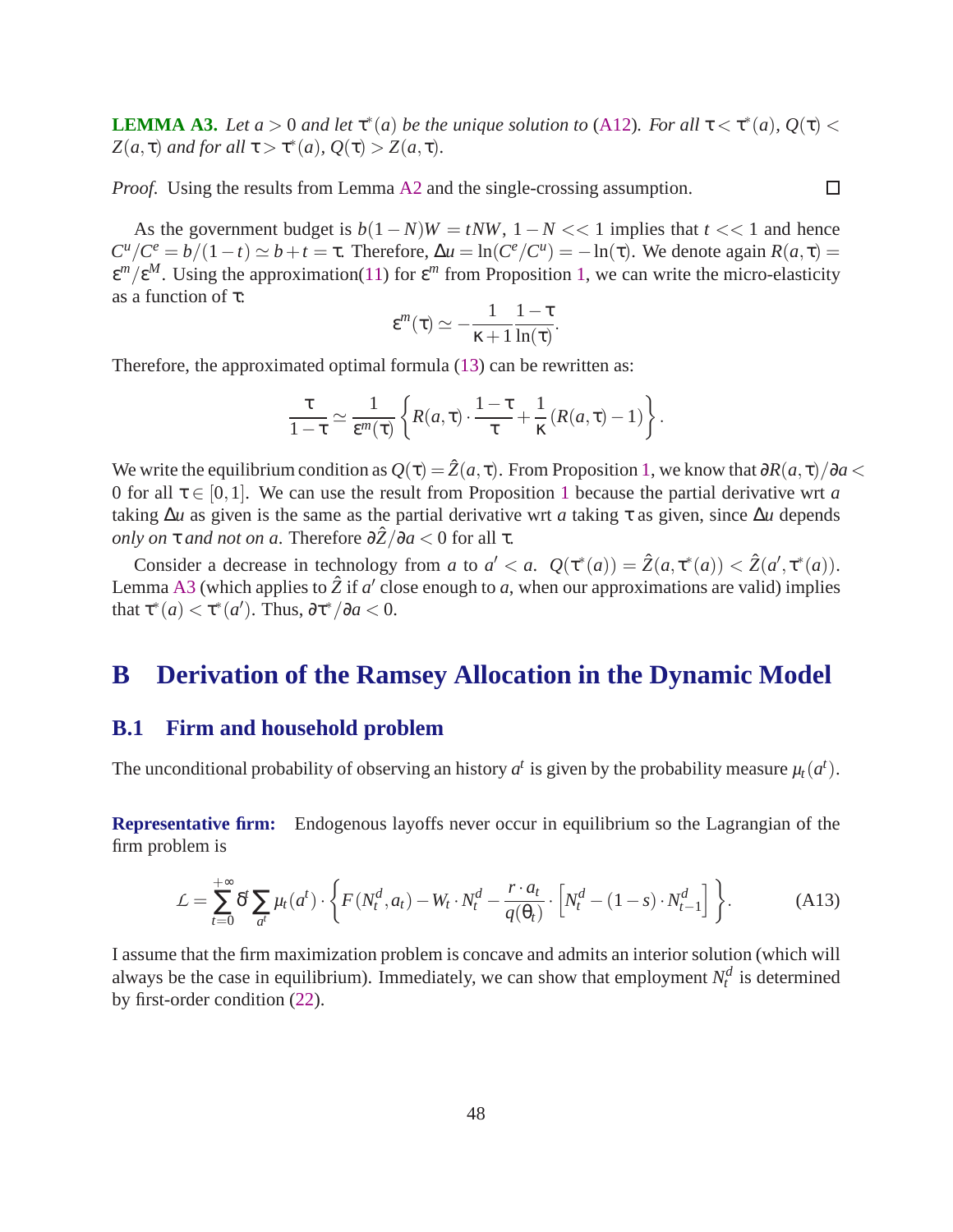**Representative household:** The Lagrangian of the household's problem is

$$
\sum_{t=0}^{+\infty} \delta^t \sum_{a^t} \mu_t(a^t) \cdot \left\{ - \left[ 1 - (1 - s)N_{t-1}^s \right] \cdot k(E_t) + (1 - N_t^s) \cdot u(C_t^u) + N_t^s \cdot u(C_t^e) + A_t \left\{ \left[ 1 - (1 - s) \cdot N_{t-1}^s \right] \cdot E_t f(\theta_t) + (1 - s) \cdot N_{t-1}^s - N_t^s \right\} \right\},
$$

where  $N_t^s(a^t)$  is the probability to be employed in period *t* after period  $a^t$  and  $\{A_t(a^t)\}\$  is a collection of Lagrange multipliers. The first-order condition with respect to effort in the current period *e<sup>t</sup>* gives:

$$
k'(E_t) = f(\theta_t) \cdot A_t.
$$

The first-order condition with respect to expected employment status  $N_t^s$  yields

$$
A_{t} = [u(C_{t}^{e}) - u(C_{t}^{u})] + \delta(1 - s) \mathbb{E}_{t} [k(E_{t+1})] + \delta \cdot (1 - s) \cdot \mathbb{E}_{t} [A_{t+1} (1 - E_{t+1} f(\theta_{t+1}))]
$$
  

$$
\frac{k'(E_{t})}{f(\theta_{t})} = [u(C_{t}^{e}) - u(C_{t}^{u})] + \delta \cdot (1 - s) \cdot \mathbb{E}_{t} \left[ \frac{k'(E_{t+1})}{f(\theta_{t+1})} \right] - \delta \cdot (1 - s)(\kappa + 1) \cdot \mathbb{E}_{t} [k(E_{t+1})] + \delta(1 - s) \mathbb{E}_{t} [k(E_{t+1})]
$$

Thus, the optimal effort function therefore satisfies the Euler equation [\(18\)](#page-27-0).

### **B.2 Ramsey Problem**

The maximization of the government is over a collection of sequences  $\{N_t(a^t), E_t(a^t), \theta_t(a^t), C_t^e(a^t), C_t^u(a^t), \forall a^t\}_{t=0}^{+\infty}$  $t_{t=0}^{+\infty}$ . We can form a Lagrangian:

$$
\sum_{t=0}^{+\infty} \delta^{t} \sum_{a^{t}} \mu_{t}(a^{t}) \cdot \left\{ \left( -(1 - (1 - s)N_{t-1}) \cdot k(E_{t}) + (1 - N_{t}) \cdot u(C_{t}^{u}) + N_{t} \cdot u(C_{t}^{e}) \right. \\ \left. + A_{t} \left[ F(N_{t}, a_{t}) - N_{t}C_{t}^{e} - (1 - N_{t})C_{t}^{u} - \frac{r \cdot a_{t}}{q(\theta_{t})} \left[ N_{t} - (1 - s) \cdot N_{t-1} \right] \right] \right. \\ \left. + B_{t} \left[ \left[ u(C_{t}^{e}) - u(C_{t}^{u}) \right] - \frac{k'(E_{t})}{f(\theta_{t})} + \delta(1 - s) \mathbb{E}_{t} \left[ \frac{k'(E_{t+1})}{f(\theta_{t+1})} \right] - \kappa \delta(1 - s) \mathbb{E}_{t} \left[ k(E_{t+1}) \right] \right] \right. \\ \left. + C_{t} \left[ F'(N_{t}, a_{t}) - W_{t} - \frac{r \cdot a_{t}}{q(\theta_{t})} + \delta(1 - s) \mathbb{E}_{t} \left[ \frac{r \cdot a_{t+1}}{q(\theta_{t+1})} \right] \right] \right. \\ \left. + D_{t} \left[ (1 - (1 - s) \cdot N_{t-1}) \cdot E_{t} f(\theta_{t}) + (1 - s) \cdot N_{t-1} - N_{t} \right] \right\}
$$

where  $\{A_t(a^t), B_t(a^t), C_t(a^t), D_t(a^t), \forall a^t\}_{t=0}^{+\infty}$  $_{t=0}^{+\infty}$  are sequences of Lagrange multipliers, and

$$
\mathbb{E}_t \left[ X_{t+1} \right] = \sum_{a^{t+1} \mid a^t} \frac{\mu_{t+1}(a^{t+1})}{\mu_t(a^t)} X_{t+1}(a^{t+1})
$$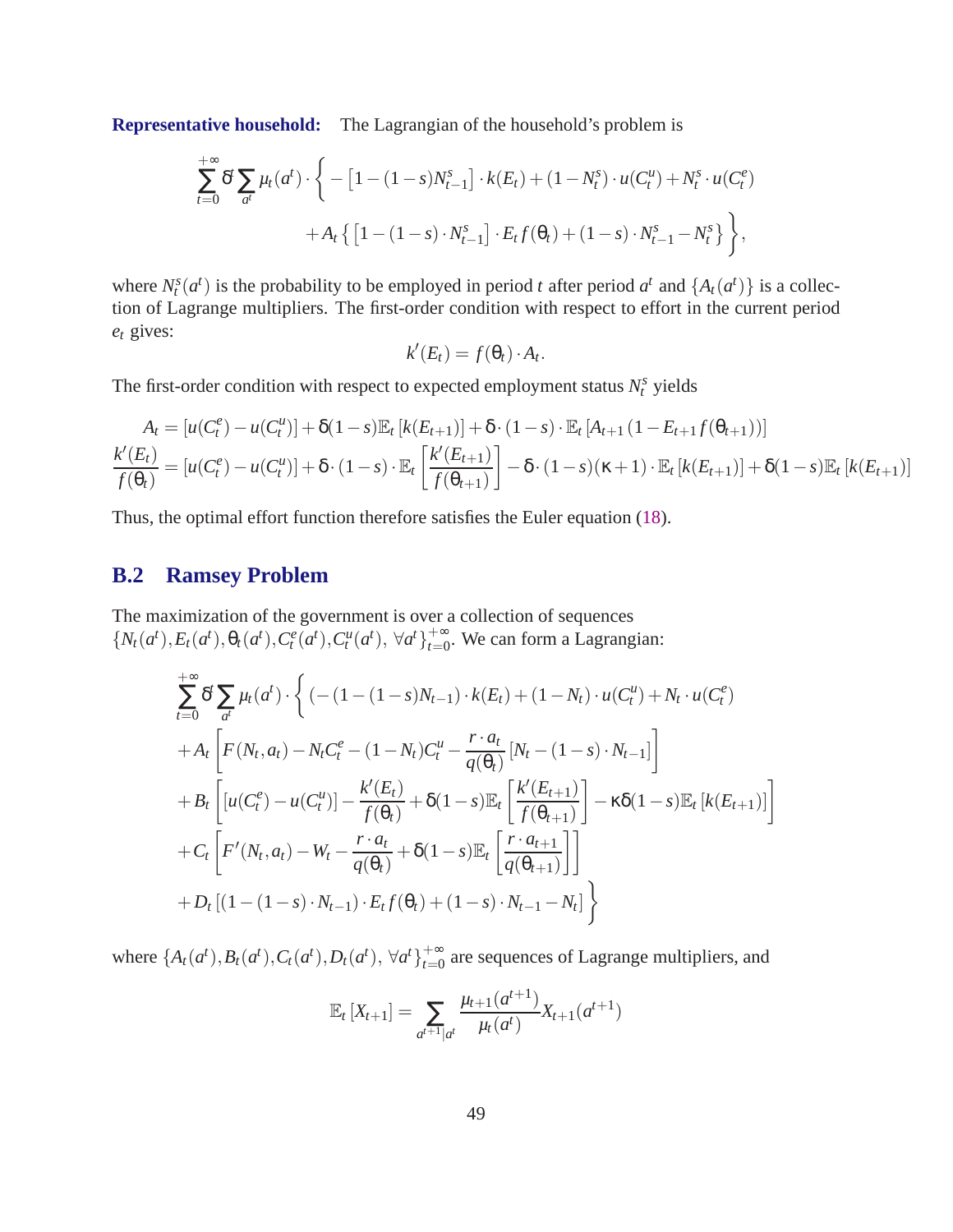is conditional expectation operator. We rewrite the Lagrangian as:

$$
\sum_{t=0}^{+\infty} \delta^{t} \sum_{a^{t}} \mu_{t}(a^{t}) \cdot \left\{ \left( -(1 - (1 - s)N_{t-1}) \cdot k(E_{t}) + (1 - N_{t}) \cdot u(C_{t}^{u}) + N_{t} \cdot u(C_{t}^{e}) \right) \right. \\ \left. + A_{t} \left[ F(N_{t}, a_{t}) - N_{t}C_{t}^{e} - (1 - N_{t})C_{t}^{u} - \frac{r \cdot a_{t}}{q(\theta_{t})} [N_{t} - (1 - s) \cdot N_{t-1}] \right] \right. \\ \left. + B_{t} \left[ [u(C_{t}^{e}) - u(C_{t}^{u})] - \frac{k'(E_{t})}{f(\theta_{t})} \right] + B_{t-1}(1 - s) \left[ \frac{k'(E_{t})}{f(\theta_{t})} - \kappa k(E_{t}) \right] \right. \\ \left. + C_{t} \left[ F'(N_{t}, a_{t}) - W_{t} - \frac{r \cdot a_{t}}{q(\theta_{t})} \right] + C_{t-1}(1 - s) \left[ \frac{r \cdot a_{t}}{q(\theta_{t})} \right] \right. \\ \left. + D_{t} \left[ (1 - (1 - s) \cdot N_{t-1}) \cdot E_{t} f(\theta_{t}) + (1 - s) \cdot N_{t-1} - N_{t} \right] \right\}
$$

First order conditions of the Ramsey problem with respect to  $N_t(a^t)$  for  $t \geq 0$ :

$$
0 = u(C_t^e) - u(C_t^u) + \delta(1-s) \mathbb{E}_t [k(E_{t+1})]
$$
  
\n
$$
-D_t + (1-s) \mathbb{E}_t [D_{t+1} \cdot (1 - E_{t+1} f(\theta_{t+1}))]
$$
  
\n
$$
+ C_t \cdot F''(N_t, a_t)
$$
  
\n
$$
+ A_t \left\{ F'(N_t, a_t) - (C_t^e - C_t^u) - \frac{ra_t}{q(\theta_t)} \right\} + (1-s) \delta \mathbb{E}_t \left[ A_{t+1} \cdot \frac{ra_{t+1}}{q(\theta_{t+1})} \right]
$$
  
\n
$$
D_t = u(C_t^e) - u(C_t^u) + \delta(1-s) \mathbb{E}_t [k(E_{t+1})] + (1-s) \mathbb{E}_t [D_{t+1} \cdot (1 - E_{t+1} f(\theta_{t+1}))]
$$
  
\n
$$
+ C_t \cdot F''(N_t, a_t) + A_t \left\{ W(a_t) - (C_t^e - C_t^u) \right\} + (1-s) \delta \mathbb{E}_t \left[ (A_{t+1} - A_t) \cdot \frac{ra_{t+1}}{q(\theta_{t+1})} \right]
$$

With respect to  $C_t^e$  for  $t \geq 0$ :

$$
0 = N_t \cdot u'(C_t^e) + B_t \cdot u'(C_t^e) - A_t \cdot N_t
$$

$$
A_t = u'(C_t^e) \left(1 + \frac{B_t}{N_t}\right)
$$

With respect to  $C_t^u$  for  $t \geq 0$ :

$$
0 = (1 - N_t) \cdot u'(C_t^u) - B_t \cdot u'(C_t^u) - A_t \cdot (1 - N_t)
$$
  

$$
A_t = u'(C_t^u) \left(1 - \frac{B_t}{1 - N_t}\right)
$$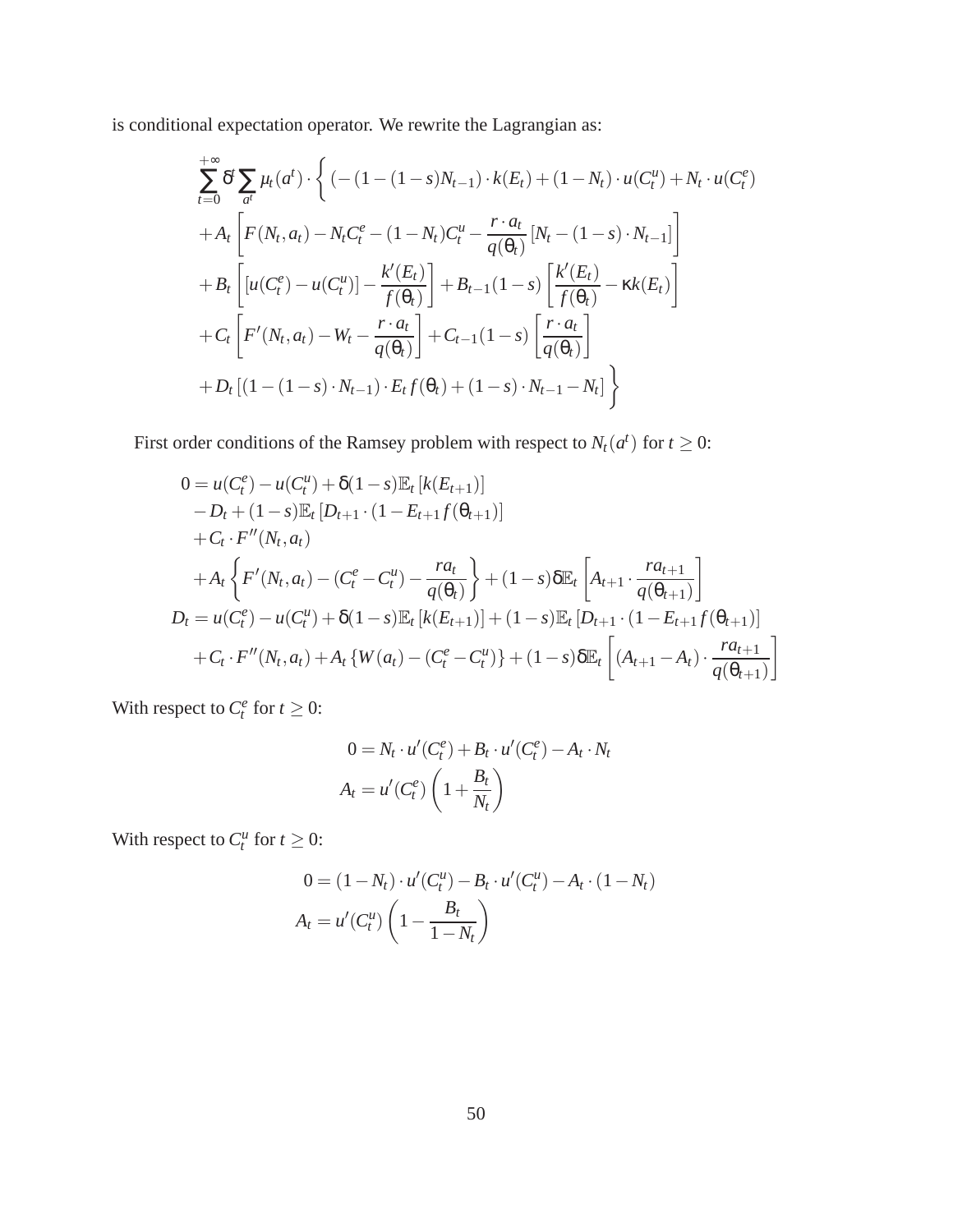<span id="page-52-0"></span>With respect to  $E_t$  for  $t \geq 0$ :

$$
0 = -U_t \cdot k'(E_t) - B_t \frac{k''(E_t)}{f(\theta_t)} + (1 - s)B_{t-1} \frac{k''(E_t)}{f(\theta_t)} - \kappa (1 - s)B_{t-1}k'(E_t) + D_t \cdot U_t \cdot f(\theta_t)
$$
  
\n
$$
0 = -U_t \cdot k'(E_t) + \frac{k''(E_t)}{f(\theta_t)}((1 - s)B_{t-1} - B_t) - \kappa (1 - s)B_{t-1}k'(E_t) + D_t \cdot U_t \cdot f(\theta_t)
$$
  
\n
$$
0 = -(\kappa + 1)U_t \cdot k(E_t) + \kappa \frac{k'(E_t)}{f(\theta_t)}((1 - s)B_{t-1} - B_t) - \kappa(\kappa + 1)(1 - s)B_{t-1}k(E_t) + D_t \cdot E_t \cdot U_t \cdot f(\theta_t)
$$
  
\n
$$
\frac{D_t \cdot H_t}{(\kappa + 1)k(E_t)} = U_t + \kappa \frac{1}{E_t f(\theta_t)} [B_t - (1 - s)B_{t-1}] + \kappa (1 - s)B_{t-1}
$$

With respect to  $\theta_t$  for  $t \geq 0$ :

$$
0 = -A_{t} \cdot \eta \cdot \frac{r \cdot a_{t}}{f(\theta_{t})} \cdot H_{t}
$$
  
+  $(1 - \eta)B_{t} \frac{k'(E_{t})}{\theta_{t} \cdot f(\theta_{t})} - (1 - \eta)(1 - s) \cdot B_{t-1} \frac{k'(E_{t})}{\theta_{t} \cdot f(\theta_{t})}$   
-  $C_{t} \cdot \eta \cdot \frac{r \cdot a_{t}}{f(\theta_{t})} + C_{t-1} \cdot (1 - s) \cdot \eta \frac{r \cdot a_{t}}{f(\theta_{t})}$   
+  $D_{t} \cdot U_{t} \cdot (1 - \eta) \cdot E_{t}q(\theta_{t})$   
 $0 = -A_{t} \cdot \frac{r \cdot a_{t}}{q(\theta_{t})} \cdot H_{t}$   
+  $\frac{1 - \eta k'(E_{t})}{\eta} (B_{t} - (1 - s) \cdot B_{t-1})$   
-  $\frac{r \cdot a_{t}}{q(\theta_{t})} (C_{t} - (1 - s) \cdot C_{t-1})$   
+  $D_{t}U_{t} \cdot \frac{1 - \eta}{\eta} \cdot E_{t}f(\theta_{t})$   
 $0 = H_{t} \cdot \left(-A_{t} \cdot \frac{r \cdot a_{t}}{q(\theta_{t})} + D_{t} \frac{1 - \eta}{\eta}\right) + \frac{1 - \eta k'(E_{t})}{\eta} (B_{t} - (1 - s) \cdot B_{t-1}) - \frac{r \cdot a_{t}}{q(\theta_{t})} (C_{t} - (1 - s) \cdot C_{t-1})$   
 $0 = H_{t} \cdot \left(-A_{t} \cdot r \cdot a_{t} + D_{t}q(\theta_{t}) \frac{1 - \eta}{\eta}\right) + \frac{1 - \eta k'(E_{t})}{\eta} (B_{t} - (1 - s) \cdot B_{t-1}) - r \cdot a_{t} (C_{t} - (1 - s) \cdot C_{t-1})$ 

The following proposition summarizes the results.

**PROPOSITION A1** (Characterization of Ramsey allocation). *The Ramsey allocation*  $\{C_t^e, C_t^u, \theta_t, N_t, E_t\}_{t=0}^{+\infty}$ *t*=0 and the sequences of Lagrange multipliers from the government problem  $\{A_t, B_t, C_t, D_t\}_{t=0}^{+\infty}$  $t=0$  are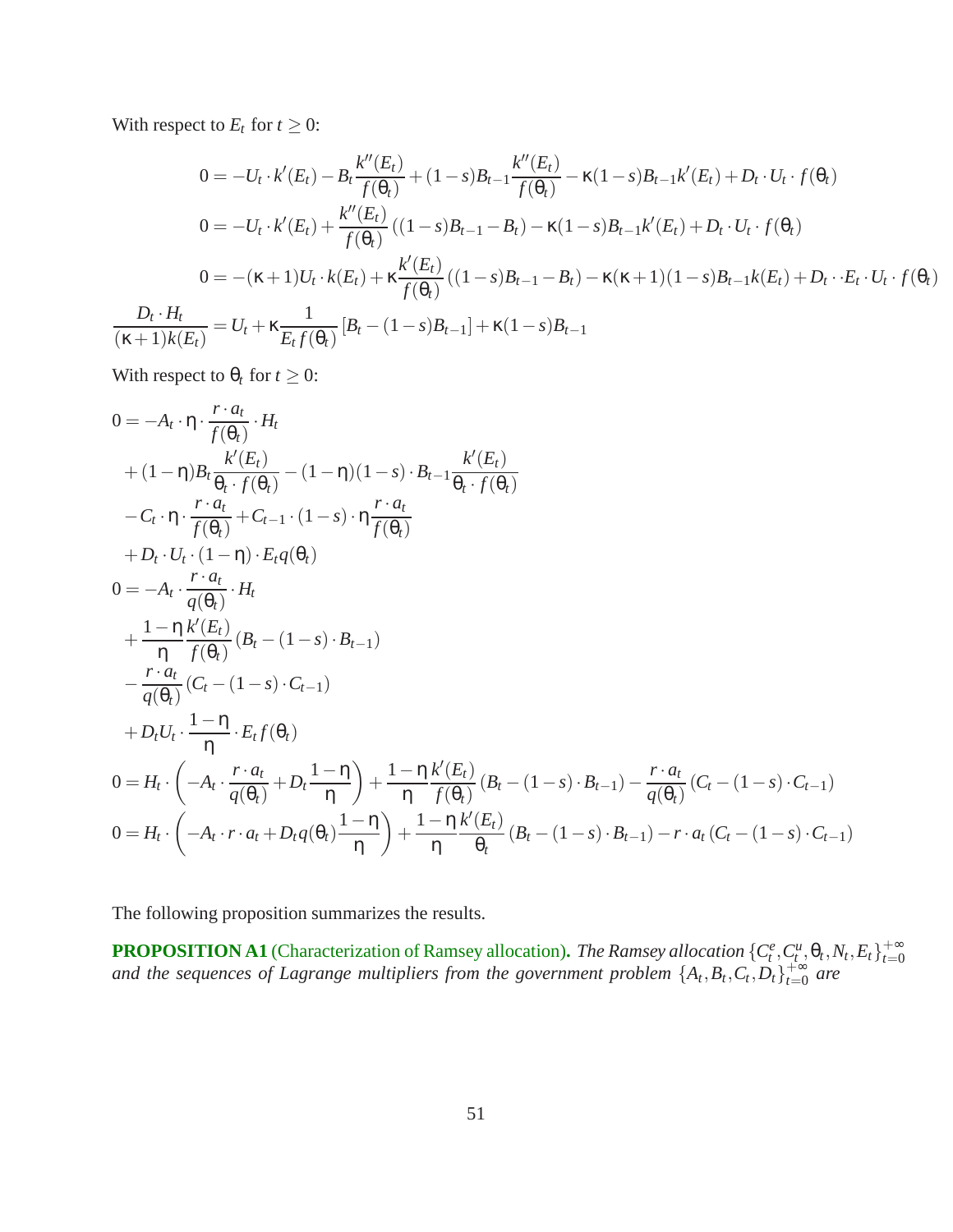<span id="page-53-0"></span>*characterized by the following constraints:*

$$
0 = F(N_t, a_t) - N_t C_t^e - (1 - N_t) C_t^u - \frac{r \cdot a_t}{q(\theta_t)} H_t
$$
\n(A14)

$$
0 = [u(C_t^e) - u(C_t^u)] - \frac{k'(E_t)}{f(\theta_t)} + \delta(1-s)\mathbb{E}_t \left[ \frac{k'(E_{t+1})}{f(\theta_{t+1})} \right] - \kappa \delta(1-s) \mathbb{E}_t [k(E_{t+1})]
$$
(A15)

$$
0 = F'(N_t, a_t) - W(a_t) - \frac{r \cdot a_t}{q(\theta_t)} + \delta(1-s) \mathbb{E}_t \left[ \frac{r \cdot a_{t+1}}{q(\theta_{t+1})} \right]
$$
(A16)

$$
0 = U_t \cdot E_t f(\theta_t) - H_t, \tag{A17}
$$

*and the following first-order conditions with respect to*  $N_t$ *,*  $C_t^e$ *,*  $C_t^u$ *,*  $E_t$ *,*  $\theta_t$  *(respectively):* 

$$
D_{t} = u(C_{t}^{e}) - u(C_{t}^{u}) + \delta(1 - s)\mathbb{E}_{t}[k(E_{t+1})] + (1 - s)\mathbb{E}_{t}[D_{t+1} \cdot (1 - E_{t+1}f(\theta_{t+1}))]
$$
  
+  $C_{t} \cdot F''(N_{t}, a_{t}) + A_{t} \{W(a_{t}) - (C_{t}^{e} - C_{t}^{u})\} + (1 - s)\delta \mathbb{E}_{t}\left[(A_{t+1} - A_{t}) \cdot \frac{ra_{t+1}}{q(\theta_{t+1})}\right]$  (A18)

$$
A_{t} = u'(C_{t}^{e}) \left( 1 + \frac{B_{t}}{N_{t}} \right)
$$
  
\n
$$
A_{t} = u'(C_{t}^{u}) \left( 1 - \frac{B_{t}}{1 - N_{t}} \right)
$$
  
\n
$$
\frac{D_{t} \cdot H_{t}}{(\kappa + 1)k(E_{t})} = U_{t} + \kappa \frac{1}{E_{t}f(\theta_{t})} [B_{t} - (1 - s)B_{t-1}] + \kappa (1 - s)B_{t-1}
$$
  
\n
$$
0 = H_{t} \cdot \left( -A_{t} \cdot r \cdot a_{t} + D_{t}q(\theta_{t}) \frac{1 - \eta}{\eta} \right) + \frac{1 - \eta}{\eta} \frac{k'(E_{t})}{\theta_{t}} (B_{t} - (1 - s) \cdot B_{t-1}) - r \cdot a_{t} (C_{t} - (1 - s) \cdot C_{t-1})
$$
  
\n(A20)

*Equivalently:*

$$
A_t = \left\{ \frac{N_t}{u'(C_t^e)} + \frac{1 - N_t}{u'(C_t^e)} \right\}^{-1}
$$
 (A21)

$$
B_t = N_t \cdot (1 - N_t) \left( \frac{1}{u'(C_t^e)} - \frac{1}{u'(C_t^u)} \right) A_t
$$
 (A22)

**COROLLARY A1** (Ramsey allocation in the absence of aggregate shocks)**.** *The Ramsey allocation in the absence of aggregate shocks is constant:*  $\{C^e, C^u, N, \theta, E, A, B, C, D\}$  *is characterized by*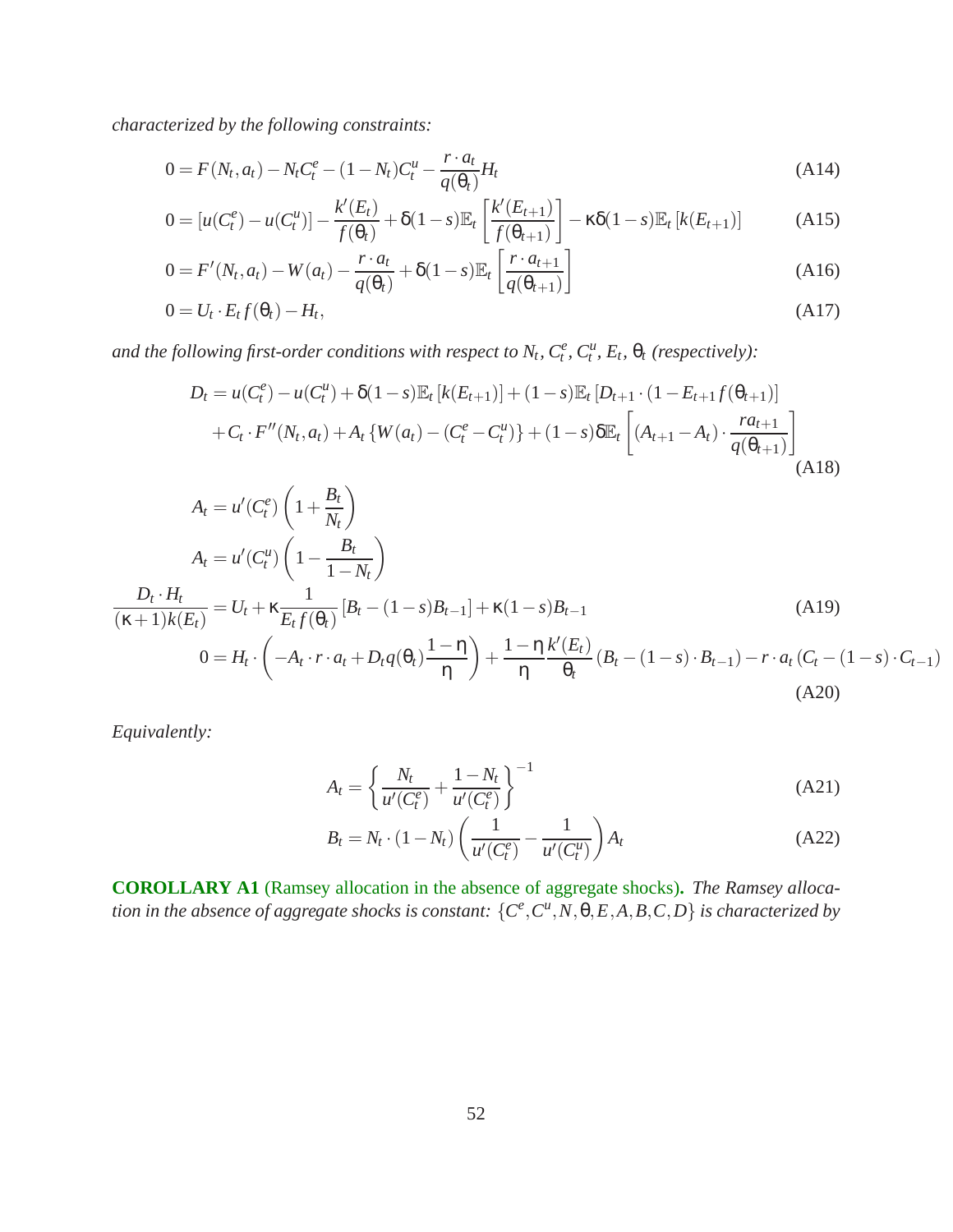*the following equations:*

$$
[1 - \delta(1 - s)] \frac{k'(E)}{f(\theta)} + \delta(1 - s) \kappa \cdot k(E) = [u(C^e) - u(C^u)]
$$
  
\n
$$
N = \frac{1}{(1 - s) + s / \cdot E \cdot f(\theta)}
$$
  
\n
$$
NC^e + (1 - N)C^u = F(N, a) - \frac{s \cdot r \cdot a}{q(\theta)} \cdot N
$$
  
\n
$$
0 = F'(N, a) - W(a) - [1 - \delta \cdot (1 - s)] \frac{r \cdot a}{q(\theta)}
$$
  
\n
$$
D(1 - (1 - s) \cdot (1 - E \cdot f(\theta))) = (u(C^e) - u(C^u)) + \delta(1 - s)k(E) + C \cdot F''(N, a) + A \{W(a) - (C^e - C^u)\}
$$
  
\n
$$
D = \frac{k'(E)}{f(\theta)} \left\{1 + \frac{B}{N} \cdot \frac{\kappa}{U}\right\}
$$
  
\n
$$
C/N = \frac{1 - \eta}{\eta} \frac{k'(E)}{r \cdot a \cdot \theta} \left(1 + \frac{B}{N} \cdot \left(\frac{\kappa}{U} + 1\right)\right) - A
$$
  
\n
$$
A = \left\{\frac{N}{u'(C^e)} + \frac{1 - N}{u'(C^e)}\right\}^{-1}
$$
  
\n
$$
B = N \cdot (1 - N) \left(u'(C^u) - u'(C^e)\right) \frac{A}{u'(C^e) \cdot u'(C^u)}
$$

*Proof.* The first-order condition with respect to *E* becomes (when the labor market is in steady state,  $Ef(\theta)U = H$ :

$$
\frac{D \cdot U \cdot f(\theta)}{k'(E)} = U + \kappa (1 - s)B + \kappa \frac{s}{Ef(\theta)}B
$$

$$
D = \frac{k'(E)}{f(\theta)} \left\{ 1 + \kappa (1 - s) \frac{B}{U} + \kappa \cdot \frac{B}{N} \right\}
$$

$$
D = \frac{k'(E)}{f(\theta)} \left\{ 1 + \frac{B}{N} \cdot \frac{\kappa}{U} \right\}
$$

The first-order condition with respect to  $\theta$  becomes

$$
0 = s \cdot N \cdot \left( -A \cdot \frac{r \cdot a}{q(\theta)} + D \frac{1 - \eta}{\eta} \right) + \frac{1 - \eta}{\eta} \frac{k'(E)}{f(\theta)} s \cdot B - \frac{r \cdot a}{q(\theta)} \cdot s \cdot C
$$
  

$$
\frac{r \cdot a}{q(\theta)} \cdot (A \cdot N + C) = \frac{1 - \eta}{\eta} \left( N \cdot D + \frac{k'(E)}{f(\theta)} \cdot B \right)
$$
  

$$
\frac{r \cdot a}{q(\theta)} \cdot (A \cdot N + C) = \frac{1 - \eta}{\eta} \frac{k'(E)}{f(\theta)} \left( N + B \cdot \left( \frac{\kappa}{U} + 1 \right) \right)
$$
  

$$
C = \frac{1 - \eta}{\eta} \frac{k'(E)}{r \cdot a \cdot \theta} \left( N + B \cdot \left( \frac{\kappa}{U} + 1 \right) \right) - A \cdot N
$$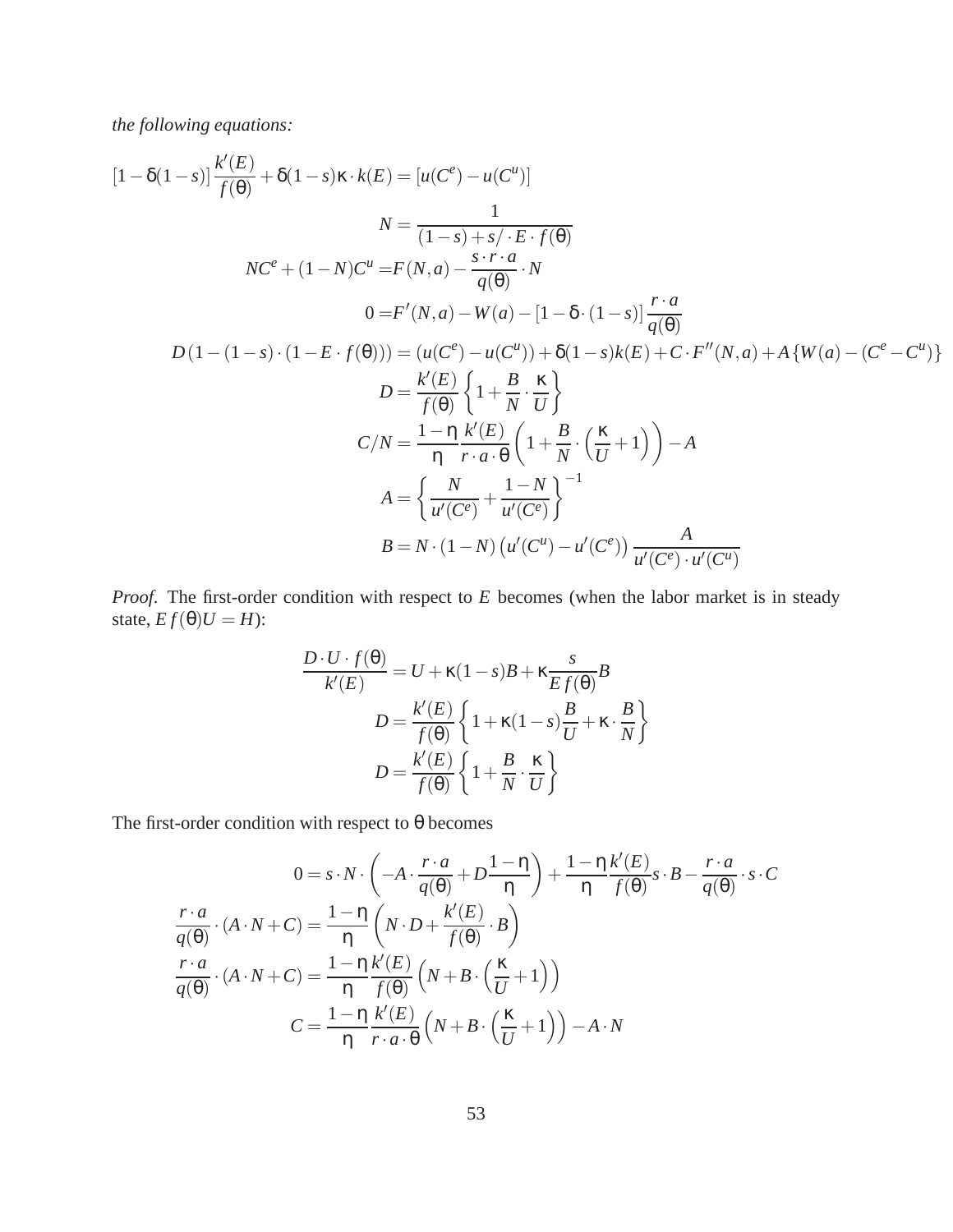**COROLLARY A2** (Equivalence with one-period model)**.** *The Ramsey allocation in the dynamic model in the absence of aggregate shocks converges to the solution of the Ramsey problem in the one-period model when the discount factor* δ *converges towards* 1*.*

*Proof.* The incentive-compatibility constraint in the one-period model is given by [\(4\)](#page-10-0). Notice that,  $using E f(\theta)U = s \cdot N$ ,

$$
k'(E)\frac{E}{N} = \frac{k'(E)}{f(\theta)} \frac{Ef(\theta)U}{U \cdot N} = s\frac{k'(E)}{f(\theta)} \frac{1}{U}
$$
  
-(1-s)k(E) =  $\kappa$ (1-s)k(E) - (1 +  $\kappa$ )(1-s)k(E)  
=  $\kappa$ (1-s)k(E) - (1-s)  $\frac{k'(E)}{f(\theta)} \frac{Ef(\theta)U}{U}$   
=  $\kappa$ (1-s)k(E) -  $s\frac{k'(E)}{f(\theta)} \frac{(1-s)N}{U}$   
 $k'(E)\frac{E}{N} - (1-s)k(E) = s\frac{k'(E)}{f(\theta)} \left[ \frac{1}{U} - \frac{(1-s)N}{U} \right] + \kappa$ (1-s)k(E) =  $s\frac{k'(E)}{f(\theta)} + \kappa$ (1-s)k(E)

So the incentive-compatibility constraint in the one-period model can be rewritten as [\(5\)](#page-10-0). We can form a Lagrangian:

$$
\mathcal{L} = -(1 - (1 - s)N) \cdot k(E) + (1 - N) \cdot u(C^{u}) + N \cdot u(C^{e})
$$
  
+ 
$$
A \left[ F(N, a) - NC^{e} - (1 - N)C^{u} - \frac{r \cdot a}{q(\theta)} s \cdot N \right]
$$
  
+ 
$$
B \left[ [u(C^{e}) - u(C^{u})] - s \frac{k'(e)}{f(\theta)} - \kappa (1 - s)k(e) \right]
$$
  
+ 
$$
C \left[ F'(N, a) - W(a) - \frac{s \cdot r \cdot a}{q(\theta)} \right]
$$
  
+ 
$$
D \left[ (1 - (1 - s) \cdot N) \cdot Ef(\theta) - s \cdot N \right]
$$

By inspection, it appears that the allocation solving the system of equations described in corol-lary [A1](#page-53-0) for  $\delta = 1$  also solves constraints and first-order conditions associated with the maximization of the Lagrangian in the one-period model.If both optimization problems are convex, then they admit the same unique solution.  $\Box$ 

### **B.3 Impulse response to unexpected, transitory, technology shock**

We first characterize the steady state of the model, and then describe the log-linearized equilibrium conditions around this steady state.  $\bar{x}$  denotes the steady-state value of variable  $X_t$ . The steadystate Ramsey allocation  $\{\overline{c_e}, \overline{c_u}, \overline{n}, \overline{\theta}, \overline{A}, \overline{B}, \overline{C}, \overline{D}\}$  is characterized by Corollary [A1](#page-53-0) when  $a = \overline{a} = 1$ .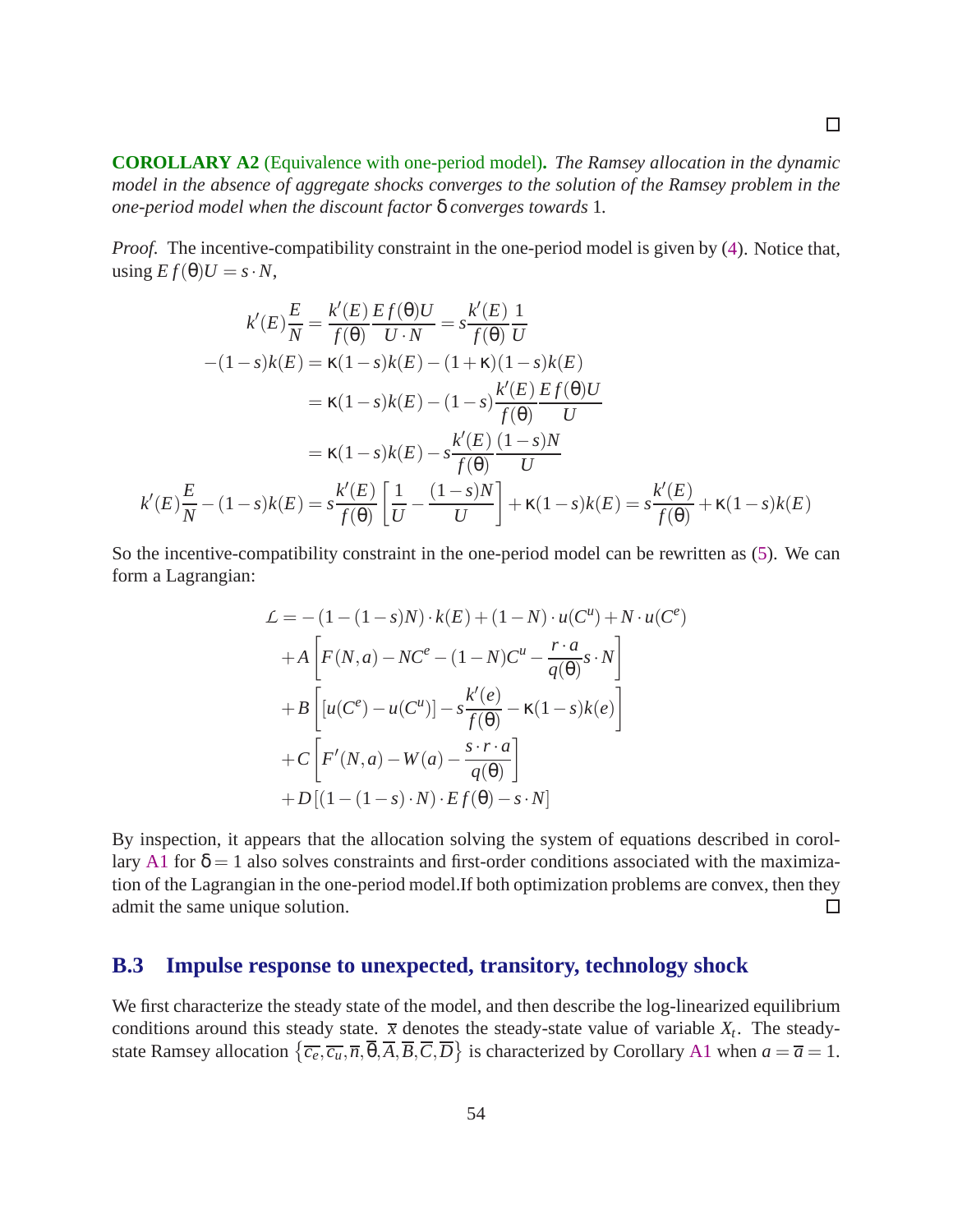Moreover  $\overline{h} = s\overline{n}$  and  $\overline{u} = 1 - (1 - s)\overline{n}$ .  $\check{x}_t \equiv d \log(X_t)$  denotes the logarithmic deviation of variable *Xt* . The equilibrium is described by the following system of log-linearized equations:

• Definition of labor market tightness:

$$
\check{u}_t + \check{e}_t + (1 - \eta) \cdot \check{\theta}_t - \check{h}_t = 0
$$

• Definition of unemployment:

$$
\check{u}_t + \zeta \cdot \check{n}_{t-1} = 0
$$

where  $\zeta = \frac{1 - \overline{u}}{\overline{u}}$  $\frac{-u}{\overline{u}}$ .

• Law of motion of employment:

$$
(1-s)\cdot\check{n}_{t-1}+s\cdot\check{h}_t-\check{n}_t=0
$$

• Resource constraint:

$$
\check{a}_t + \alpha \check{n}_t - \left\{ q_1 \cdot (\check{h}_t + \eta \cdot \check{\theta}_t + \check{a}_t) + q_2 \cdot \left\{ p_1 \left( \check{n}_t + \check{c} e_t \right) + p_2 \left( -\nu \check{n}_t + \check{c} u_t \right) \right\} \right\} = 0,
$$
\n
$$
\text{with } q_1 = \frac{r}{q(\theta)} \cdot s \cdot \overline{n}^{1-\alpha}, \ p_1 = \frac{\overline{n c_e}}{(1-\overline{n})\overline{c_u} + \overline{n c_e}}, \ \nu = \frac{\overline{n}}{1-\overline{n}}, \ q_2 = 1 - q_1, \text{ and } p_2 = 1 - p_1.
$$

• Firm's Euler equation:

$$
-\check{a}_t + (1 - \alpha) \cdot \check{n}_t + r_1 \cdot \gamma \cdot \check{a}_t + r_2 \cdot (\eta \cdot \check{\theta}_t + \check{a}_t) + r_3 \mathbb{E}_t [\eta \cdot \check{\theta}_{t+1} + \check{a}_{t+1}] = 0
$$
  
with  $r_1 = w_0 \cdot \frac{1}{\alpha \cdot \overline{a}} \cdot \overline{n}^{1-\alpha}$ ,  $r_2 = \frac{c}{q(\overline{\theta})} \cdot \frac{1}{\alpha} \cdot \overline{n}^{1-\alpha}$ , and  $r_3 = 1 - r_1 - r_2$ .

• Productivity shock:

$$
\check{a}_t = \rho \cdot \check{a}_{t-1} + z_t
$$

• Household's Euler equation:

$$
\varepsilon_{e} s_1 c \check{e}_t + \varepsilon_{u} s_2 c \check{u}_t - \left\{ t_2 \left[ \frac{1}{1 - \delta(1 - s)} \left[ \kappa \check{e}_t - (1 - \eta) \check{\theta}_t \right] - \frac{\delta(1 - s)}{1 - \delta(1 - s)} \mathbb{E} \left[ \kappa \check{e}_{t+1} - (1 - \eta) \check{\theta}_{t+1} \right] \right] + t_1 (1 + \kappa) \mathbb{E} \left[ \check{e}_{t+1} \right] \right\} = 0
$$

where we define the elasticity of  $u(\cdot)$  around steady-state

$$
\varepsilon_i = \frac{d \ln(u(x))}{d \ln(x)}\bigg|_{x=\overline{c_i}}
$$

and  $s_1 = u(\overline{ce})/\overline{\Delta u}$ ,  $s_2 = 1 - s_1$ ,  $t_2 = 1 - t_1$ , and  $t_1 = \frac{\kappa \delta (1-s)k(\overline{e})}{\overline{\Delta u}}$  $\frac{-s}{\Delta u}$ .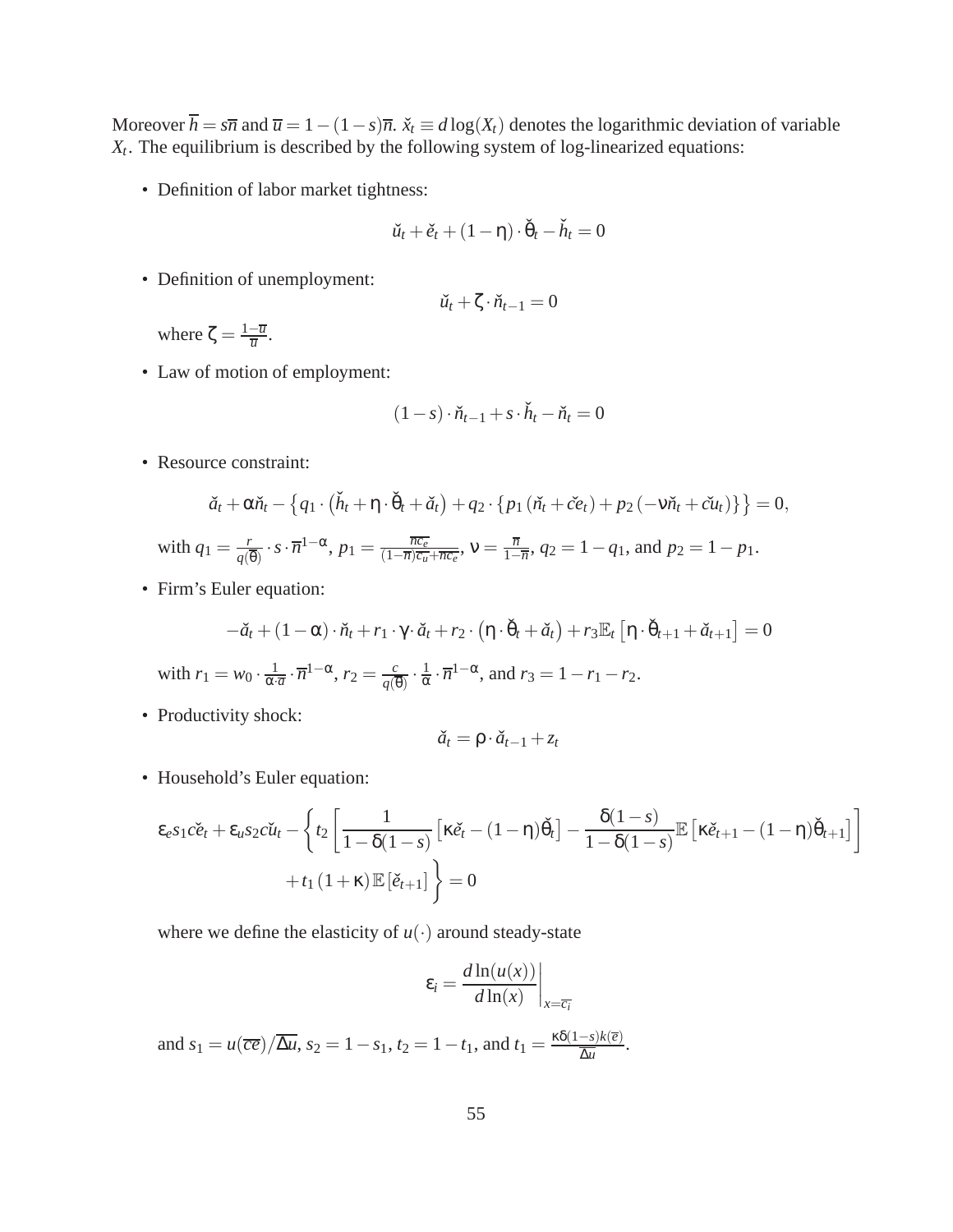• Lagrangian *A<sup>t</sup>* :

$$
\check{A}_t + u_1 \left( \check{n}_t - \varepsilon'_e \check{c} e_t \right) + u_2 \left( -v \check{n}_t - \varepsilon'_u \check{c}_{ut} \right) = 0
$$

where we define the elasticity of  $u(\cdot)$  around steady-state

$$
\varepsilon_i' = \frac{d \ln(u'(x))}{d \ln(x)} \bigg|_{x = \overline{c_i}}
$$

and where  $u_1 = \frac{\overline{n}/u'(\overline{c_e})}{\overline{n}/u'(\overline{c_e})+(1-\overline{n})}$  $\frac{n/u}{(\overline{c}_e)+(1-\overline{n})/u'(\overline{c_u})}$ , and  $u_2=1-u_1$ .

• Lagrangian *B<sup>t</sup>* :

$$
\check{B}_t - \left[ (1 - v)\check{n}_t + \check{A}_t - (\varepsilon'_e \check{c}_{et}) - (\varepsilon'_u \check{c}_{ut}) + \left\{ \varepsilon'_e v_1 \check{c}_{et} + \varepsilon'_u v_2 \check{c}_{ut} \right\} \right] = 0
$$

where  $v_1 = \frac{u'(\overline{c_e})}{u'(\overline{c_e}) - u'}$  $\frac{u(c_e)}{u'(\overline{c_e})-u'(\overline{c_u})}$ , and  $v_2 = 1 - v_1$ .

• Lagrangian *D<sup>t</sup>* defined by equation [\(A19\)](#page-53-0):

$$
\check{D}_t + \check{u}_t + (1 - \eta)\check{\theta}_t - \kappa \check{e}_t - \left[w_2 \check{u}_t + w_3 \check{B}_{t-1} - w_4\left[ (1 - \eta)\check{\theta}_t + \check{e}_t - \left\{\frac{1}{s}\check{B}_t - \frac{1 - s}{s}\check{B}_{t-1}\right\}\right]\right] = 0
$$
\n
$$
\text{where } w_1 = \frac{\overline{u}\cdot\overline{D}\cdot f(\overline{\theta})}{k'(\overline{e})}, \text{ and } w_2 = \overline{u}/w_1, w_3 = \kappa \cdot (1 - s) \cdot \overline{B}/w_1, w_4 = 1 - w_2 - w_3.
$$

• Lagrangian *C<sup>t</sup>* defined by equation [\(A20\)](#page-53-0):

$$
\check{h}_t + x_4 \left( \check{A}_t + \check{a}_t \right) + x_5 \left( -\eta \check{\theta}_t + \check{D}_t \right) - x_6 \left[ -\check{\theta}_t + \kappa \check{e}_t + \frac{1}{s} \check{B}_t - \frac{1-s}{s} \check{B}_{t-1} \right] - x_7 \left[ \check{a}_t + \frac{1}{s} \check{C}_t - \frac{1-s}{s} \check{C}_{t-1} \right] = 0
$$
\n
$$
\text{where } x_1 = \overline{A}r - q(\overline{\theta}) \cdot \overline{D} \cdot \frac{1-\eta}{\eta}, x_2 = \frac{1-\eta}{\eta} \cdot s \cdot \overline{B} \cdot \frac{k'(\overline{e})}{\overline{\theta}}, x_3 = \cdot s \cdot r \cdot \overline{C}, \text{ and } x_4 = \overline{A} \cdot r/x_1, x_5 = 1 - x_4,
$$
\n
$$
x_6 = x_2/(x_1 \overline{h}), x_7 = 1 - x_6.
$$

• Optimality condition from first-order condition with respect to *N<sup>t</sup>*

$$
\check{D}_t - \left\{ y_1 \left( \varepsilon_{e} z_1 c \check{e}_t + \varepsilon_{u} z_2 c \check{u}_t \right) + y_2 (1 + \kappa) \mathbb{E} \left[ \check{e}_{t+1} \right] + y_3 \mathbb{E} \left[ \check{D}_{t+1} - z_6 \left( \check{e}_{t+1} + (1 - \eta) \check{\theta}_{t+1} \right) \right] \right\}
$$
\n
$$
+ y_4 \left( \check{C}_t + \check{a}_t + (\alpha - 2) \check{n}_t \right) + y_5 \left( \check{A}_t + \{ z_3 \check{\gamma} \check{a}_t + z_4 \check{c} \check{e}_t + z_5 \check{c} \check{u}_t \} \right) \right\} = 0
$$

where  $\varepsilon_i$  is defined as above and  $z_1 = \frac{u(\overline{c_\varepsilon})}{u(\overline{c_\varepsilon}) - u}$  $\frac{u(\overline{c_e})}{u(\overline{c_e})-u(\overline{c_u})}, \ y_1 = \frac{u(\overline{c_e})-u(\overline{c_u})}{\overline{D}}$  $\frac{-u(\overline{c_u})}{\overline{D}}, y_2 = \delta(1-s)\frac{k(\overline{e})}{\overline{D}}$  $\frac{(e)}{D}$ ,  $y_3 =$  $(1-s)\left(1-\overline{e}f(\overline{\theta})\right), z_3 = \frac{w_0}{w_0-\overline{C_0}}$  $\frac{w_0}{w_0-(\overline{c_e}-\overline{c_u})}, z_4=-\frac{\overline{c_e}}{w_0-(\overline{c_e})}$  $\frac{\overline{c_{e}}}{w_{0}-(\overline{c_{e}}-\overline{c_{u}})}, y_{4}=-\alpha(1-\alpha)\frac{\overline{C}\overline{n}^{\alpha-2}}{\overline{D}}$  $\frac{\overline{e}^{a-2}}{\overline{D}}, z_6 = \frac{\overline{e}f(\theta)}{1-\overline{e}f(\overline{e})}$  $\frac{ef(\theta)}{1-\overline{ef}(\overline{\theta})},$ and  $z_2 = 1 - z_1$ ,  $z_5 = 1 - z_3 - z_4$ ,  $y_5 = 1 - y_1 - y_2 - y_3 - y_4$ .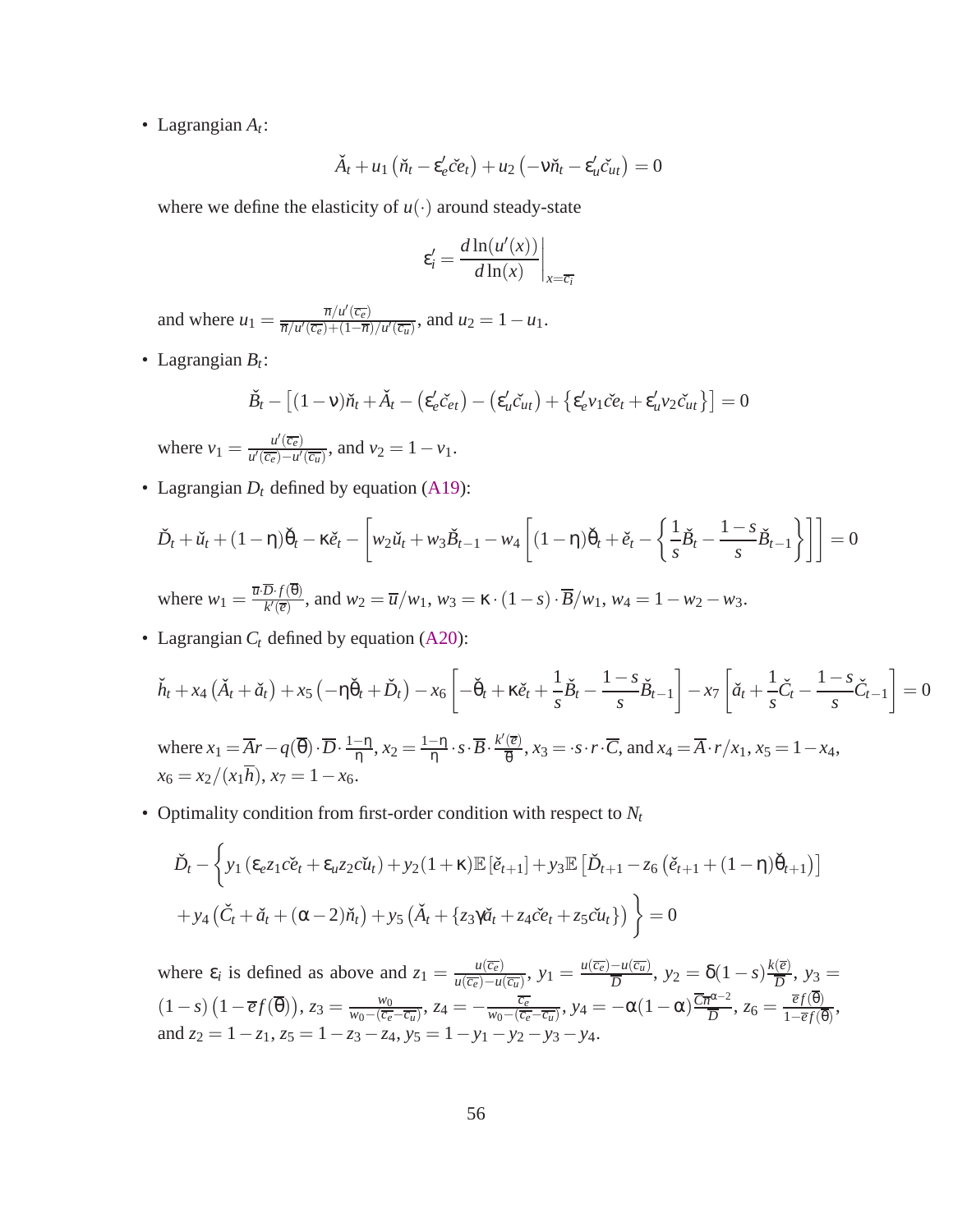Once we have solved the log-linear system, we can recover the log-deviations of the policy variables. Let  $P_t$  be the consumption per employed worker

$$
P_t = \frac{1}{N_t} \cdot \left( Y_t - \frac{r \cdot a_t}{q(\theta_t)} H_t \right)
$$
  

$$
t_t = 1 - \frac{C_t^e}{P_t}
$$
  

$$
b_t = \frac{C_t^u}{P_t}
$$
  

$$
\tau_t = t_t + b_t
$$

These relations gives the steady-state values  $\overline{p}, \overline{b}, \overline{t}, \overline{\tau}$ . Then we infer

$$
\check{p}_t = -\check{n}_t + (a_1 \check{y}_t + a_2 (\check{a}_t + \eta \check{\theta}_t) + \check{h}_t))
$$
\n
$$
\check{t}_t = -b_1 (\check{c}_{et} - \check{p}_t)
$$
\n
$$
\check{b}_t = \check{c}_{ut} - \check{p}_t
$$
\n
$$
\check{\tau}_t = c_1 \check{t}_t + c_2 \check{b}_t
$$
\n(A23)

where  $a_1 = \overline{y}/(\overline{np})$ ,  $a_2 = 1 - a_1$ ,  $b_1 = (\overline{c_e}/\overline{p})/\overline{t}$ ,  $c_1 = \overline{t}/\overline{\tau}$ ,  $c_2 = 1 = c_1$ . We can also determine the log-deviation of the certainty equivalent consumption defined by  $u(C_t) \equiv SW_t$ . Then

$$
\frac{\overline{sw}}{\overline{cu}'(\overline{c})}s\check{w}_t=\check{c}_t.
$$

#### **B.3.1 Log-linear model under constant UI program**

In that case  $\tau$  is constant, and the government does not pick the UI program optimally. In the loglinear system, we eliminate the 4 Lagrange multipliers  $\check{A}_t$ ,  $\check{D}_t$ ,  $\check{C}_t$ ,  $\check{D}_t$  and 4 log-linear equations that give these multipliers. We also replace the equation giving the optimal UI program by an equation that ensures that  $\tau$  remain constant:

$$
\check{\tau}_t=0,
$$

where  $\check{\tau}_t$  is a linear function of the log-deviations in the system, as described by (A23).

# **C Tables and Graphs**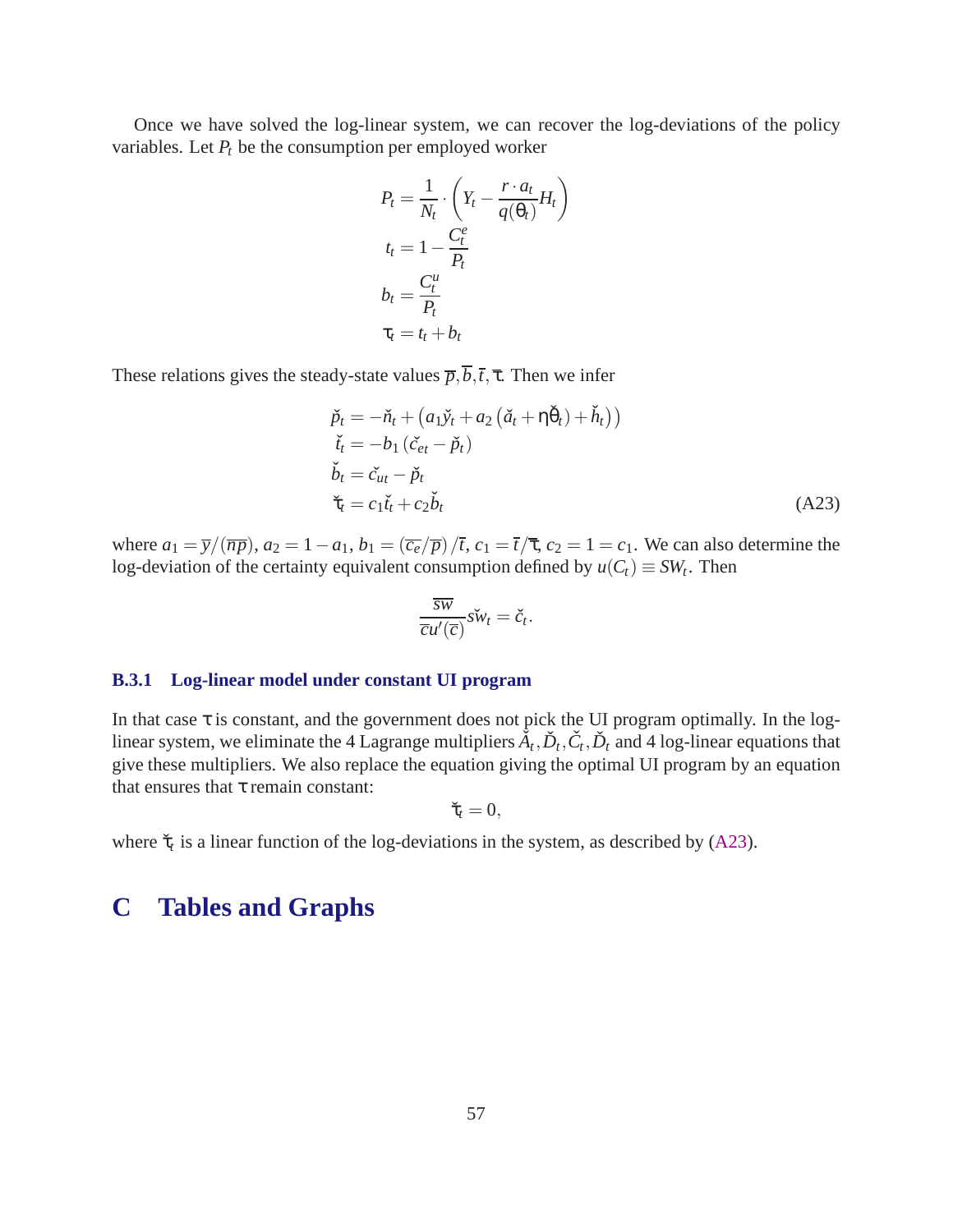<span id="page-59-0"></span>

|                | Interpretation            | Value | Source                                                   |
|----------------|---------------------------|-------|----------------------------------------------------------|
| $\overline{a}$ | Steady-state technology   | 1     | Normalization                                            |
| $\overline{e}$ | Steady-state effort       | 1     | Normalization                                            |
| S              | Separation rate           | 0.95% | JOLTS, 2000-2010                                         |
| $\delta$       | Discount factor           | 0.999 | Corresponds to 5% annually                               |
| $\omega_m$     | Efficiency of matching    | 0.19  | JOLTS, 2000-2010                                         |
| η              | Elasticity of job-filling | 0.7   | Petrongolo and Pissarides (2001)                         |
| $\gamma$       | Real wage rigidity        | 0.5   | Pissarides (2009), Haefke et al. (2008)                  |
| $\mathcal{C}$  | Recruiting costs          | 0.21  | $0.32 \times$ steady-state wage                          |
| $w_0$          | Steady-state real wage    | 0.67  | Matches steady-state unemployment of 5.9%                |
| $\alpha$       | Returns to labor          | 0.67  | Matches labor share of 0.66                              |
| $\sigma$       | Risk aversion             | 1     | Chetty $(2006b)$                                         |
| $\kappa$       | Search elasticity         | 1.8   | <b>Meyer</b> (1990)                                      |
| $\omega_k$     | Searching cost            | 0.87  | Matches $\overline{e} = 1$ for $t = 15\%$ and $b = 60\%$ |

Table 1: PARAMETER VALUES IN SIMULATIONS.

Table 2: SUMMARY STATISTICS, QUARTERLY US DATA, 1964–2009.

|                                              | U              | V/U            | W              | V              | $\mathfrak a$  |
|----------------------------------------------|----------------|----------------|----------------|----------------|----------------|
| <b>Standard Deviation</b><br>Autocorrelation | 0.168<br>0.914 | 0.344<br>0.923 | 0.021<br>0.950 | 0.029<br>0.892 | 0.019<br>0.871 |
|                                              |                | $-0.968$       | $-0.239$       | $-0.826$       | $-0.478$       |
|                                              |                |                | 0.220          | 0.828          | 0.479          |
| Correlation                                  |                |                |                | 0.512          | 0.646          |
|                                              |                |                |                |                | 0.831          |
|                                              |                |                |                |                |                |

*Notes:* All data are seasonally adjusted. The sample period is 1964:Q1–2009:Q2. Unemployment rate *U* is quarterly average of monthly series constructed by the BLS from the CPS. Vacancy rate *V* is quarterly average of monthly series constructed by merging data constructed by the BLS from the JOLTS and data from the Conference Board, as detailed in the text. Vacancy-unemployment ratio  $V/U$  is the ratio of vacancy to unemployment. Real wage *W* is quarterly, average hourly earnings of production and non-supervisory workers in the private sector, constructed by the BLS CES program, and deflated by the quarterly average of monthly CPI for all urban households, constructed by BLS. *Y* is quarterly real output in the nonfarm business sector constructed by the BLS MSPC program.  $log(a)$  is computed as the residual log(*Y*)− α· log(*N*) where *N* is quarterly employment in the nonfarm business sector constructed by the BLS MSPC program. All variables are reported in log as deviations from an HP trend with smoothing parameter  $10<sup>5</sup>$ .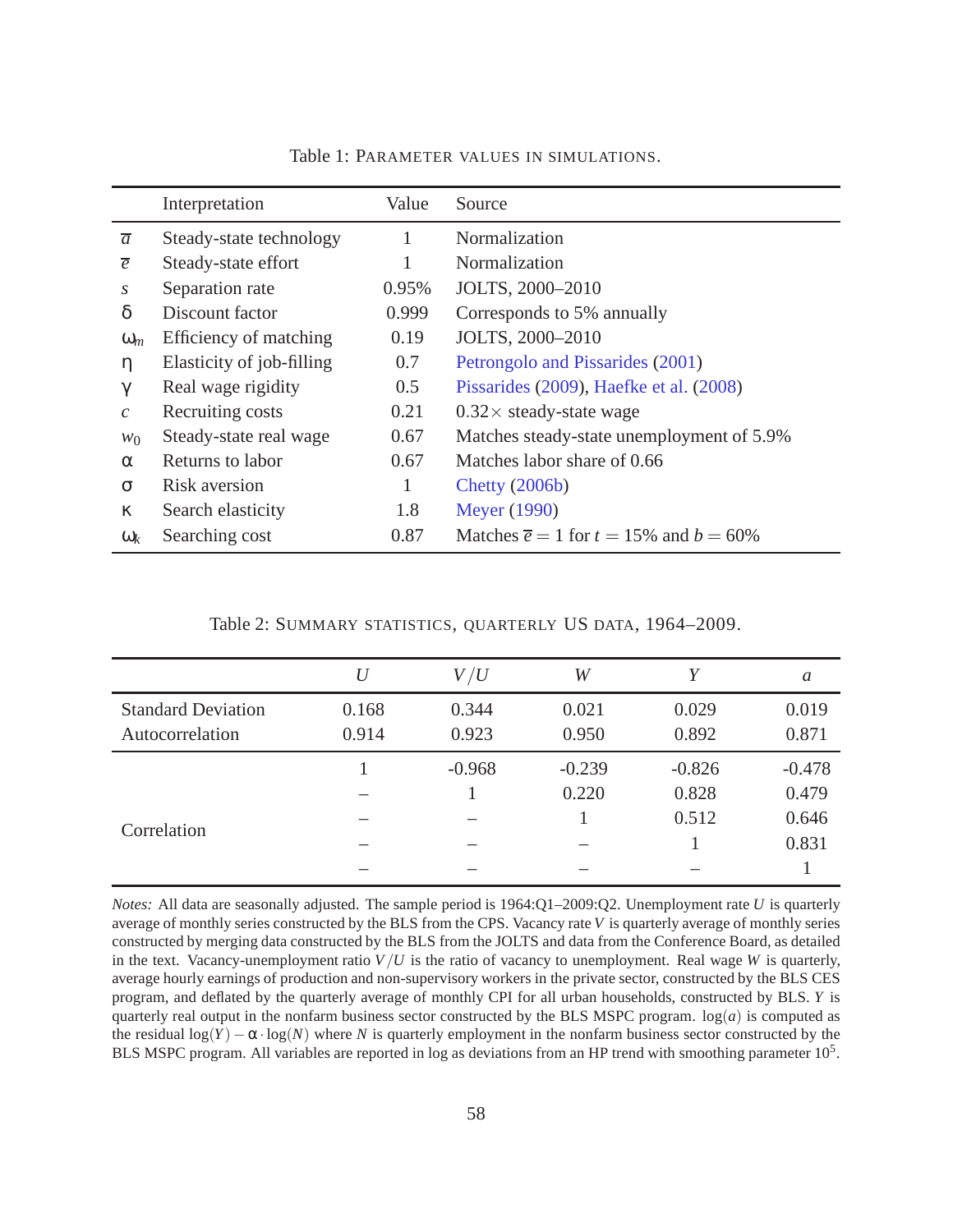|                    | U       | V/U      | W        | Y        | $\mathfrak{a}$ |
|--------------------|---------|----------|----------|----------|----------------|
| Standard deviation | 0.126   | 0.441    | 0.009    | 0.024    | 0.018          |
|                    | (0.023) | (0.076)  | (0.002)  | (0.004)  | (0.003)        |
| Autocorrelation    | 0.936   | 0.909    | 0.877    | 0.894    | 0.877          |
|                    | (0.023) | (0.031)  | (0.040)  | (0.035)  | (0.040)        |
|                    |         | $-0.977$ | $-0.985$ | $-0.991$ | $-0.985$       |
|                    |         |          | 0.974    | 0.972    | 0.974          |
| Correlation        |         |          |          | 0.999    | 1.000          |
|                    |         |          |          |          | 0.999          |
|                    |         |          |          |          |                |

<span id="page-60-0"></span>Table 3: SIMULATED MOMENTS WITH TECHNOLOGY SHOCKS AND CONSTANT UI PROGRAM

*Notes:* Results from simulating the log-linearized model under constant UI program such that  $\tau = 72\%$  with stochastic technology. All variables are reported as logarithmic deviations from steady state. Simulated standard errors (standard deviations across 50 simulations) are reported in parentheses.

| Calibration        | Parameter values |            |                       | Steady state      |                |                |                  |
|--------------------|------------------|------------|-----------------------|-------------------|----------------|----------------|------------------|
|                    | $\omega_m$       | $\omega_k$ | $\mathcal{C}_{0}^{0}$ | $\overline{\tau}$ | $\overline{u}$ | $\overline{e}$ | $\overline{v/u}$ |
| From Table 1       | 0.19             | 0.49       | 0.22                  | 76%               | 6.1%           | 0.93           | 0.49             |
| $\gamma \in [0,1]$ | 0.19             | 0.49       | 0.22                  | 76%               | 6.1%           | 0.93           | 0.49             |
| $\alpha = 1$       | 0.19             | 0.49       | 0.32                  | 56%               | 4.9%           | 1.21           | 0.57             |
| $\eta = 1$         | 0.15             | 0.49       | 0.22                  | 59%               | 5.0%           | 1.18           | 0.40             |
| $\sigma = 0.5$     | 0.19             | 0.74       | 0.22                  | 76%               | 6.2%           | 0.92           | 0.49             |
| $\sigma = 2$       | 0.19             | 0.69       | 0.22                  | 80%               | 6.6%           | 0.81           | 0.52             |
| $\kappa = 0.9$     | 0.19             | 0.65       | 0.22                  | 76%               | 6.2%           | 0.90           | 0.49             |
| $\kappa = 3.6$     | 0.19             | 0.41       | 0.22                  | 78%               | 6.1%           | 0.94           | 0.49             |
| $\alpha = 0.5$     | 0.19             | 0.49       | 0.16                  | 79%               | 6.2%           | 0.90           | 0.50             |
| $\alpha = 0.84$    | 0.19             | 0.49       | 0.27                  | 68%               | 5.7%           | 1.05           | 0.47             |

Table 4: STEADY-STATE RAMSEY ALLOCATION ACROSS CALIBRATIONS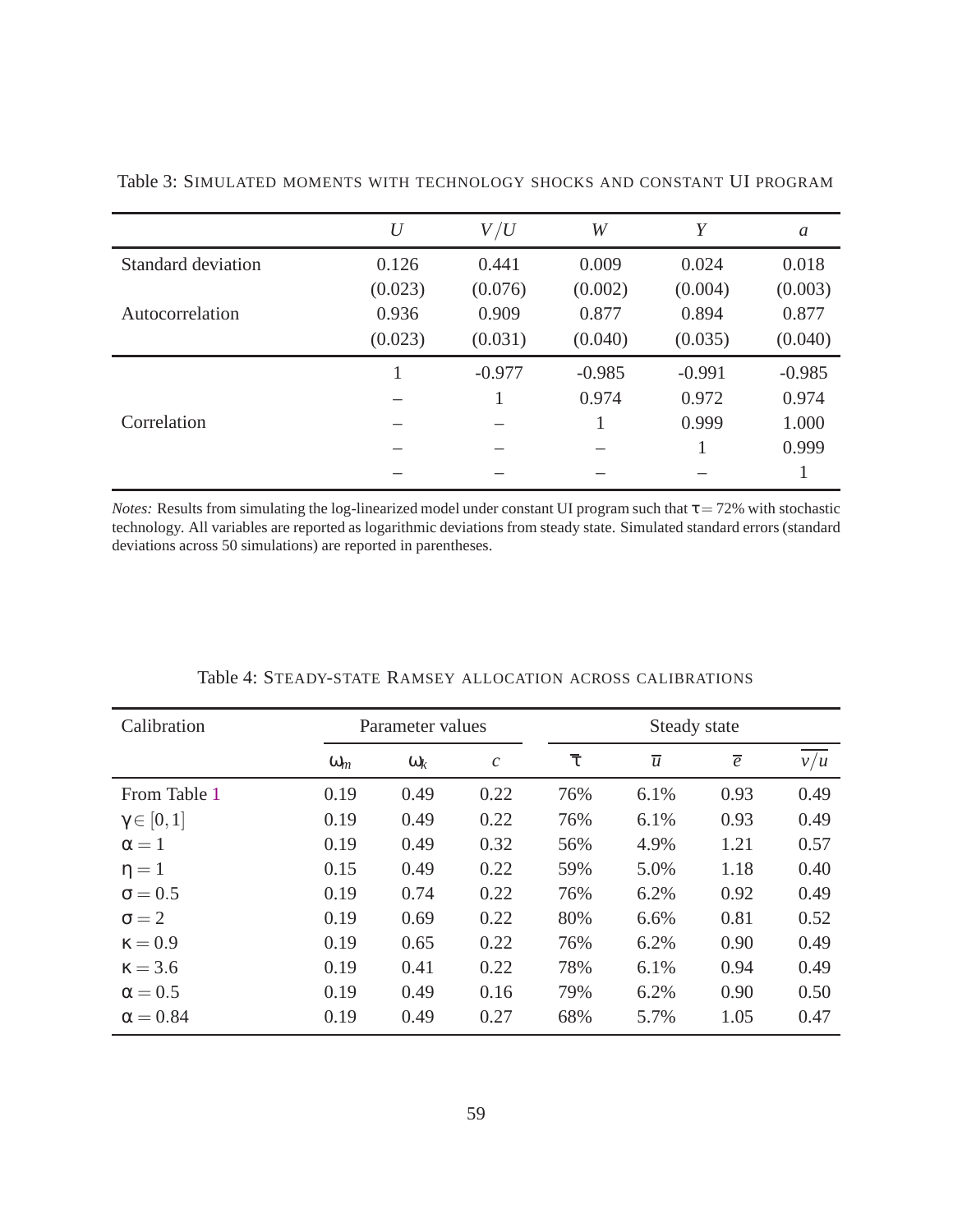<span id="page-61-0"></span>

Figure 1: LABOR DEMAND AND LABOR SUPPLY IN ONE-PERIOD MODEL

*Notes:* These diagrams describe equilibria in the one-period model with job rationing. The two panels represent labor supply and labor demand for high technology  $a = 1.03$  (top) and low technology  $a = 0.97$  (bottom). The two labor supply curves correspond to a net replacement rate  $\tau = 72\%$  calibrated in US data (dotted line) and to a low replacement rate  $\tau = 50\%$  (plain line). Diagrams are obtained by plotting labor demand [\(7\)](#page-12-0) and labor supply, which is a combination of [\(3\)](#page-9-0) and [\(5\)](#page-10-0), for  $\theta \in [0, 1.5]$  $\theta \in [0, 1.5]$  $\theta \in [0, 1.5]$ . The one-period model is calibrated in Table 1. Note that since we use log-utility, keeping a constant  $\tau$  imposes a constant  $\Delta u = -\ln(\tau)$ .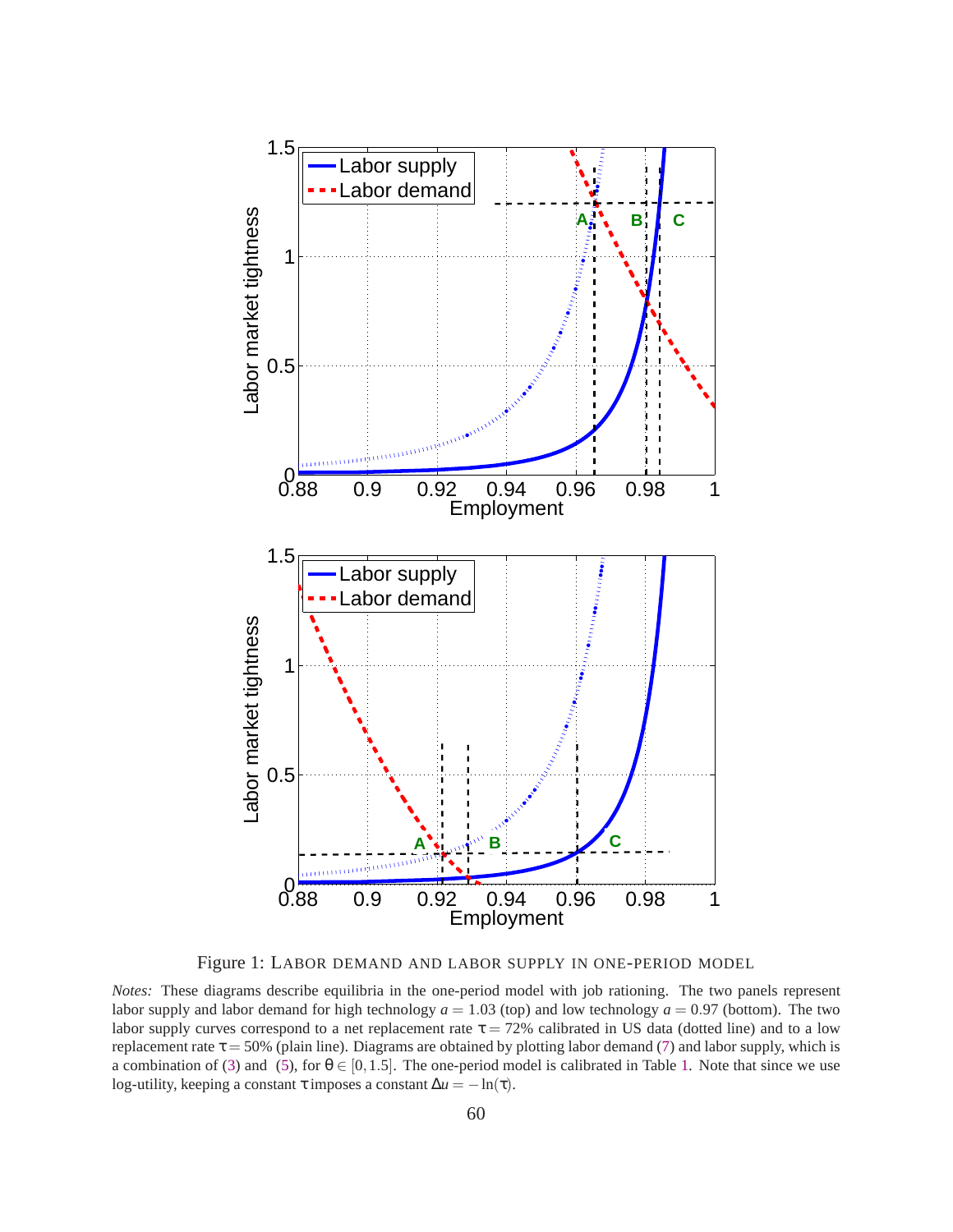<span id="page-62-0"></span>

Figure 2: OPTIMAL UI PROGRAM AND EQUILIBRIUM OUTCOMES IN ONE-PERIOD MODEL AS A FUNCTION OF TECHNOLOGY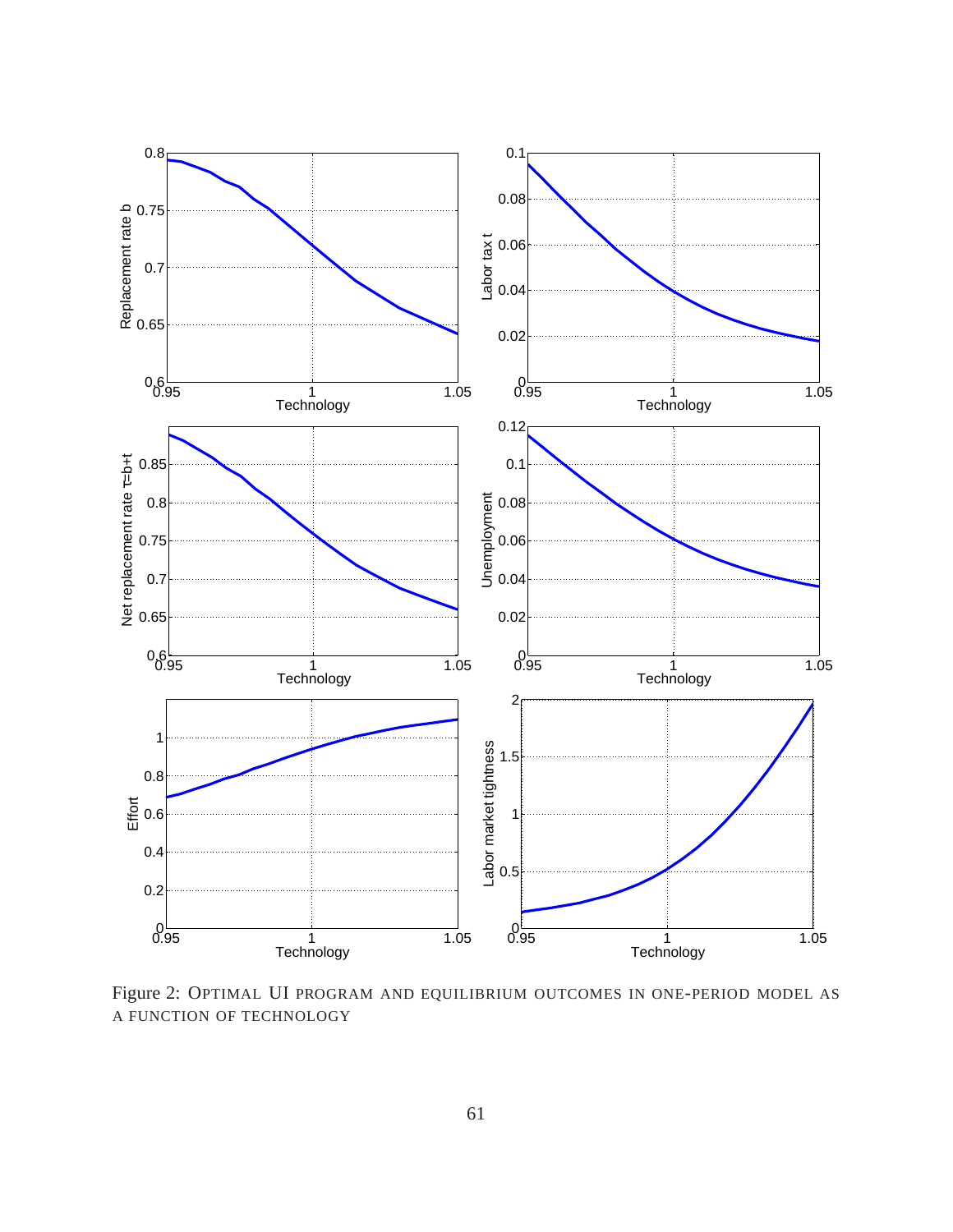

Figure 3: MICRO- AND MACRO-ELASTICITY OF UNEMPLOYMENT WITH RESPECT TO NET RE-WARD FROM WORK.

*Notes:* The elasticity of  $1 - N$  with respect to  $\Delta C$  is represented as a function of technology. We fix  $\tau = 76\%$  equivalent to fixing ∆*u* with log-utility— which is the optimal net replacement rate with steady-state technology  $a=1$ .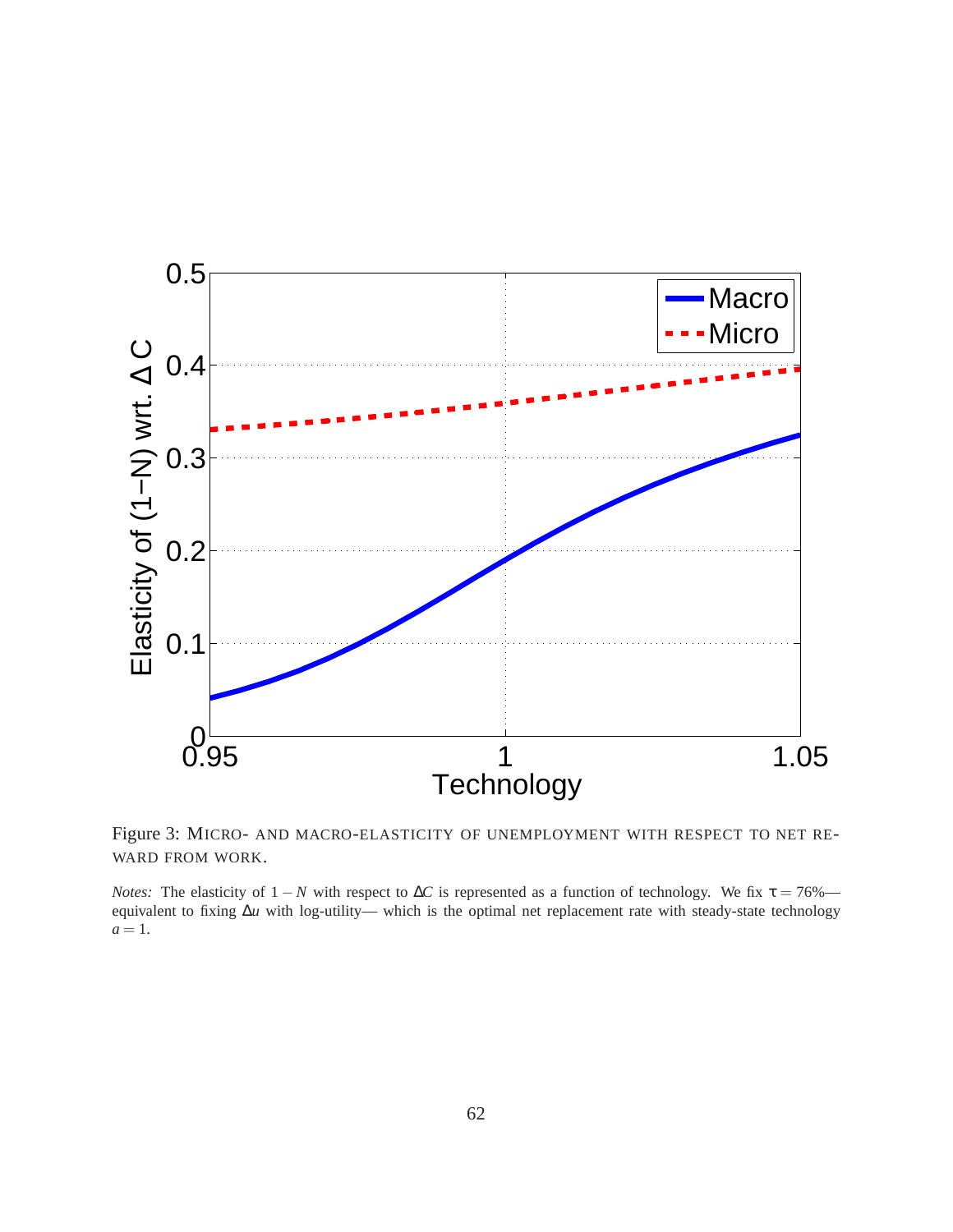

Figure 4: NET REPLACEMENT RATE DERIVED WITH ALTERNATIVE FORMULAS

*Notes:* The net replacement rate τ is obtained in the one-period model, and represented as a function of technology *a*. The green (dashed with circles) line is obtained with the Baily formula using the micro-elasticity ε *<sup>m</sup>* of unemployment with respect to net rewards from work. The red (dashed) line is obtained with the Baily formula using the macroelasticity ε *<sup>M</sup>* of unemployment with respect to net rewards from work. The blue (solid) line is obtained with our optimal formula [\(12\)](#page-18-0).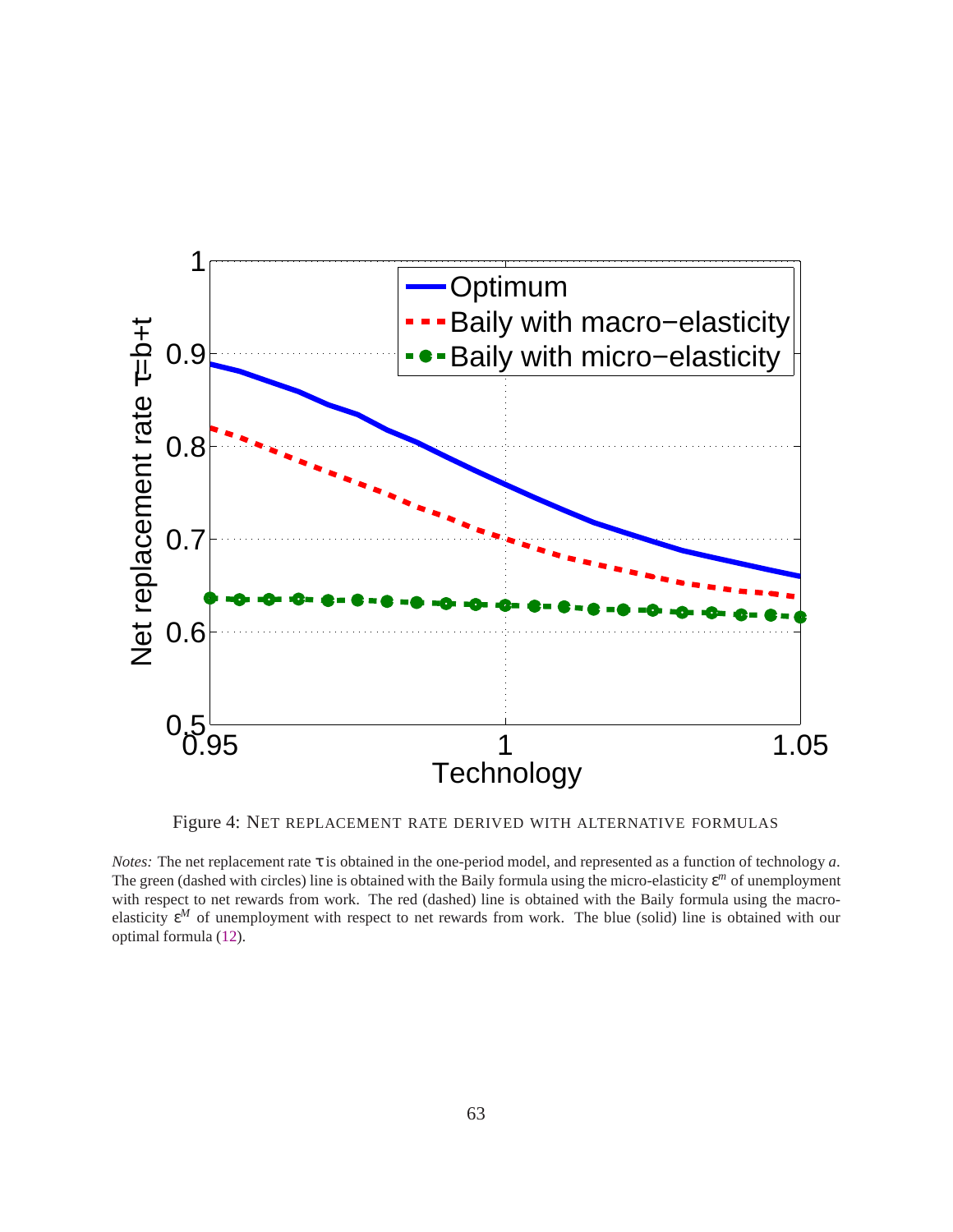

Figure 5: WELFARE GAINS FROM ADOPTING AN OPTIMAL UNEMPLOYMENT INSURANCE

*Notes:* These welfare gains are percentage increase in certainty-equivalent consumption—the amount of consumption  $C^{eq}$  such that  $U(C^{eq}) = SW$ —from adopting the optimal level of unemployment benefits and labor tax. The welfare gains are measured in the one-period model, as a function of technology. The optimal UI is compared to UI obtained with various Baily formulas.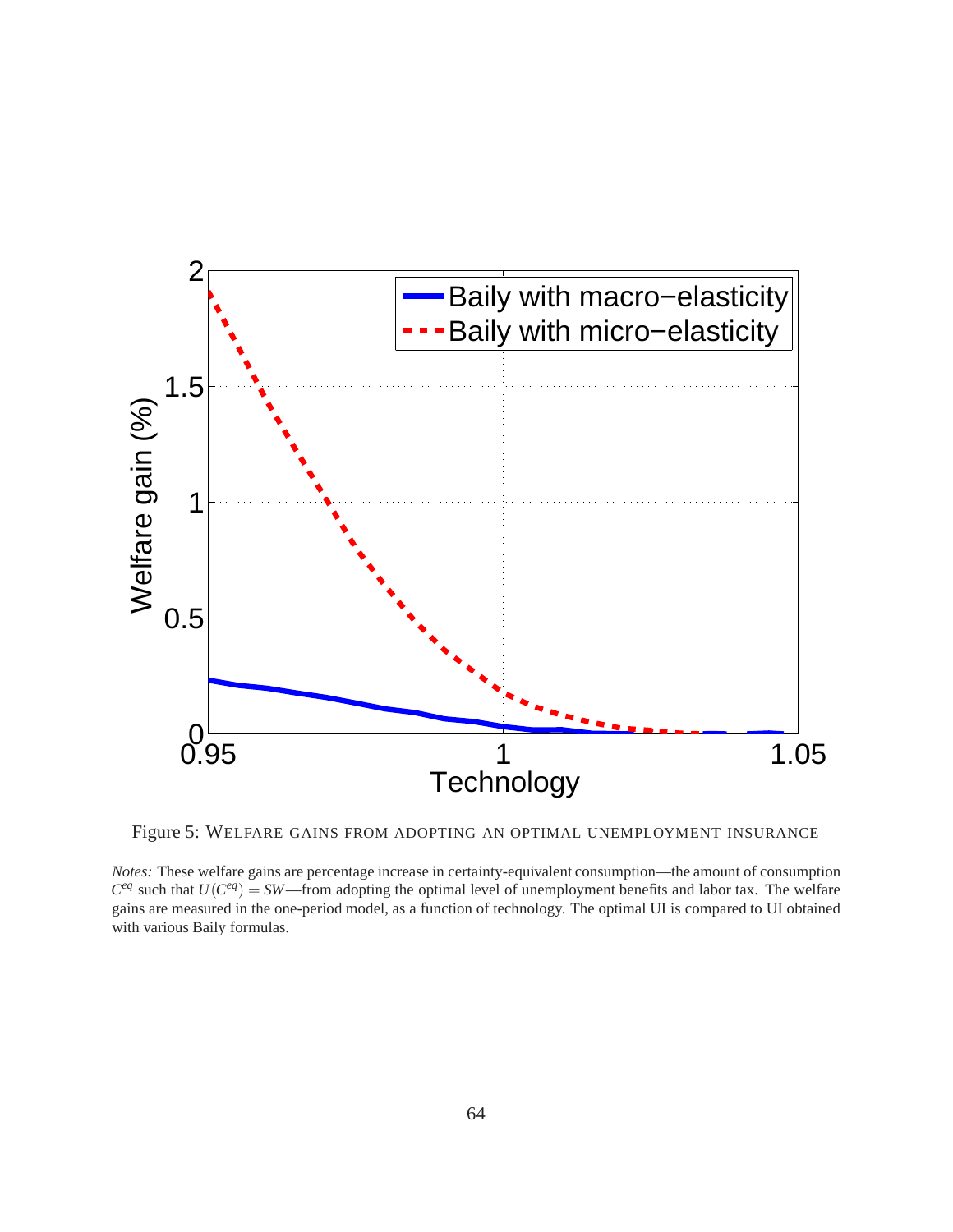

Figure 6: COMPARISON OF ONE-PERIOD MODEL WITH JOB RATIONING  $(\alpha = 0.67)$  TO MODEL WITHOUT JOB RATIONING  $(\alpha = 1)$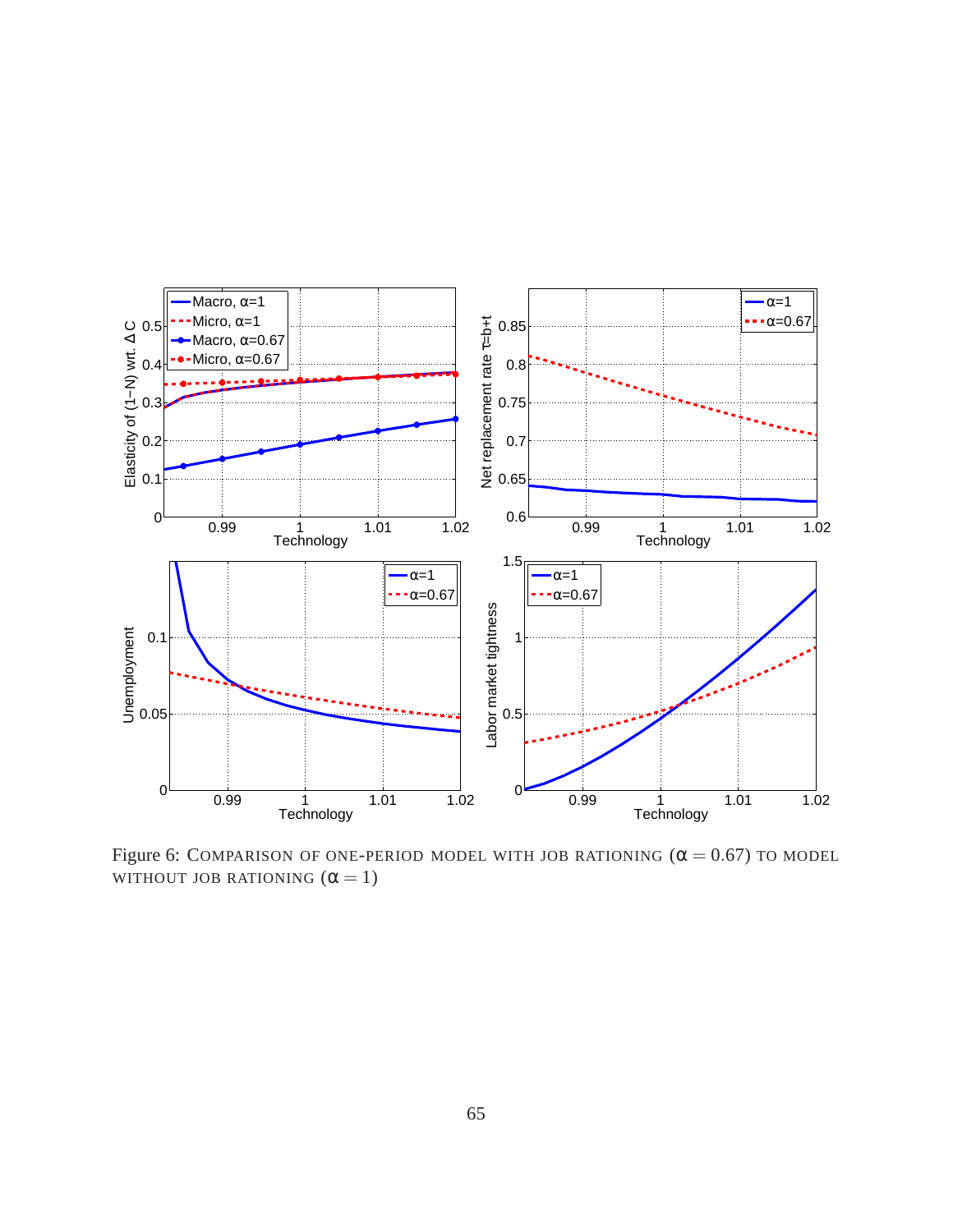<span id="page-67-0"></span>

Figure 7: DETAIL OF RESPONSE OF OPTIMAL UI PROGRAM TO A NEGATIVE TECHNOLOGY SHOCK

*Notes:* This figure displays impulse response functions (IRFs), which represent the logarithmic deviation from steady state for each variable. IRFs are obtained by imposing a negative technology shock *z*<sup>1</sup> = −0.01(about 4 times the standard deviation 0.0026) to the log-linear equilibrium describing the Ramsey allocation (allocation with optimal UI). The time period displayed on the x-axis is 250 weeks.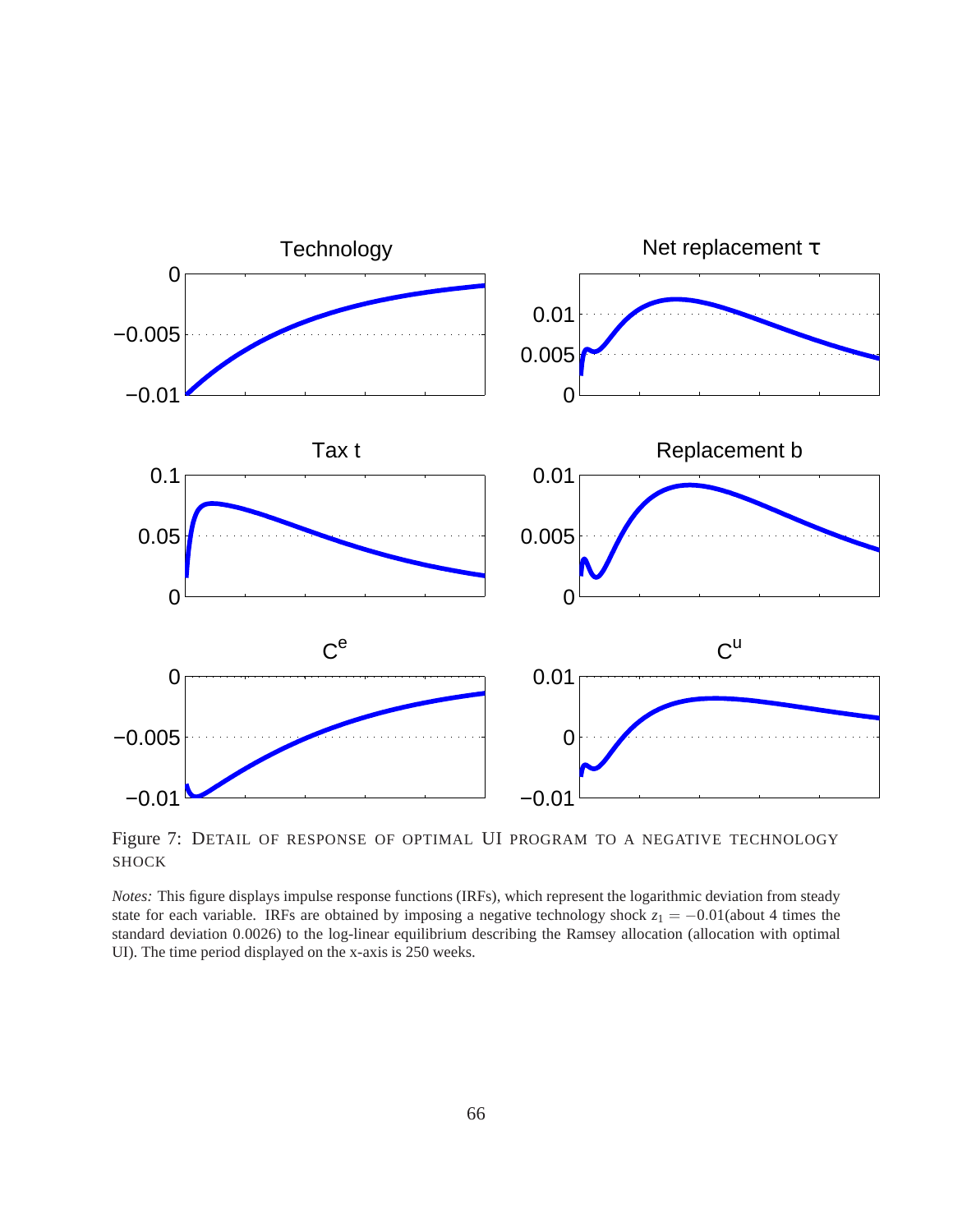<span id="page-68-0"></span>

Figure 8: RESPONSE OF OPTIMAL UI PROGRAM AND EQUILIBRIUM OUTCOMES TO A NEGA-TIVE TECHNOLOGY SHOCK

*Notes:* This figure displays impulse response functions (IRFs), which represent the logarithmic deviation from steady state for each variable. IRFs are obtained by imposing a negative technology shock  $z_1 = -0.01$  to the log-linear model (about 4 times the standard deviation 0.0026). The time period displayed on the x-axis is 250 weeks. The blue (solid) line IRFs are responses of the Ramsey allocation (allocation with optimal UI). The red (dashed) line IRFs are a useful benchmark: the responses of the economy when the net replacement rate is constant with  $\tau = 72\%$ .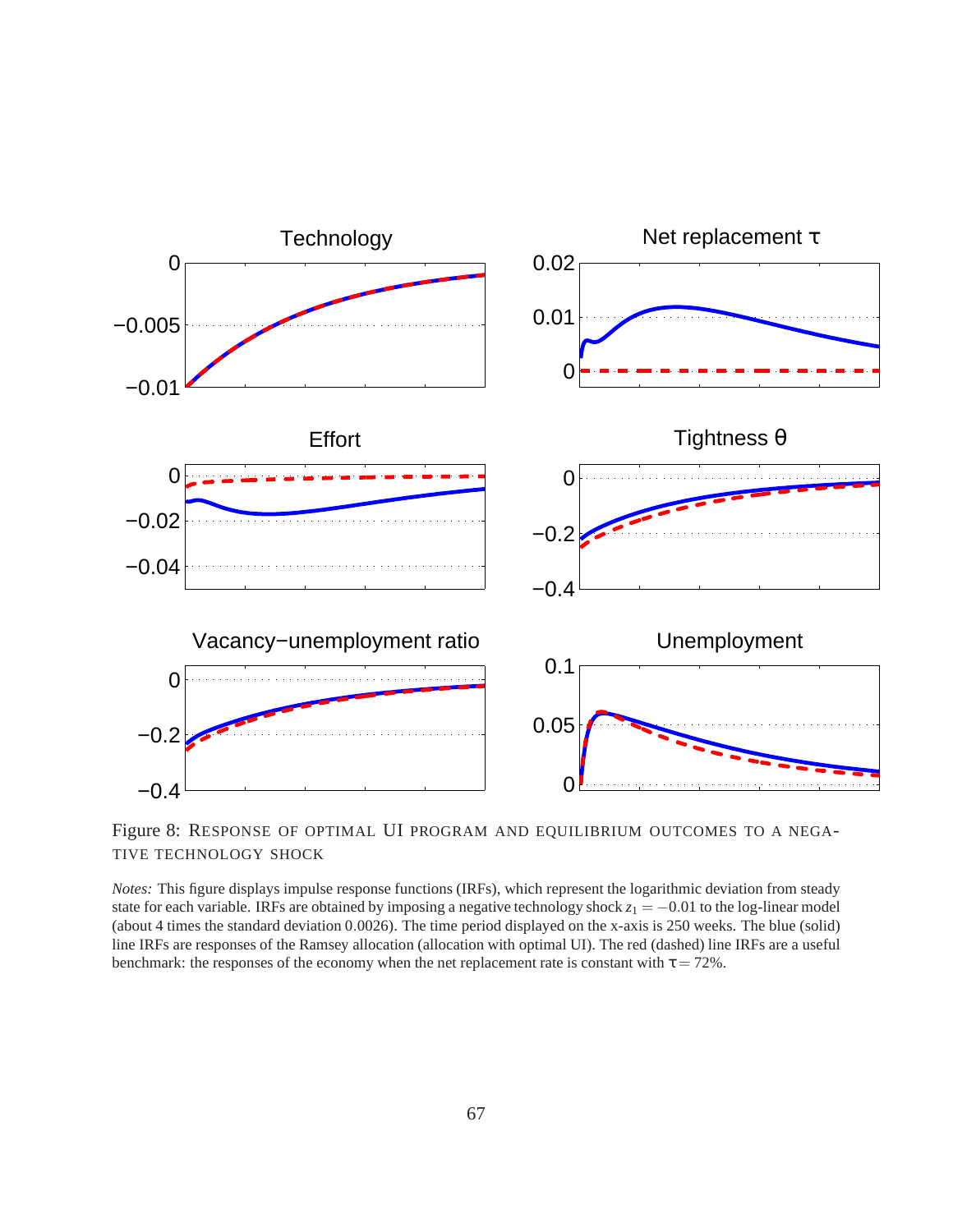<span id="page-69-0"></span>

Figure 9: COMPARISON OF RESPONSES OF OPTIMAL UI PROGRAM TO A NEGATIVE TECHNOL-OGY SHOCK ACROSS MODELS

*Notes:* This figure displays impulse response functions (IRFs), which represent the logarithmic deviation from steady state for each variable. IRFs are obtained by imposing a negative technology shock  $z_1 = -0.01$  to the log-linear model (about 4 times the standard deviation 0.0026). The time period displayed on the x-axis is 250 weeks. The blue (solid) IRFs are in our base model ( $\alpha = 0.67$ ,  $\eta = 0.7$ ,  $\gamma = 0.5$ ). The red (dashed) IRFs are in a model with  $\alpha = 1$  (no diminishing returns to labor). The green (dot-dashed) IRFs are in a model with  $\eta = 1$ . The magenta (dotted) IRFs are in a model with  $\gamma = 1$  (no wage rigidities).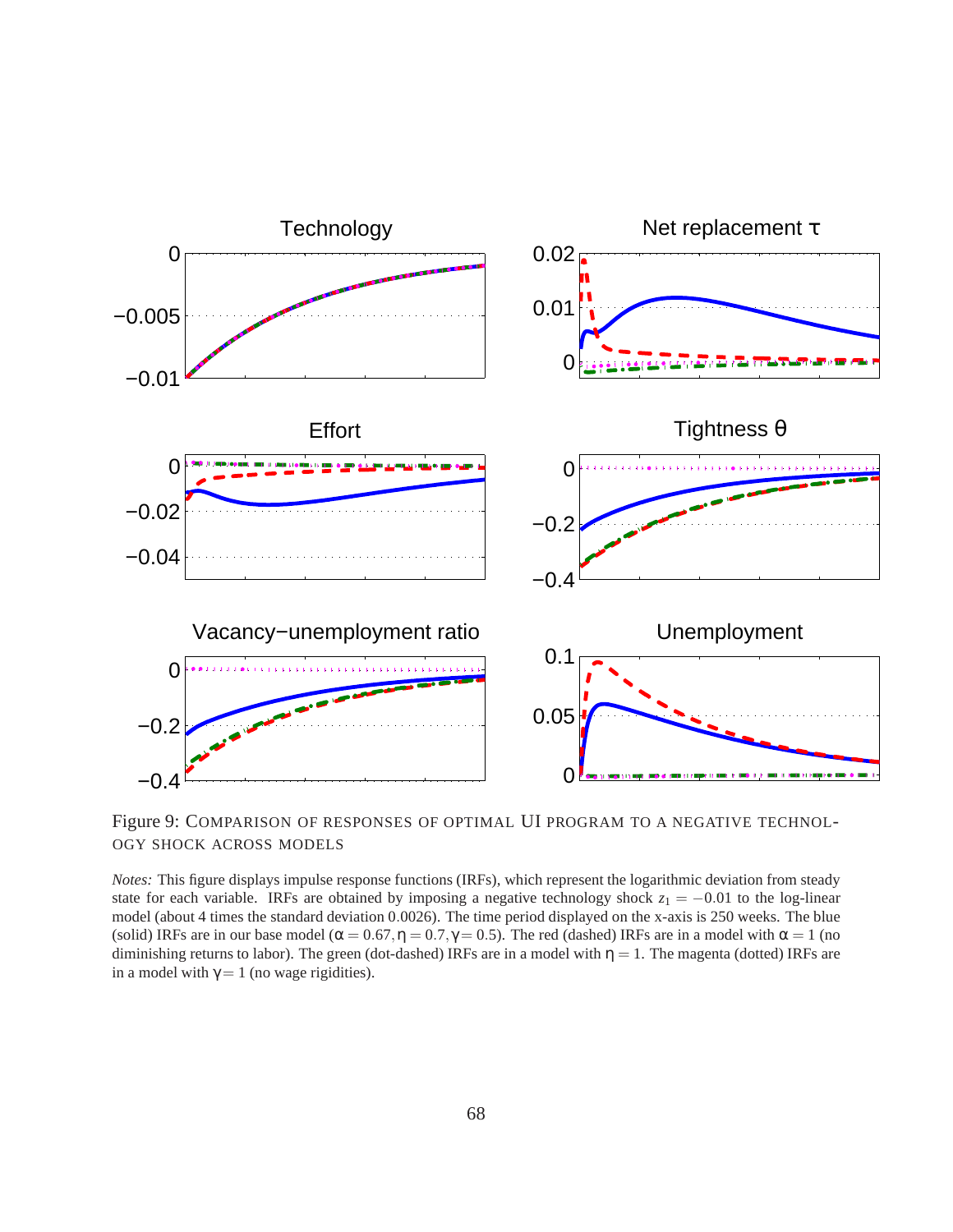<span id="page-70-0"></span>

Figure 10: RESPONSES OF OPTIMAL UI TO A NEGATIVE TECHNOLOGY SHOCK FOR ALTERNA-TIVE UTILITY CALIBRATIONS

*Notes:* This figure displays impulse response functions (IRFs), which represent the logarithmic deviation from steady state for each variable. IRFs are obtained by imposing a negative technology shock  $z_1 = -0.01$  to the log-linear model (about 4 times the standard deviation 0.0026). The time period displayed on the x-axis is 250 weeks. The blue IRFs are in our base model ( $\sigma = 1$ ,  $\kappa = 1.8$ ). The red (dot-dashed) IRFs are in a model with  $\sigma = 0.5$  (less risk aversion). The green (dotted) IRFs are in a model with  $\sigma = 2$  (more risk aversion). The magenta (dashed) IRFs are in a model with  $\kappa = 0.9$  (larger micro-elasticity). The black (dashed) are in a model with  $\kappa = 3.6$  (smaller micro-elasticity).